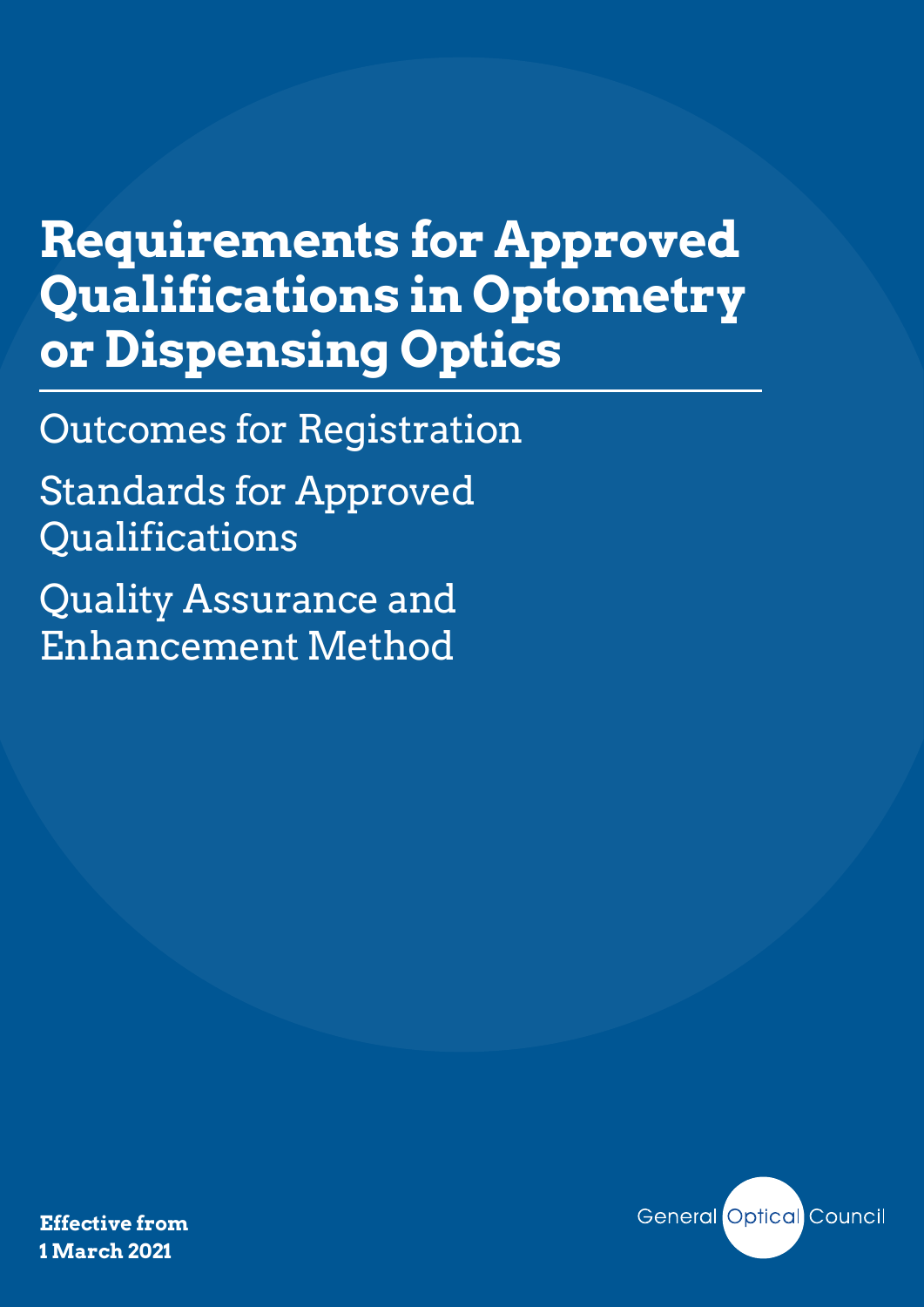<span id="page-1-0"></span>

| lump to: | <b>Contents</b> | <b>Introduction</b> | <b>Jutcomes</b> | <b>Standards</b> | <b>Quality Assurance</b> | Annex |
|----------|-----------------|---------------------|-----------------|------------------|--------------------------|-------|
|----------|-----------------|---------------------|-----------------|------------------|--------------------------|-------|

### **Contents**

| About us                                                                                                             | 1                       |
|----------------------------------------------------------------------------------------------------------------------|-------------------------|
| About this document                                                                                                  | $\mathbf{2}$            |
| <b>Introduction</b>                                                                                                  | 3                       |
| How we developed our new requirements                                                                                | $\overline{\mathbf{4}}$ |
| Key changes                                                                                                          | 5                       |
| Arrangements for current providers of GOC-approved<br>and provisionally approved qualifications                      | 5                       |
| New applications for qualification approval                                                                          | 5                       |
| Contact lens and therapeutic prescribing qualifications                                                              | 5                       |
| Section 1: Outcomes for Registration for Approved<br><b>Qualifications in Optometry or Dispensing Optics</b>         | 6                       |
| Note on 'Miller's Pyramid of Clinical Competence'                                                                    | 20                      |
| <b>Section 2: Standards for Approved Qualifications</b><br>in Optometry or Dispensing Optics                         | 21                      |
| Section 3: Quality Assurance and Enhancement Method for<br>Approved Qualifications in Optometry or Dispensing Optics | 32                      |
| Annex A: Guidance Note for Addressing Student Fitness<br>to Train Concerns Prior to the GOC                          | 41                      |
| <b>Annex B: Note on Process of Constructing</b><br><b>Outcomes for Registration</b>                                  | 49                      |
| <b>Annex C: Acknowledgements</b>                                                                                     | 51                      |
| Glossary                                                                                                             | 53                      |

The text of this document (but not the logo and branding) may be reproduced free of charge in any format or medium, as long as it is reproduced accurately and not in a misleading context. This material must be acknowledged as General Optical Council copyright and the document title specified. If we have quoted third party material, you must get permission from the copyright holder.

Contact us at communications@optical.org if you would like a copy of the document in another format.

© General Optical Council 2021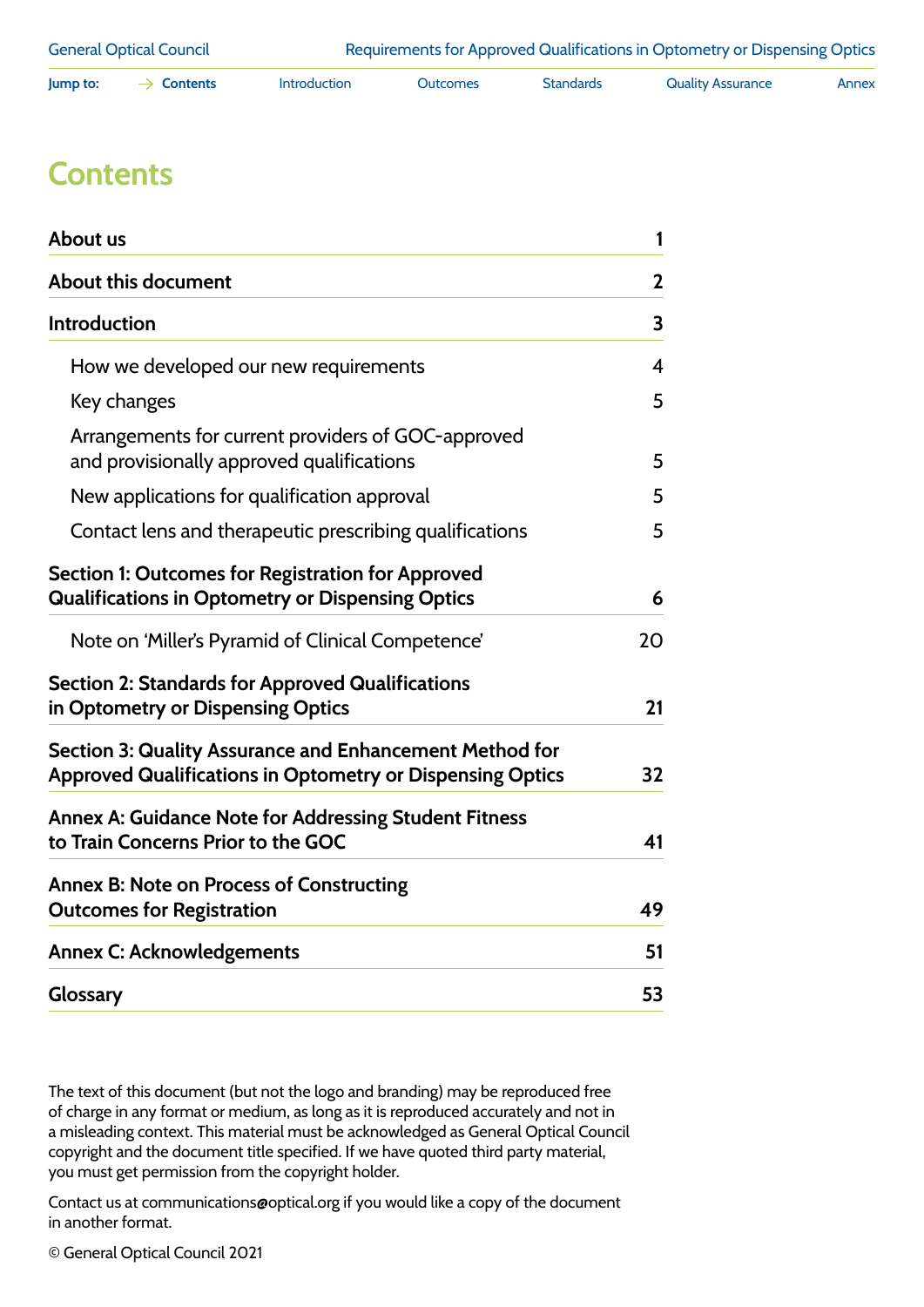<span id="page-2-0"></span>**Jump to:**  $\rightarrow$  **[Contents](#page-1-0)** [Introduction](#page-4-0) [Outcomes](#page-7-0) [Standards](#page-22-0) [Quality Assurance](#page-33-0) [Annex](#page-42-0)

### **About us**

The General Optical Council (GOC) is the UK-wide regulator for optometrists and dispensing opticians, student optometrists and dispensing opticians, and optical businesses.

Our mission is to protect the public by upholding high standards in the optical professions.

#### **We have four core functions:**

- Setting standards for optical education and training, performance and conduct.
- Approving qualifications leading to registration.
- Maintaining a register of individuals who are qualified and fit to practise, train or carry on business as optometrists and dispensing opticians.
- Investigating and acting where registrants' fitness to practise, train or carry on business is impaired.

Through our work we help to promote high standards of professional education, conduct and performance among registrants in the optical professions. We also promote professionalism, support continuous improvement and assure the quality and safety of optical services.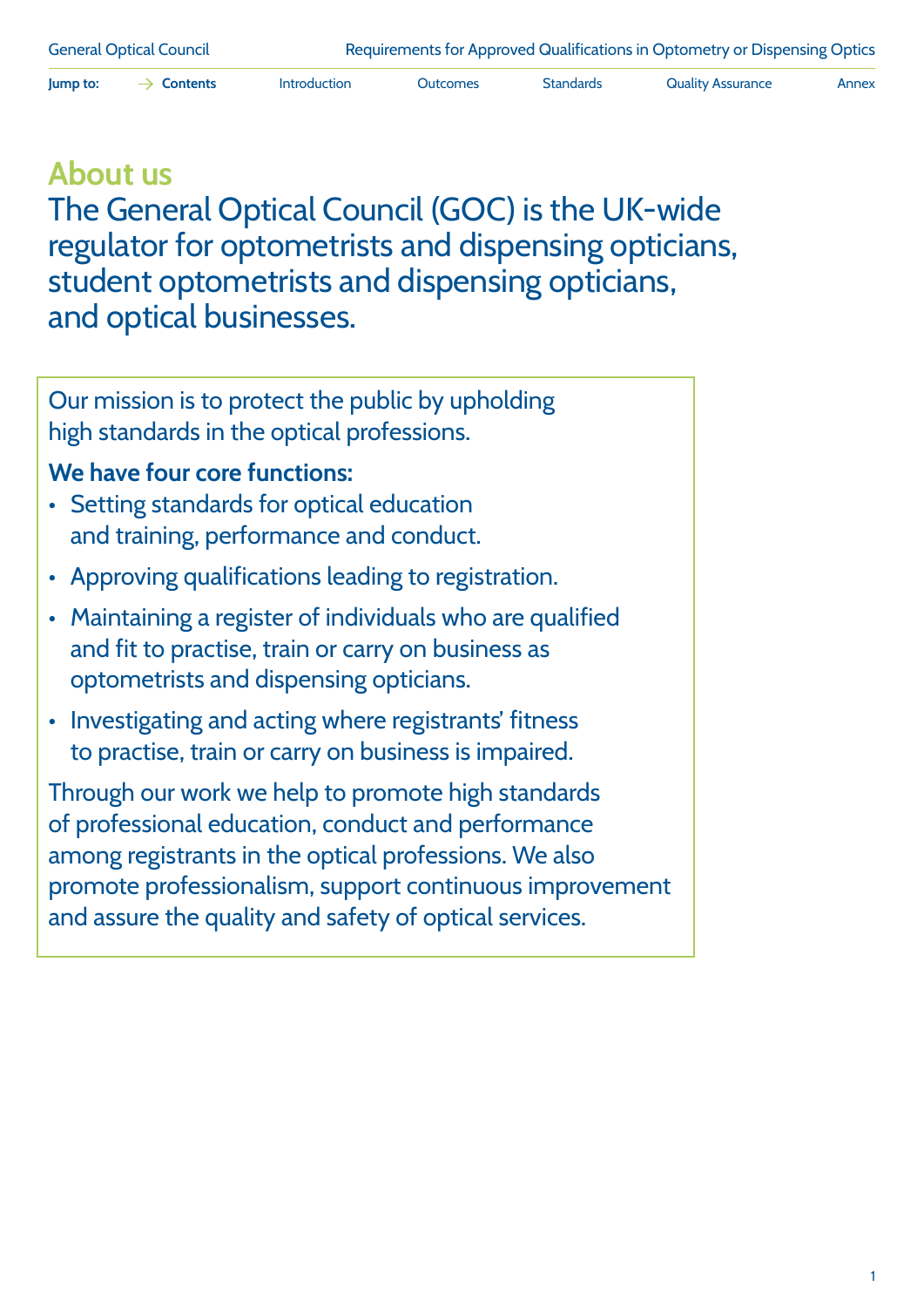<span id="page-3-0"></span>

**Jump to:**  $\rightarrow$  **[Contents](#page-1-0)** [Introduction](#page-4-0) [Outcomes](#page-7-0) [Standards](#page-22-0) [Quality Assurance](#page-33-0) [Annex](#page-42-0)

## **About this document**

This document sets out the knowledge, skills and behaviours a student optometrist or a dispensing optician must demonstrate to join the register as a fully qualified optometrist or a dispensing optician. This document also sets out our standards which organisations providing GOC-approved qualifications must meet and how we collect evidence and engage with stakeholders to be assured our requirements are met.

These requirements came into effect on 1 March 2021.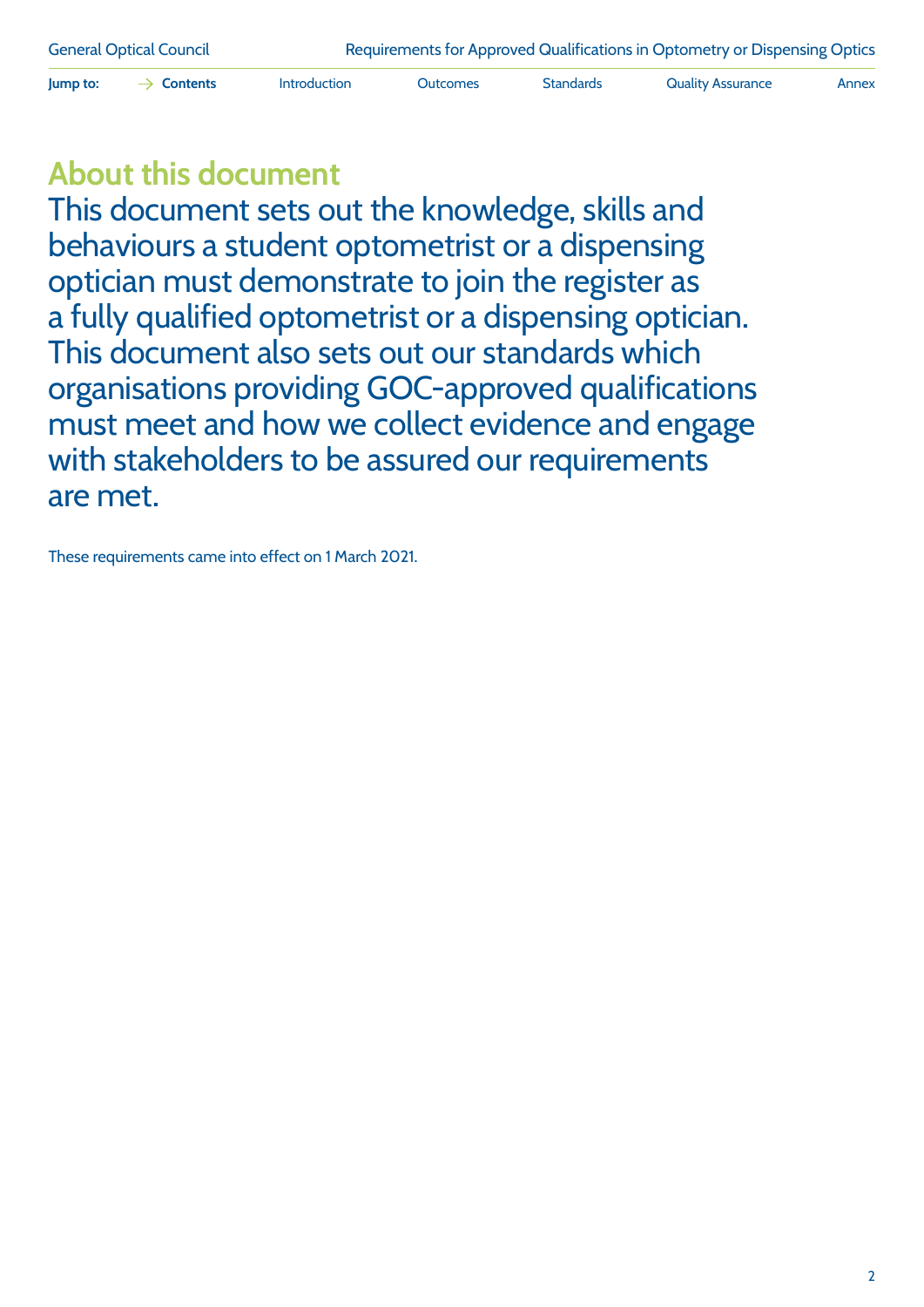<span id="page-4-0"></span>**Jump to:** [Contents](#page-1-0) **Introduction** [Outcomes](#page-7-0) [Standards](#page-22-0) [Quality Assurance](#page-33-0) [Annex](#page-42-0)

## **Introduction**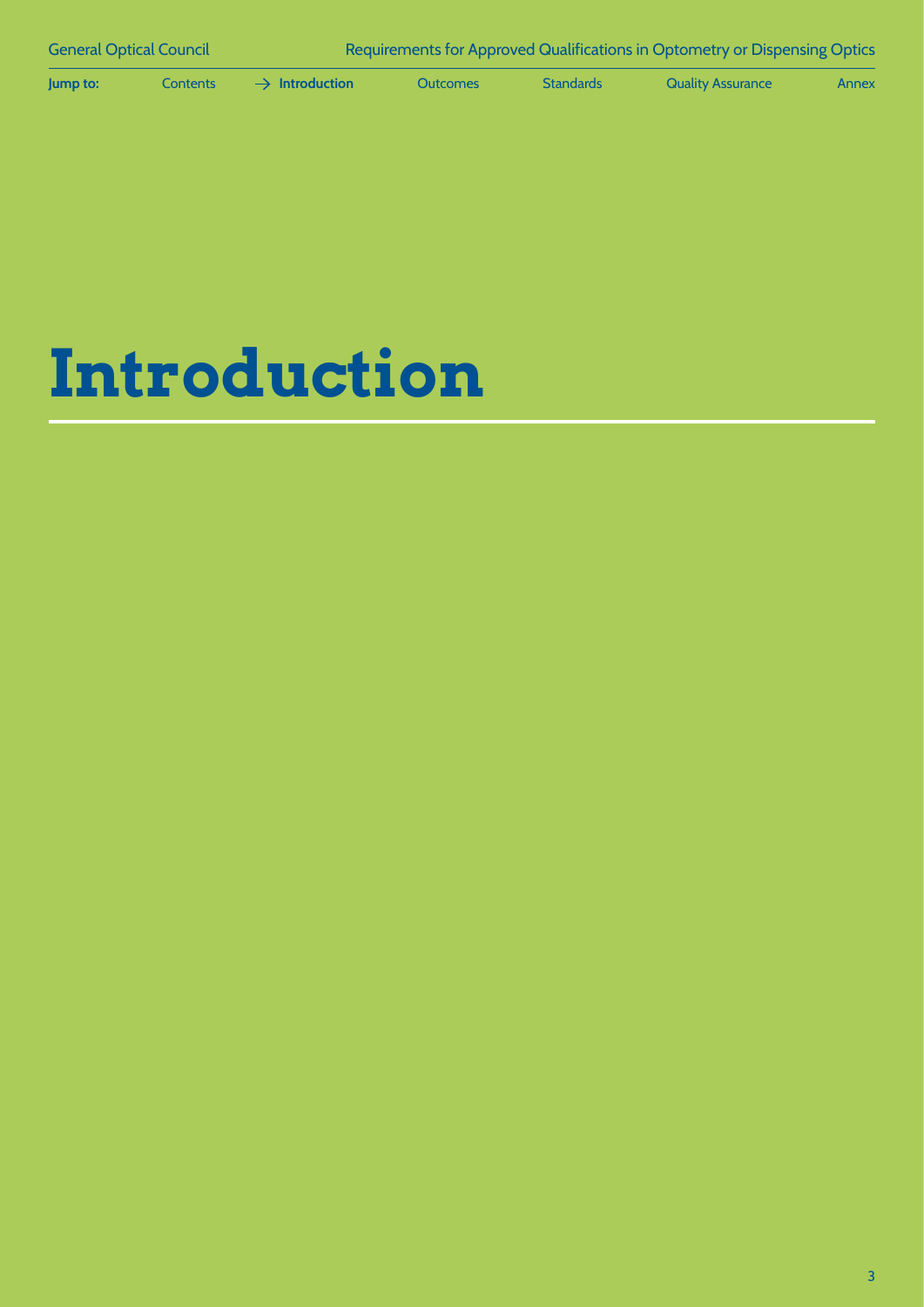<span id="page-5-0"></span>

**Jump to:** [Contents](#page-1-0)  $\rightarrow$  **[Introduction](#page-4-0)** [Outcomes](#page-7-0) [Standards](#page-22-0) [Quality Assurance](#page-33-0) [Annex](#page-42-0)

### **Introduction**

In our ['Fit for the Future' strategic plan](https://www.optical.org/en/about_us/strategic_plan/index.cfm) for 2020-25, we committed to delivering and implementing a strategic review of optical education and training to ensure that the qualifications we approve are fit for purpose, meet patient and service-user needs and ensure optical professionals have the expected level of knowledge, skills and behaviours and the confidence and capability to keep pace with changes to future roles, scopes of practice and service redesign across all four nations of the UK.

In February 2021 GOC Council approved new, updated requirements for GOC-approved qualifications for optometrists and dispensing opticians. This document replaces our quality assurance handbooks for optometry  $(2015)^{1}$  and dispensing opticians  $(2011)^{2}$ , including the list of required core competencies, the numerical requirements for students' practical experiences, education policies and guidance contained within the handbooks, and our policies on supervision and recognition of prior learning, which are published separately.

Our new requirements are organised in three sections:

- **Outcomes for Registration for Approved Qualifications in Optometry or Dispensing Optics** ('outcomes for registration') which describes the expected knowledge, skills and behaviours a dispensing optician or optometrist must have at the point they qualify and enter the register with the GOC.
- **Standards for Approved Qualifications in Optometry or Dispensing Optics** ('standards for approved qualifications') which describes the expected context for the delivery and assessment of the outcomes leading to an award of an approved qualification.
- **Quality Assurance and Enhancement Method for Approved Qualifications in Optometry or Dispensing Optics** ('quality assurance and enhancement method') which describes the evidence we will gather and use to assess whether a qualification leading to registration as either a dispensing optician or an optometrist meets or continues to meet our outcomes and standards.

Our new requirements ensure the qualifications we approve are responsive to a rapidly changing landscape in the commissioning of eye-care services and are fit for purpose in each of the devolved nations. This includes changes in higher education, not least as a result of the COVID-19 emergency, as well as increased expectations of the student community and their future employers.

#### **How we developed our new requirements**

Our new requirements for qualification approval have been guided by research and consultation, and best practice from other regulators, professional and chartered bodies. You can read more background, research and briefing papers on [our website](https://www.optical.org/en/Education/education-strategic-review-esr/esr-policy-development-and-research.cfm).

We were also advised by two Expert Advisory Groups (EAGs) with input from the Quality Assurance Agency (QAA) and feedback from a range of stakeholder groups including our Education Visitors, our Advisory Panel (including Education and Standards Committees), the optical sector and sight loss charities. You can read the EAGs' terms of reference on [our website.](https://www.optical.org/en/Education/education-strategic-review-esr/expert-advisory-groups.cfm)

The GOC would like to thank everyone who contributed to the development of these requirements.

The outcomes for registration will be supplemented by a GOC commissioned sector-led, co-produced indicative document which will provide a greater level of detail for each profession to support providers as they develop new qualifications or adapt existing approved qualifications to meet these outcomes. The outcomes for registration will be reviewed and if necessary updated in light of the indicative document.

<sup>&</sup>lt;sup>1</sup> Accreditation and Quality Assurance Handbook: Routes to Registration in Optometry

<sup>&</sup>lt;sup>2</sup> Guidelines for the Approval & Quality Assurance of: Routes to GOC Registration for Dispensing Opticians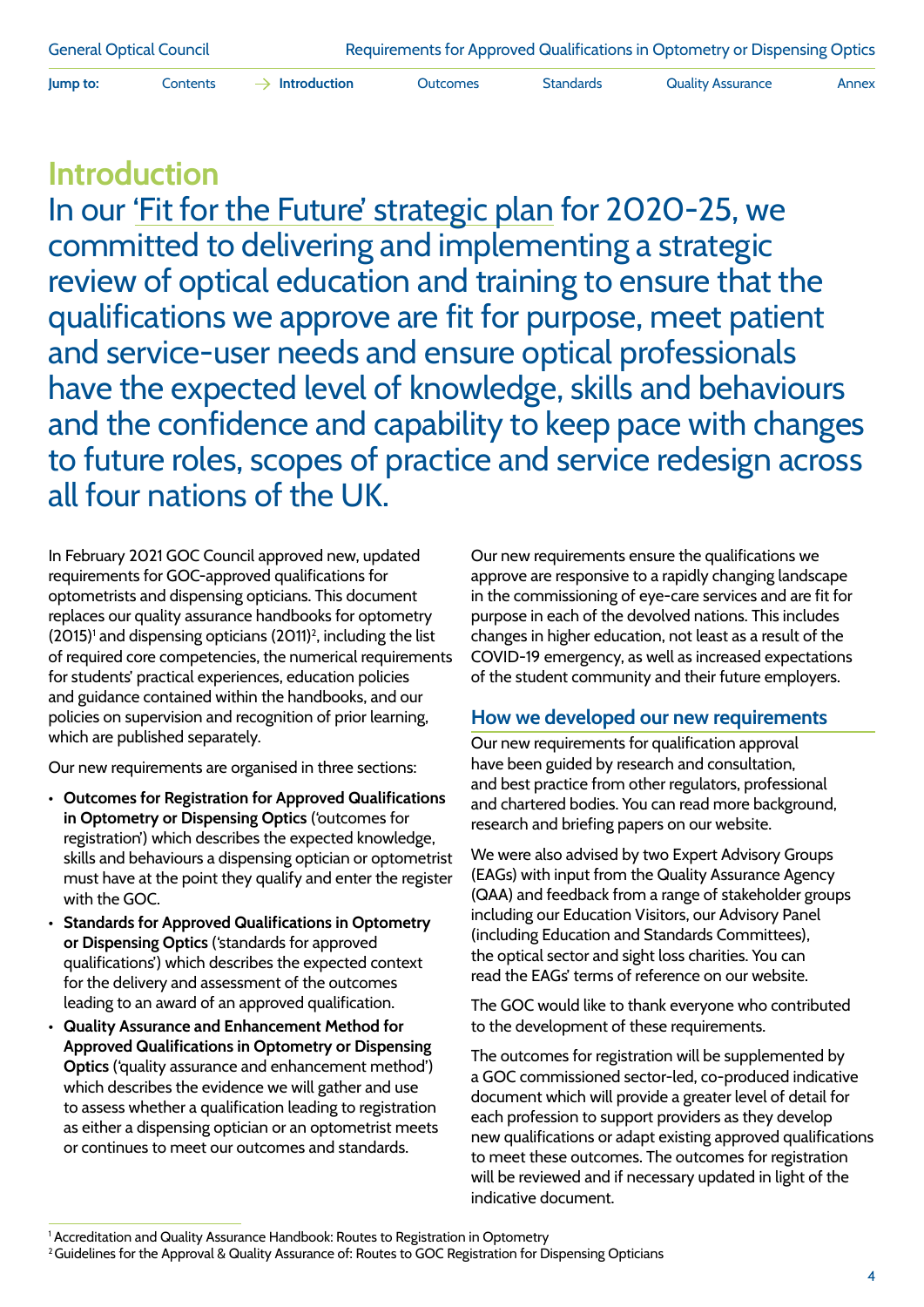<span id="page-6-0"></span>**Jump to:** [Contents](#page-1-0)  $\rightarrow$  **[Introduction](#page-4-0)** [Outcomes](#page-7-0) [Standards](#page-22-0) [Quality Assurance](#page-33-0) [Annex](#page-42-0)

#### **Key changes**

Our new requirements introduce several important changes to make sure optical professionals are equipped for their future roles and that qualifications we approve are fit for purpose. These changes include:

- Introducing **a new outcomes-based approach** to specifying the knowledge, skills and behaviours expected of a day-one registrant that cover their full education and training and which supports their continued development after registration, moving away from our previous numerical and competency-based method for setting requirements for GOC qualification approval.
- Emphasising the development of **professional capability** needed for current and future roles. This includes a combination of critical thinking, clinical-reasoning and decision-making vital in the formation of an optical professional well-prepared to take responsibility for decisions and actions; engagement in research-informed clinical practice and ability to respond effectively to changing patent and service-user needs in each of the four nations, including a greater focus on key skills such as professional judgement, patient-centred communication, management of risk and diagnostic, consultation and clinical practice skills.
- Introducing a **minimum Regulated Qualification Framework (RQF) level** (or equivalent) for the qualifications we approve (RQF Level 7 or equivalent for optometrists and RQF Level 6 or equivalent for dispensing opticians).
- Ensuring students gain greater **experience of working with patients**, inter-professional learning, teamwork and preparation for entry into the workplace in a variety of settings, with **at least 1600 hours / 48 weeks of patient-facing learning and experience** which must **increase in volume and complexity** as a student progresses through a programme.
- Introducing an **integrated approach** for curriculum design and assessment which must be informed by feedback from a range of stakeholders, including patients, to ensure that detailed curriculum and assessment remains current and responsive to local, regional and national patient and service-user needs and broader stakeholder requirements.
- Using an **established competence and assessment hierarchy** known as 'Miller's Pyramid of Clinical Competence' (knows; knows how; shows how; and does).
- A greater emphasis on **equality, diversity and inclusion (EDI).**
- A new **risk-based** approach to quality assurance and enhancement, informed by thematic, periodic, sample-based and annual reviews of qualifications we approve.

#### **Arrangements for current providers of GOC-approved and provisionally approved qualifications**

We will work with each provider of qualifications GOC-approved and provisionally approved to understand at what pace providers will wish to adapt their existing qualifications to meet the outcomes and standards or to develop new qualifications for approval. (Please see section 4 in the quality assurance and enhancement method for more information on transitional arrangements for current providers of GOC-approved and provisionally approved qualifications.)

We anticipate most providers will work towards admitting students to approved qualifications that meet the outcomes and standards from the 2023/24 or 2024/25 academic year.

Some providers may, in consultation with the GOC, agree a later start date. Separate arrangements will be made with The College of Optometrists and Association of British Dispensing Opticians (ABDO).

#### **New applications for qualification approval**

Applications for new qualification approval can be made at any time. Initial enquiries should be made to [education@optical.org](mailto:education%40optical.org?subject=) 

#### **Contact lens and therapeutic prescribing qualifications**

We also approve post-registration qualifications: for dispensing opticians, contact lens qualifications and for optometrists, additional supply, supplemental prescribing and independent prescribing qualifications. Our requirements for these qualifications are published on [our website.](mailto:https://www.optical.org/en/Education/Specialty_qualifications/index.cfm?subject=)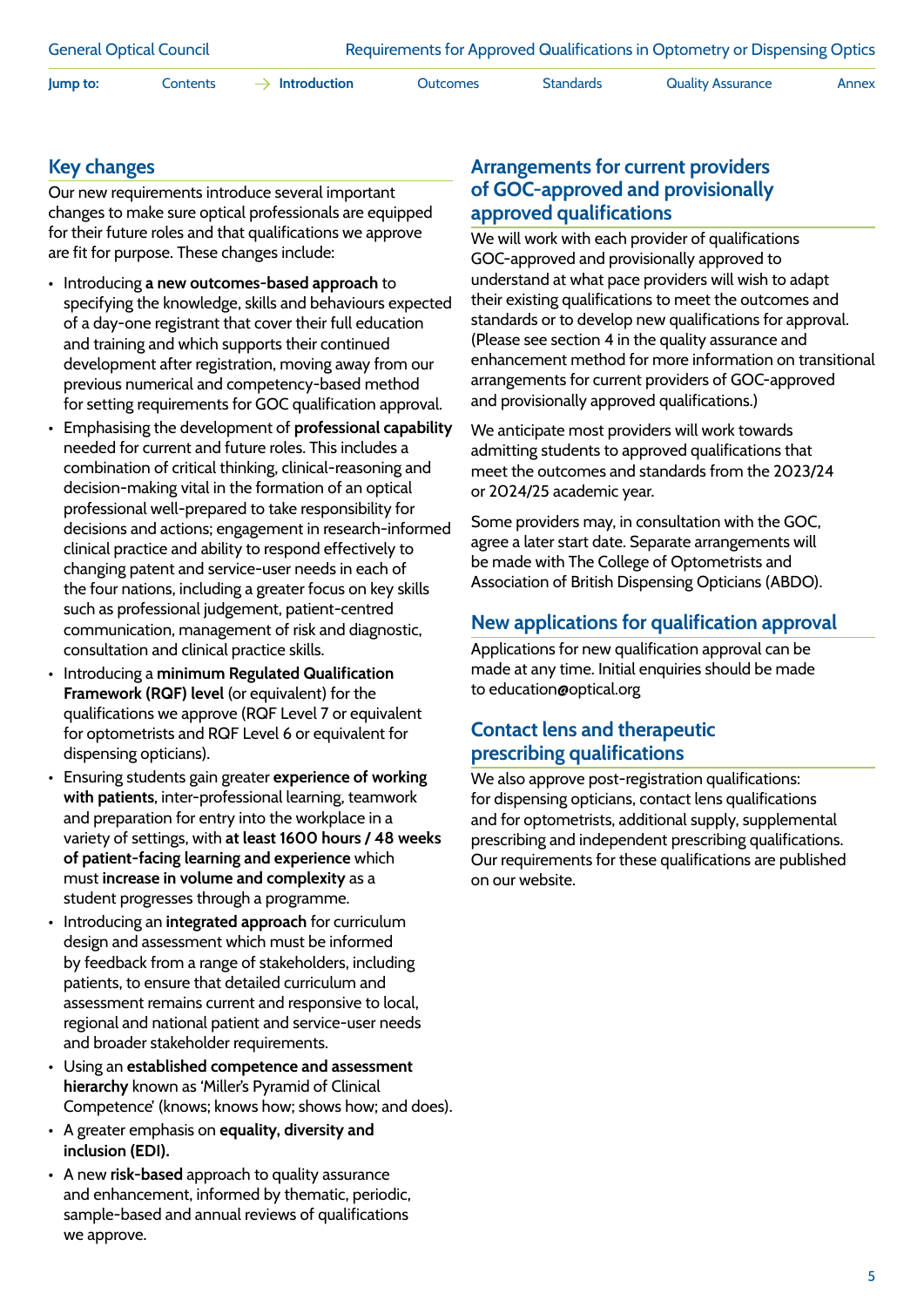<span id="page-7-0"></span>

**Jump to:** [Contents](#page-1-0) [Introduction](#page-4-0)  $\rightarrow$  **Outcomes** [Standards](#page-22-0) [Quality Assurance](#page-33-0) [Annex](#page-42-0)

# **Section 1:**

## Outcomes for Registration for Approved Qualifications in Optometry or Dispensing Optics

6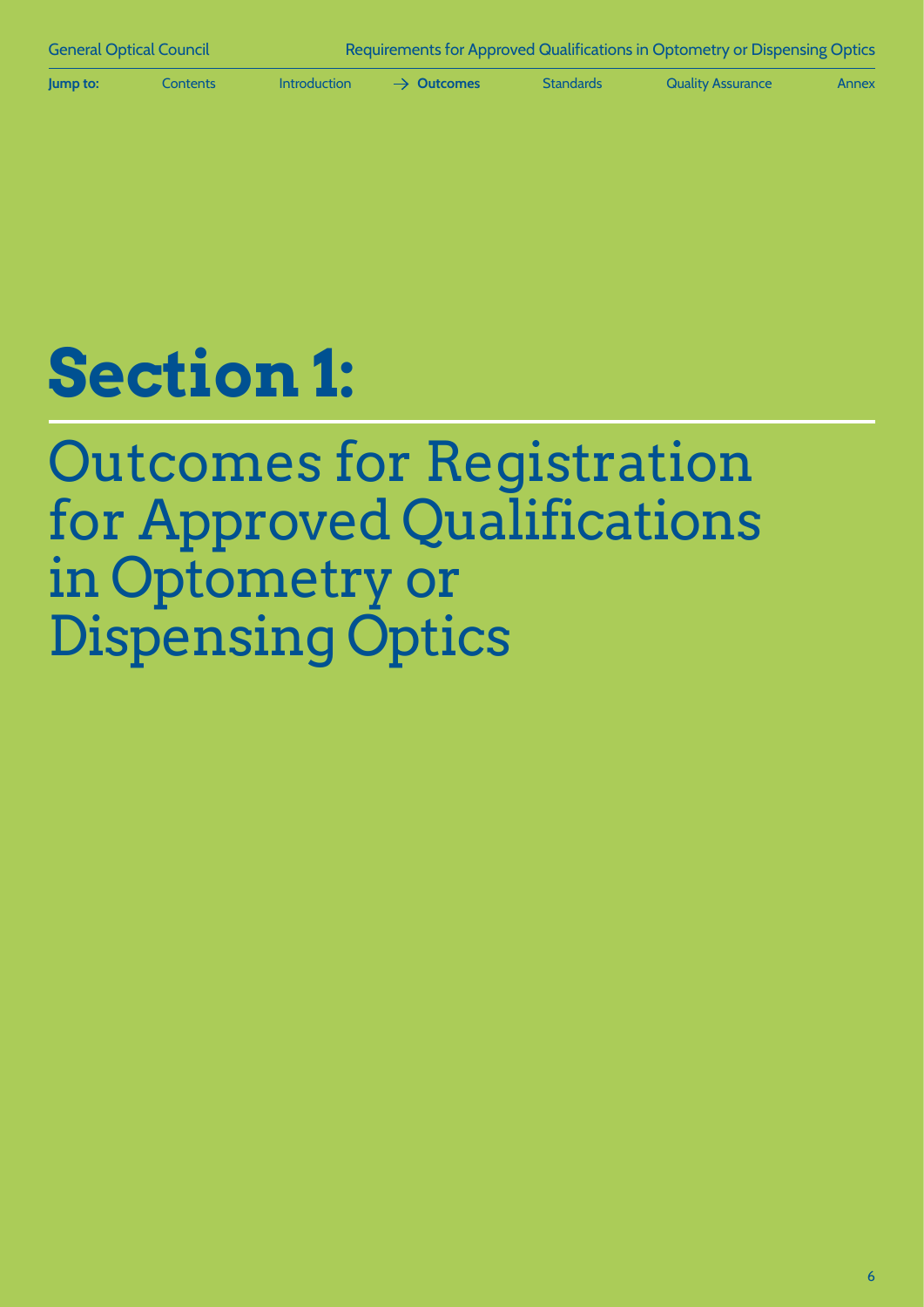**Jump to:** [Contents](#page-1-0) [Introduction](#page-4-0)  $\rightarrow$  **[Outcomes](#page-7-0)** [Standards](#page-22-0) [Quality Assurance](#page-33-0) [Annex](#page-42-0)

## **Introduction** The outcomes for registration for approved qualifications in optometry or dispensing optics describe the expected knowledge, skills and behaviours a dispensing optician or optometrist must have at the point they qualify and enter the register with the GOC.

GOC-approved qualifications<sup>3</sup> will prepare students to meet these outcomes for entry to the register.

The outcomes for registration are organised under seven categories. Each category references the GOC's Standards of Practice for Optometrists and Dispensing Opticians<sup>4</sup>, which students will be expected to meet once they join the register.

Each outcome is described using a level based on an established competence and assessment hierarchy known as 'Miller's Pyramid of Clinical Competence'5 (knows; knows how; shows how; and does). We've provided a note on Miller's Pyramid and details of the process of constructing the outcomes for registration.

The number of outcomes in each category varies; some categories have fewer outcomes than others. The number of outcomes in each category and their order within the category is not an indication of weight and/or volume of assessment and teaching for providers when designing qualifications.

#### **The seven categories are:**

- **1. Person centred care**
- **2. Communication**
- **3. Clinical practice**
- **4. Ethics and standards**
- **5. Risk**
- **6. Leadership and management**
- **7. Lifelong learning**

The outcomes will be supplemented by a GOC commissioned sector-led co-produced indicative document which will provide a greater level of detail for each profession to support providers as they develop new qualifications or adapt existing approved qualifications to meet these outcomes. Providers of GOC-approved qualifications will be expected to map their programmes to the indicative document on a 'map or explain' basis.

<sup>3</sup> Act gives GOC powers to 'approve' 'qualifications'

<sup>4</sup> Standards of Practice, https://standards.optical.org/areas/practice/

<sup>5</sup> Miller, G.E. (1990) The assessment of clinical skills/competence/performance. Acad Med 65: 563–7.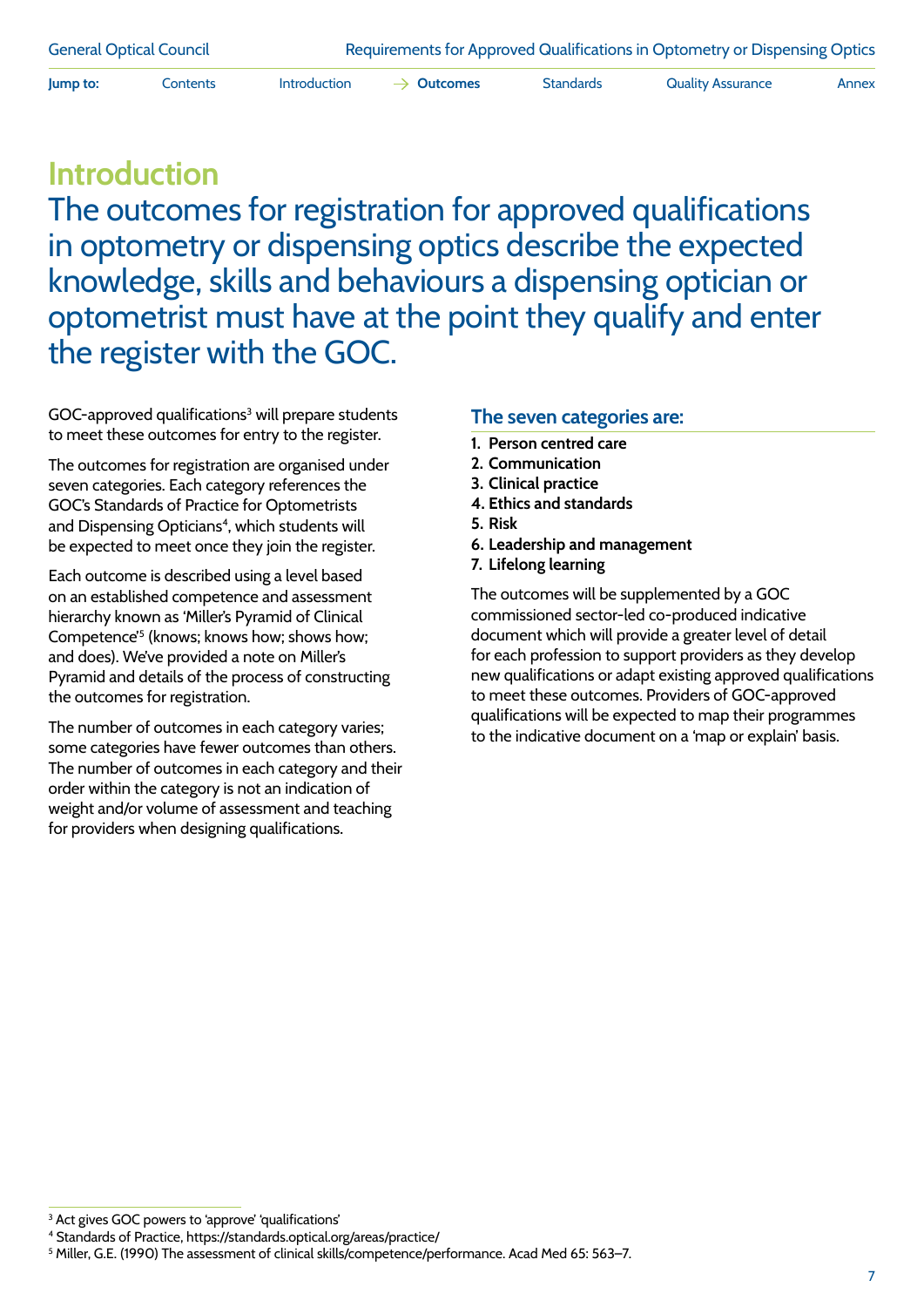**Jump to:** [Contents](#page-1-0) [Introduction](#page-4-0)  $\rightarrow$  **[Outcomes](#page-7-0)** [Standards](#page-22-0) [Quality Assurance](#page-33-0) [Annex](#page-42-0)

## **Outcomes for Registration for Approved Qualifications in Optometry or Dispensing Optics** Registered optical professionals make the care of patients their primary concern. They take responsibility for their own actions and apply the knowledge, skills and behaviours required to practise effectively, safely and professionally.

#### **1. Person centred care**

Patient well-being/care is an optical professional's primary concern and must be at the heart of all decisions made about patient care (Standard 1). Optical professionals must be able to employ an adaptative and personalised approach to patient care, considering the patient's social, clinical,

personal and cultural needs whilst challenging their own conscious and unconscious bias (Standards 4 and 13). Where care requires the involvement of other professionals, they must be able to collaborate effectively (Standards 3, 6, 7, 10, 11 and 14).

| <b>Outcome</b>   |                                                                                                                                                                                                      | <b>Level</b>     |
|------------------|------------------------------------------------------------------------------------------------------------------------------------------------------------------------------------------------------|------------------|
| O1.1             | Actively listens to patients and their carers to ensure patients<br>are involved in and are at the heart of decisions made about<br>patients' care.                                                  | <b>Does</b>      |
| O1.2             | Manages desired health outcomes of patients, taking into<br>consideration any relevant medical, family and social history of<br>the patient, which may include personal beliefs or cultural factors. | <b>Does</b>      |
| O <sub>1.3</sub> | Protects patients' rights; respects the choices they make<br>and their right to dignity and privacy.                                                                                                 | <b>Does</b>      |
| O1.4             | Ensures high quality care is delivered and puts into place adaptative<br>measures as needed for different environments (such as domiciliary,<br>prisons and special schools).                        | <b>Shows how</b> |
| O1.5             | Commits to care that is not compromised because of own<br>personal conscious and unconscious values and beliefs.                                                                                     | <b>Does</b>      |
| O1.6             | Obtains and verifies continuation of valid consent from adults,<br>children, young and vulnerable people and their carers and<br>records as appropriate.                                             | <b>Does</b>      |
| O1.7             | Demonstrates effective clinical decision-making, diagnosis,<br>evaluation and makes appropriate and timely referral,<br>where this is needed to meet a patient's needs.                              | <b>Does</b>      |
| O1.8             | Refers and signposts as necessary to sight loss and other<br>relevant health services.                                                                                                               | <b>Does</b>      |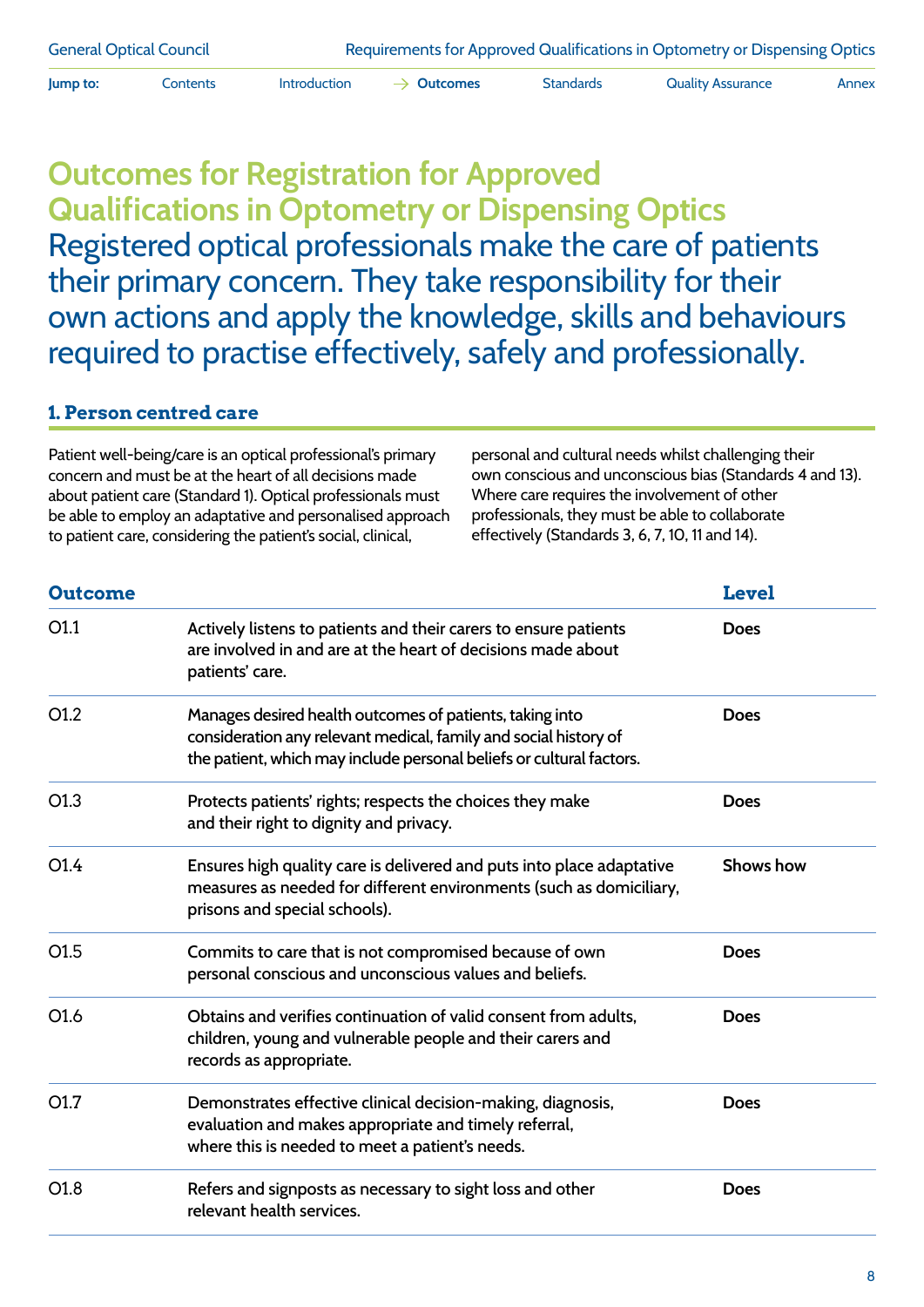| <b>General Optical Council</b> |          |                     | Requirements for Approved Qualifications in Optometry or Dispensing Optics |                  |                   |       |  |
|--------------------------------|----------|---------------------|----------------------------------------------------------------------------|------------------|-------------------|-------|--|
| Jump to:                       | Contents | <b>Introduction</b> | $\rightarrow$ Outcomes                                                     | <b>Standards</b> | Quality Assurance | Annex |  |

#### **2. Communication**

Communication is key to effective patient and public interactions (Standard 2). Optical professionals must be able to communicate effectively with patients and other professionals. Optical professionals must be able to adapt their approach and style according to specific individual

needs and in a manner that is supportive of achieving desired outcomes (Standards 1, 10 and 13). This includes written and verbal communication, as well as recognising non-verbal cues (Standards 3, 4, 11, 12 and 13).

| <b>Outcome</b>   |                                                                                                                                                                                                      | <b>Level</b>     |
|------------------|------------------------------------------------------------------------------------------------------------------------------------------------------------------------------------------------------|------------------|
| O <sub>2.1</sub> | Conducts communications in a sensitive and supportive manner<br>adapting their communication approach and style to meet the<br>needs of patients, carers, health and care colleagues and the public. | <b>Does</b>      |
| O <sub>2.2</sub> | Acts upon non-verbal cues from patients or carers that could<br>indicate discomfort, a lack of understanding or an inability to<br>give informed consent.                                            | <b>Knows</b> how |
| O <sub>2.3</sub> | Communicates effectively within a multi-disciplinary healthcare<br>team and works collaboratively for the benefit of the patient.                                                                    | <b>Does</b>      |
| O <sub>2.4</sub> | Critically reflects on how they communicate with a range of people<br>and uses this reflection to improve interactions with others.                                                                  | <b>Does</b>      |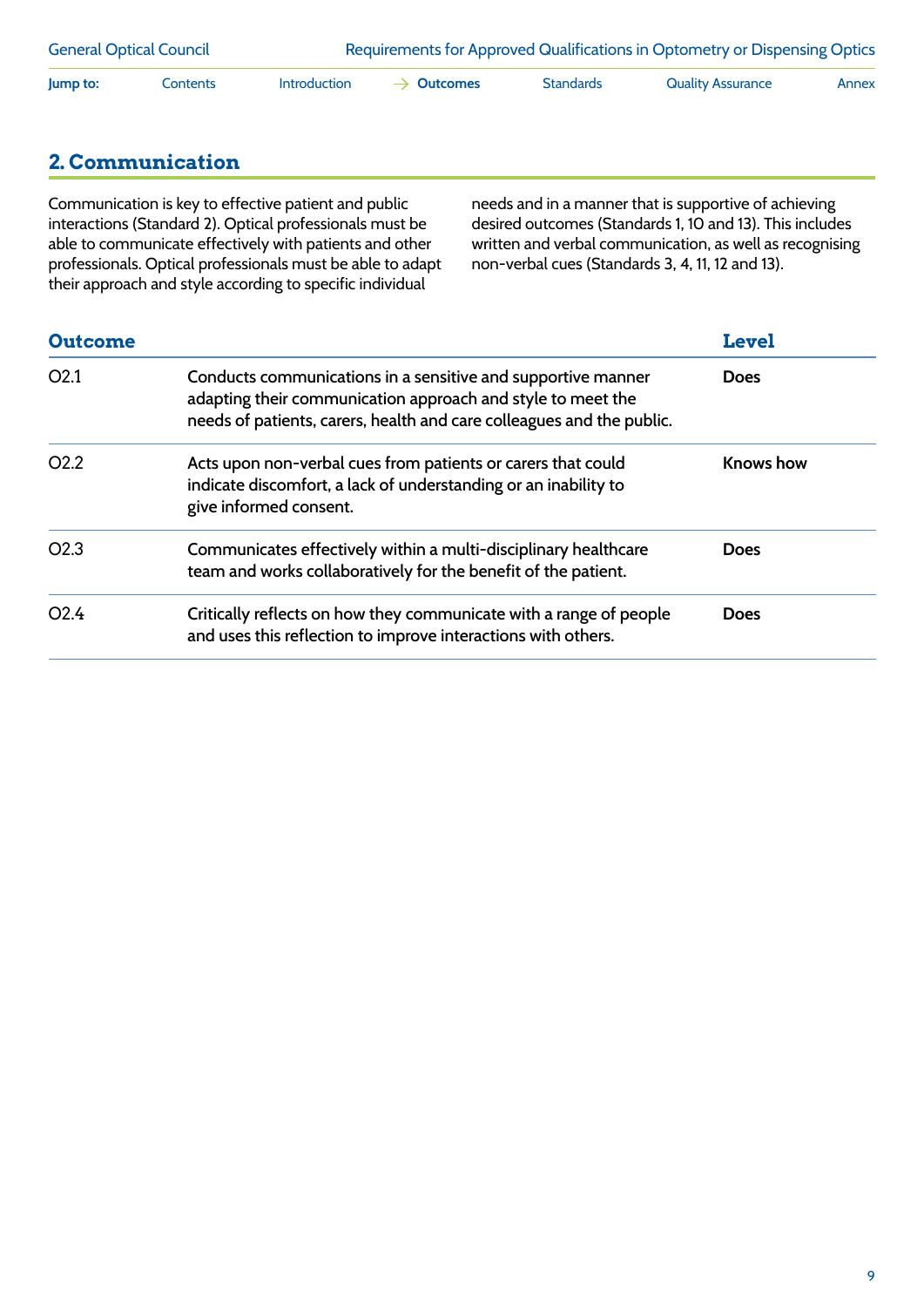| <b>General Optical Council</b> |          |                     |                        |           | Requirements for Approved Qualifications in Optometry or Dispensing Optics |       |
|--------------------------------|----------|---------------------|------------------------|-----------|----------------------------------------------------------------------------|-------|
| lump to:                       | Contents | <b>Introduction</b> | $\rightarrow$ Outcomes | Standards | Quality Assurance                                                          | Annex |

#### **3. Clinical practice**

Optical professionals are professionally accountable and personally responsible for achieving desired patient outcomes according to their individual scope of practice. Working within their limits of competence (Standard 6),

and exercising professional judgement, they must engage in evidence-informed clinical decision-making for all patients (Standards 5, 7 and 8).

| <b>Outcome</b> |                                                                                                                                                                                                                                                                                                                                                                           | <b>Level</b> |
|----------------|---------------------------------------------------------------------------------------------------------------------------------------------------------------------------------------------------------------------------------------------------------------------------------------------------------------------------------------------------------------------------|--------------|
| O3.1           | Undertakes safe and appropriate ocular examinations using<br>appropriate techniques and procedures to inform clinical<br>decision-making within individual scope of practice.                                                                                                                                                                                             | <b>Does</b>  |
| O3.2           | Engages with developments in research, including the critical<br>appraisal of relevant and up-to-date evidence to inform clinical<br>decision-making and improve quality of care.                                                                                                                                                                                         | <b>Does</b>  |
| O3.3           | Engages with technological advances in eye health and broader<br>healthcare delivery and the significance of specific developments<br>for enhancing patient outcomes and service delivery.                                                                                                                                                                                | <b>Does</b>  |
| O3.4           | Analyses visual function from a range of diagnostic sources and<br>uses data to devise a clinical management plan for a patient in<br>areas that include the following:                                                                                                                                                                                                   | <b>Does</b>  |
|                | • Binocular vision<br>• Dispensing of optical appliances<br>• Low vision/visual impairment<br>• Paediatrics<br>• Refractive management<br>• Patients with learning<br>disabilities and complex needs<br>• Anterior eye and contact lenses                                                                                                                                 |              |
|                | • Occupational optometry<br>• Ocular and systemic disease                                                                                                                                                                                                                                                                                                                 |              |
| O3.5           | Meets the following clinical practice outcomes for registration<br>either as a dispensing optician or an optometrist.                                                                                                                                                                                                                                                     | <b>Does</b>  |
|                | <b>Outcome (Dispensing Optician)</b>                                                                                                                                                                                                                                                                                                                                      | <b>Level</b> |
| $O3.5a$ (i)    | Acts as a first point of contact for patients for their eye health needs<br>by investigating, diagnosing and managing individuals' functional<br>and developmental visual conditions, including those related to age.                                                                                                                                                     | <b>Does</b>  |
|                | <b>Indicators</b><br>• Takes a relevant history from individual patients and any other<br>appropriate person involved in their care (relatives/carers and others).<br>• Interprets the results of history-taking and the examination of the<br>refractive and ocular motor status of individual patients to inform<br>clinical decision-making and care management plans. |              |
|                | Continued                                                                                                                                                                                                                                                                                                                                                                 |              |

*NOTE: The indications of how each outcome could be demonstrated are illustrative, rather than exhaustive. They should also be read in the context of the necessary application of the outcomes in all six categories to clinical practice.* 

*The indicators will inform the development of the indicative document that will underpin the outcomes for registration for each profession. Once the indicative document is agreed the indicators will be reviewed.*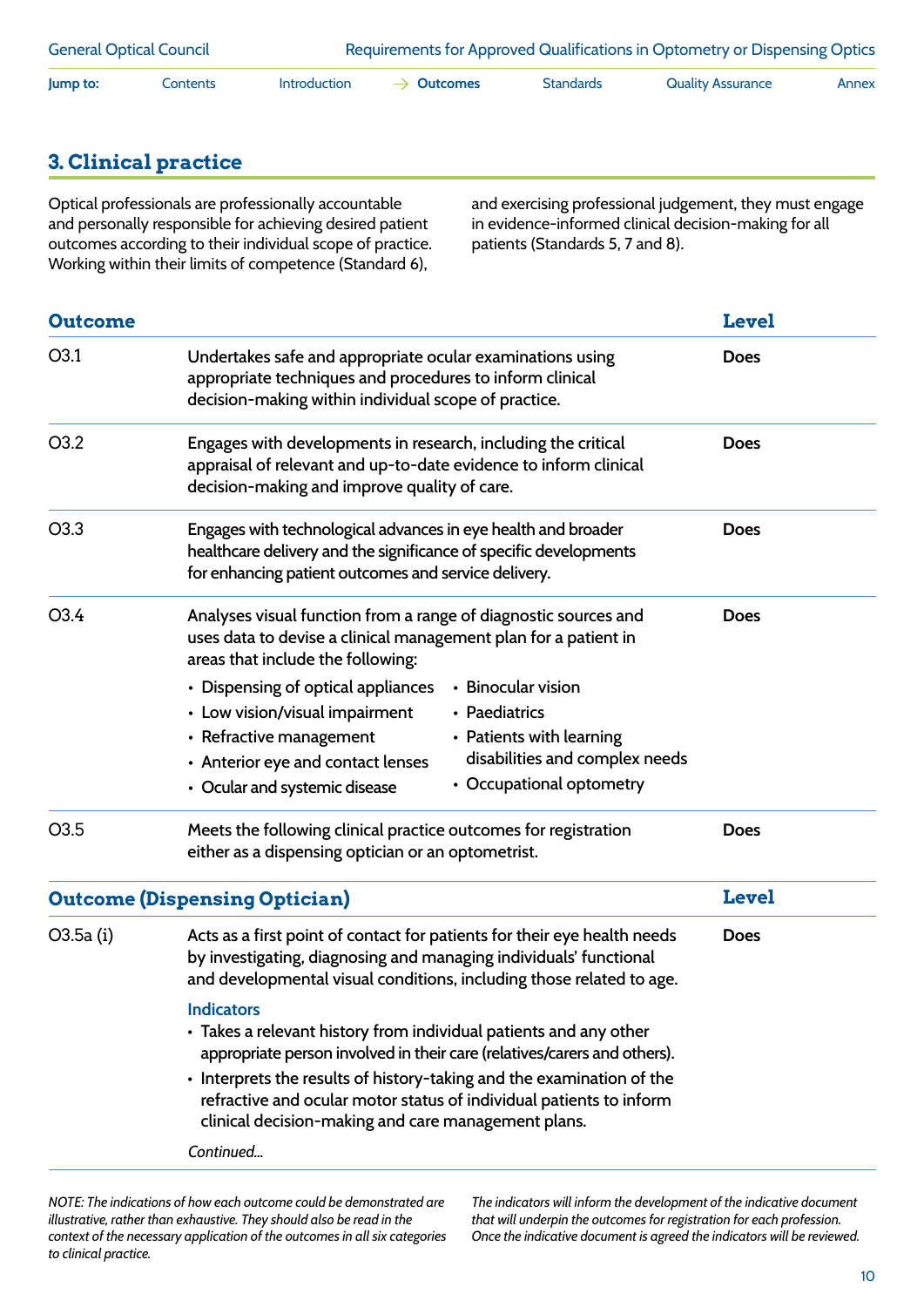| <b>Outcome (Dispensing Optician)</b> | <b>Level</b>                                                                                                                                                                                                                                                                                                                                                                                                                                                                                                                                                                                                                                                                                                                                                                                                                                                                                                                                                                                                                                                                                                                                                                                                                                                                                                                                                                                                                                                                                                                                                                                                                                                                                                                                                                                                                                                                                                                                                                                                                                                                                                               |             |
|--------------------------------------|----------------------------------------------------------------------------------------------------------------------------------------------------------------------------------------------------------------------------------------------------------------------------------------------------------------------------------------------------------------------------------------------------------------------------------------------------------------------------------------------------------------------------------------------------------------------------------------------------------------------------------------------------------------------------------------------------------------------------------------------------------------------------------------------------------------------------------------------------------------------------------------------------------------------------------------------------------------------------------------------------------------------------------------------------------------------------------------------------------------------------------------------------------------------------------------------------------------------------------------------------------------------------------------------------------------------------------------------------------------------------------------------------------------------------------------------------------------------------------------------------------------------------------------------------------------------------------------------------------------------------------------------------------------------------------------------------------------------------------------------------------------------------------------------------------------------------------------------------------------------------------------------------------------------------------------------------------------------------------------------------------------------------------------------------------------------------------------------------------------------------|-------------|
| O3.5a(i)<br>continued                | • Records all aspects of the consultation, the findings of all tests<br>and relevant communications with patients, their carers and<br>colleagues, ensuring that records are accurate, legible, dated,<br>signed, concise, contemporaneous and securely stored.<br>• Accepts responsibility and accountability for professional<br>decisions and actions as a first point of contact, including<br>in responding to individual patients' needs, managing risk,<br>and making appropriate referrals.                                                                                                                                                                                                                                                                                                                                                                                                                                                                                                                                                                                                                                                                                                                                                                                                                                                                                                                                                                                                                                                                                                                                                                                                                                                                                                                                                                                                                                                                                                                                                                                                                        | <b>Does</b> |
| O3.5a (ii)                           | Completes an informed clinical assessment of individual patients' needs<br>and uses this to dispense, fit and advise on the safe and effective use<br>of spectacles, low-vision aids and other ophthalmic appliances.<br><b>Indicators</b><br>• Interprets and dispenses a prescription using appropriate lenses,<br>frame choice and facial and accurate frame measurements.<br>• Measures and verifies optical appliances in line with relevant<br>standards, guidelines and evidence.<br>• Prescribes, advises and dispenses appropriate vocational<br>and special optical appliances in accordance with personal<br>eye protection regulations and relevant standards.<br>• Manages and dispenses appropriate spectacles for paediatric<br>patients and for patients with complex or additional needs,<br>including by adapting the practice environment and practice<br>activity in line with individuals' needs.<br>• Manages cases of non-tolerance.<br>• Identifies and advises patients who could benefit from simple<br>or complex low-vision aids.<br>• Conducts a low-vision assessment, including through full<br>history-taking and evaluation of visual requirements.<br>• Evaluates the clinical findings of low-vision assessments, applying<br>knowledge of low-vision optics to dispense appropriate simple<br>and complex low-vision aids and provide relevant advice.<br>• Advises on accessing and makes appropriate referrals to low-vision<br>services, in line with patients' best interests.<br>• Manages and assesses vision, refractive error, binocular status<br>and visual acuity (within scope of practice).<br>• Evaluates optical products and advancement in technology of<br>ophthalmic lenses and frame manufacture in order to provide<br>patients with the most appropriate optical appliances.<br>• Analyses a wide range of prescriptions recognising potential<br>problems and appraising suitable lens solutions, modifying a<br>prescription in accordance with legal requirements relative to<br>the visual task analysis for individual patients' requirements.<br>Continued | <b>Does</b> |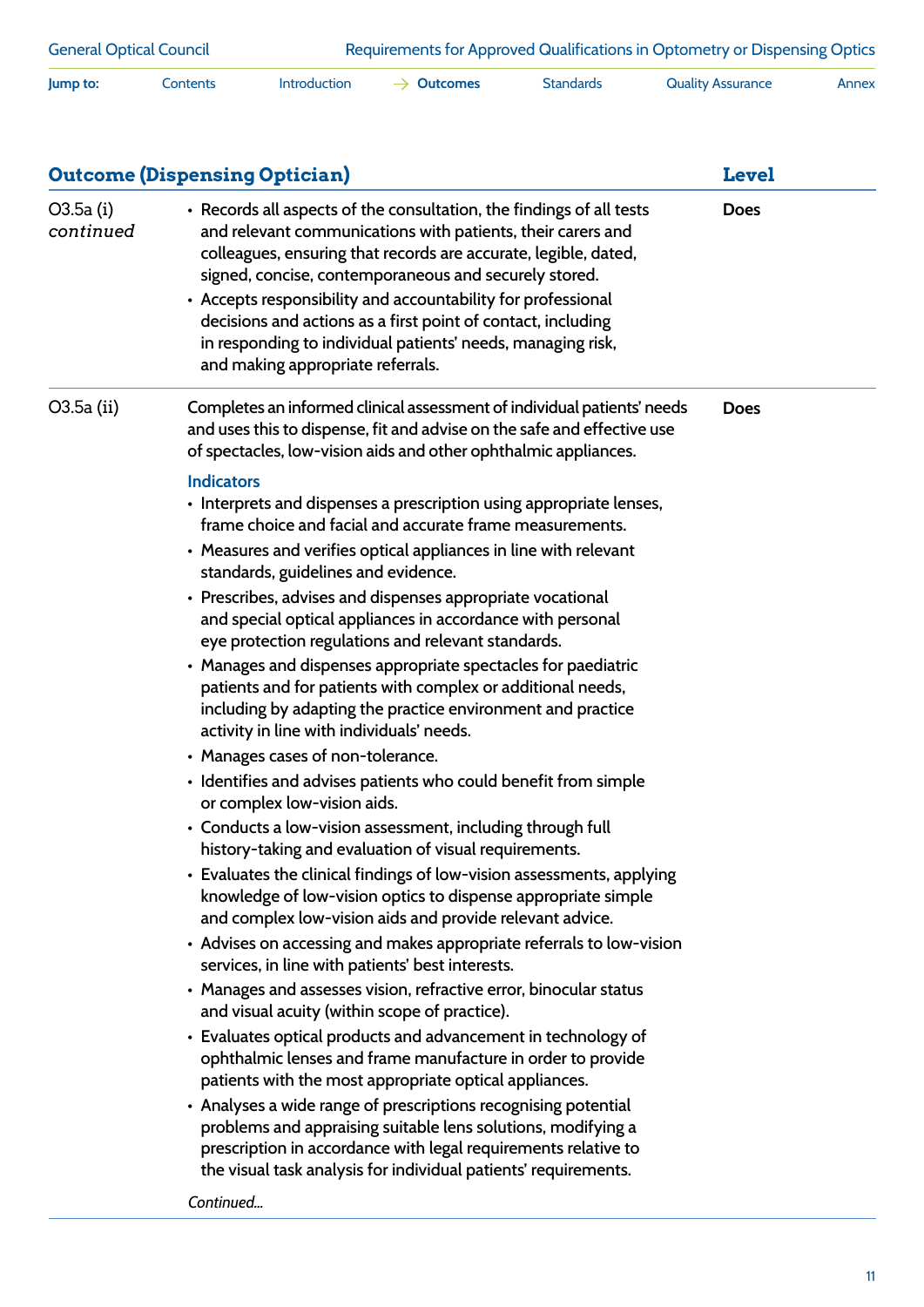|  | Jump to: | Contents | Introduction | $\rightarrow$ Outcomes | Standards | <b>Quality Assurance</b> | Annex |
|--|----------|----------|--------------|------------------------|-----------|--------------------------|-------|
|--|----------|----------|--------------|------------------------|-----------|--------------------------|-------|

|                         | <b>Outcome (Dispensing Optician)</b>                                                                                                                                                                                                                                                                                                                                                                                                                                                                                                                                                                                                                                                                                                                                                                                                                                                                                                                                                                                                                                                                                                                                                                                                             | <b>Level</b> |
|-------------------------|--------------------------------------------------------------------------------------------------------------------------------------------------------------------------------------------------------------------------------------------------------------------------------------------------------------------------------------------------------------------------------------------------------------------------------------------------------------------------------------------------------------------------------------------------------------------------------------------------------------------------------------------------------------------------------------------------------------------------------------------------------------------------------------------------------------------------------------------------------------------------------------------------------------------------------------------------------------------------------------------------------------------------------------------------------------------------------------------------------------------------------------------------------------------------------------------------------------------------------------------------|--------------|
| O3.5a (ii)<br>continued | • Appraises and understands facial development with an ability<br>to relate anatomical features and material properties to the<br>dispensing of optical appliances.<br>• Appraises and completes all facial measurements required for<br>bespoke eyewear, including the ability to modify where necessary<br>frames for children and patients with craniofacial abnormalities.<br>• Modifies, repairs, adjusts and accurately fits optical appliances.<br>• Manages and dispenses prescriptions including high and/or<br>complex prescriptions recalling knowledge of optical performance<br>and production of the appliance in order to meet patients'<br>visual and aesthetic needs.                                                                                                                                                                                                                                                                                                                                                                                                                                                                                                                                                           | <b>Does</b>  |
| O3.5a (iii)             | Advises on the safe and effective use of contact lenses and removal<br>in an emergency.<br><b>Indicators</b><br>• Recognise methods of selecting and fitting contact lenses<br>and the importance of aftercare regimes for patients with<br>both soft and rigid contact lenses to maintain ocular health.<br>• Advises and discusses possible contact lens options for<br>the intended use and clinical needs of the patient.<br>• Instructs the patient in the handling of soft/rigid lenses<br>and how to wear and care for them.<br>• Demonstrates the removal of a contact lens in an emergency.                                                                                                                                                                                                                                                                                                                                                                                                                                                                                                                                                                                                                                             | <b>Does</b>  |
| $O3.5a$ (iv)            | Accurately identifies patients' conditions and their potential<br>need for medical referral in a timely way, including when urgent<br>or emergency attention is required.<br><b>Indicators</b><br>• Investigates and interprets the results of history-taking and<br>clinical findings (i.e., a recognition of abnormality and correct<br>interpretation of common investigative tests) to formulate an<br>appropriate management plan, recognising and acting when<br>a referral is appropriate.<br>• Recognises the clinical signs/presentation of common ocular<br>abnormalities and appropriately advises and/or refers patients.<br>• Manages patients presenting with red eye.<br>• Recognises the clinical signs of sight- and life-threatening conditions<br>that require immediate treatment and takes appropriate action.<br>• Appraises the need for and urgency of making a patient referral,<br>using relevant local protocols and national professional guidance,<br>and acts accordingly.<br>• Advises individual patients on the implications and care options arising<br>from the detection of common ocular abnormalities, making referrals<br>when in patients' best interests for their receipt of timely, efficacious care. | <b>Does</b>  |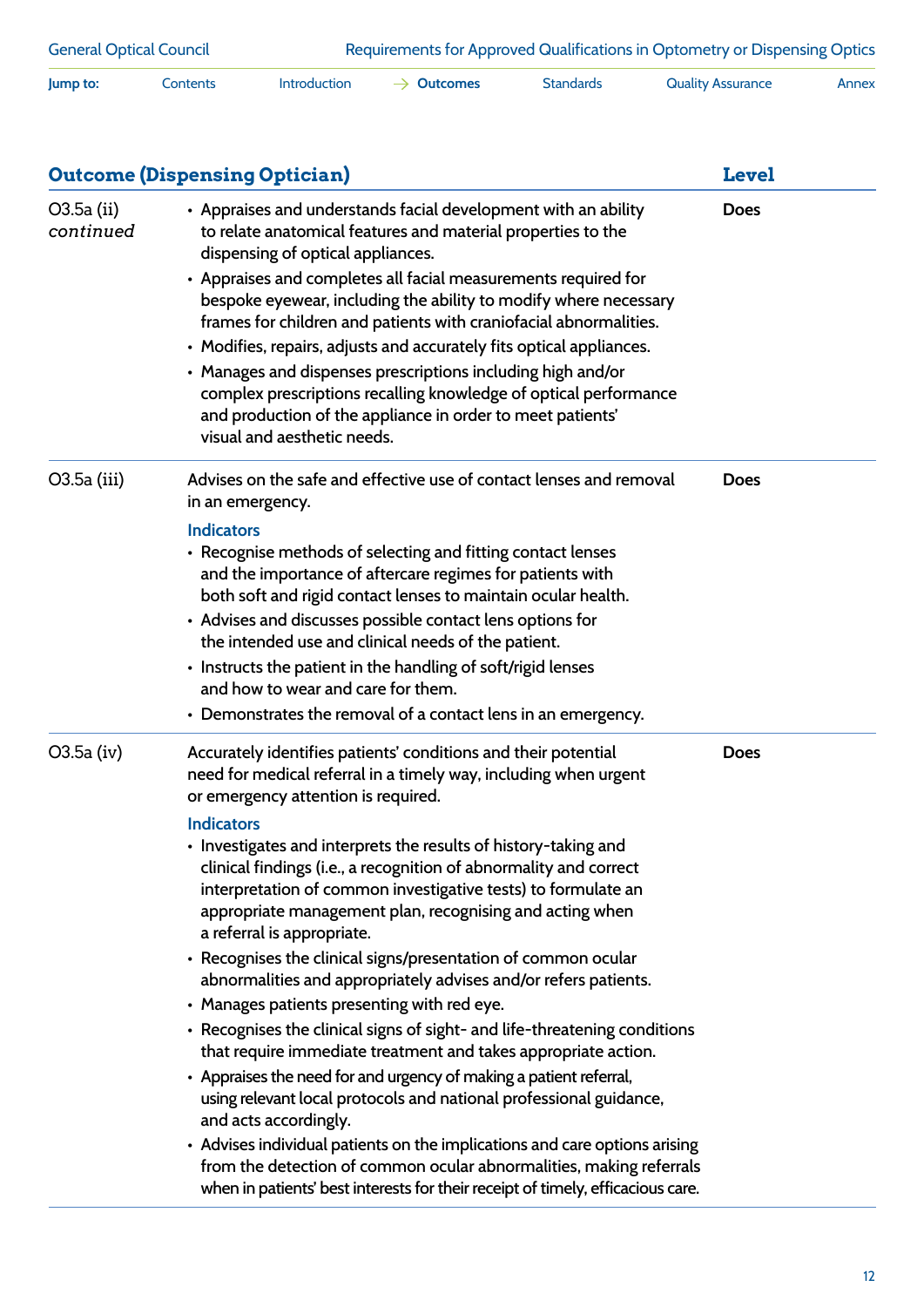| <b>General Optical Council</b> |          |              | Requirements for Approved Qualifications in Optometry or Dispensing Optics |                  |                   |       |  |
|--------------------------------|----------|--------------|----------------------------------------------------------------------------|------------------|-------------------|-------|--|
| lump to:                       | Contents | Introduction | $\rightarrow$ Outcomes                                                     | <b>Standards</b> | Quality Assurance | Annex |  |

|                            | <b>Outcome (Dispensing Optician)</b>                                                                                                                                                                                                                                                                                                                                                                                                                                                                                                                                                                                                                                                                                                                                                                                                                                                                                                                                                                                                                                                                      | <b>Level</b> |
|----------------------------|-----------------------------------------------------------------------------------------------------------------------------------------------------------------------------------------------------------------------------------------------------------------------------------------------------------------------------------------------------------------------------------------------------------------------------------------------------------------------------------------------------------------------------------------------------------------------------------------------------------------------------------------------------------------------------------------------------------------------------------------------------------------------------------------------------------------------------------------------------------------------------------------------------------------------------------------------------------------------------------------------------------------------------------------------------------------------------------------------------------|--------------|
| O3.5a (v)                  | Recognises the use of common ophthalmic drugs, to safely facilitate<br>optometric examination and the diagnosis/treatment of ocular disease.<br><b>Indicators</b><br>• Adheres to legal requirements for the use and supply of<br>common ophthalmic drugs.<br>• Appraises the appropriate use of common ophthalmic drugs<br>used to aid refraction and treatment of ocular conditions and<br>its compatibility with other treatments the patient is receiving.<br>• Detects adverse ocular reactions to medication and advises,<br>manages and refers in line with individual patients' needs.<br>• Recognises the indications and contraindications of commonly<br>used ophthalmic drugs and responds in light of these to<br>uphold patient care and safety.                                                                                                                                                                                                                                                                                                                                            | <b>Does</b>  |
| <b>Outcome (Optometry)</b> |                                                                                                                                                                                                                                                                                                                                                                                                                                                                                                                                                                                                                                                                                                                                                                                                                                                                                                                                                                                                                                                                                                           | <b>Level</b> |
| $O3.5b$ (i)                | Acts as a first point of contact for patients for their eye health needs<br>by investigating, diagnosing and managing individuals' functional<br>and developmental visual conditions, including those related to age.<br><b>Indicators</b><br>• Takes a relevant history from individual patients and any other<br>appropriate person involved in their care (relatives/carers and others).<br>• Interprets the results of history-taking and the examination<br>of the refractive and ocular motor status of individual patients<br>to inform clinical decision-making and care management plans.<br>• Records all aspects of the consultation, the findings of all tests<br>and relevant communications with patients, their carers and<br>colleagues, ensuring that records are accurate, legible, dated,<br>signed, concise, contemporaneous and securely stored.<br>• Accepts responsibility and accountability for professional decisions<br>and actions as a first point of contact, including in responding<br>to individual patients' needs, managing risk, and making<br>appropriate referrals. | <b>Does</b>  |
| $O3.5b$ (ii)               | Completes an informed clinical assessment of individual patients'<br>needs and uses this to dispense, fit and advise on the safe and<br>effective use of spectacles, contact lenses, low-vision aids and<br>other ophthalmic appliances.<br><b>Indicators</b><br>• Interprets and dispenses a prescription using appropriate lenses,<br>frame choice and accurate facial and frame measurements.<br>• Measures and verifies optical appliances in line with relevant<br>standards, guidelines and evidence.                                                                                                                                                                                                                                                                                                                                                                                                                                                                                                                                                                                               |              |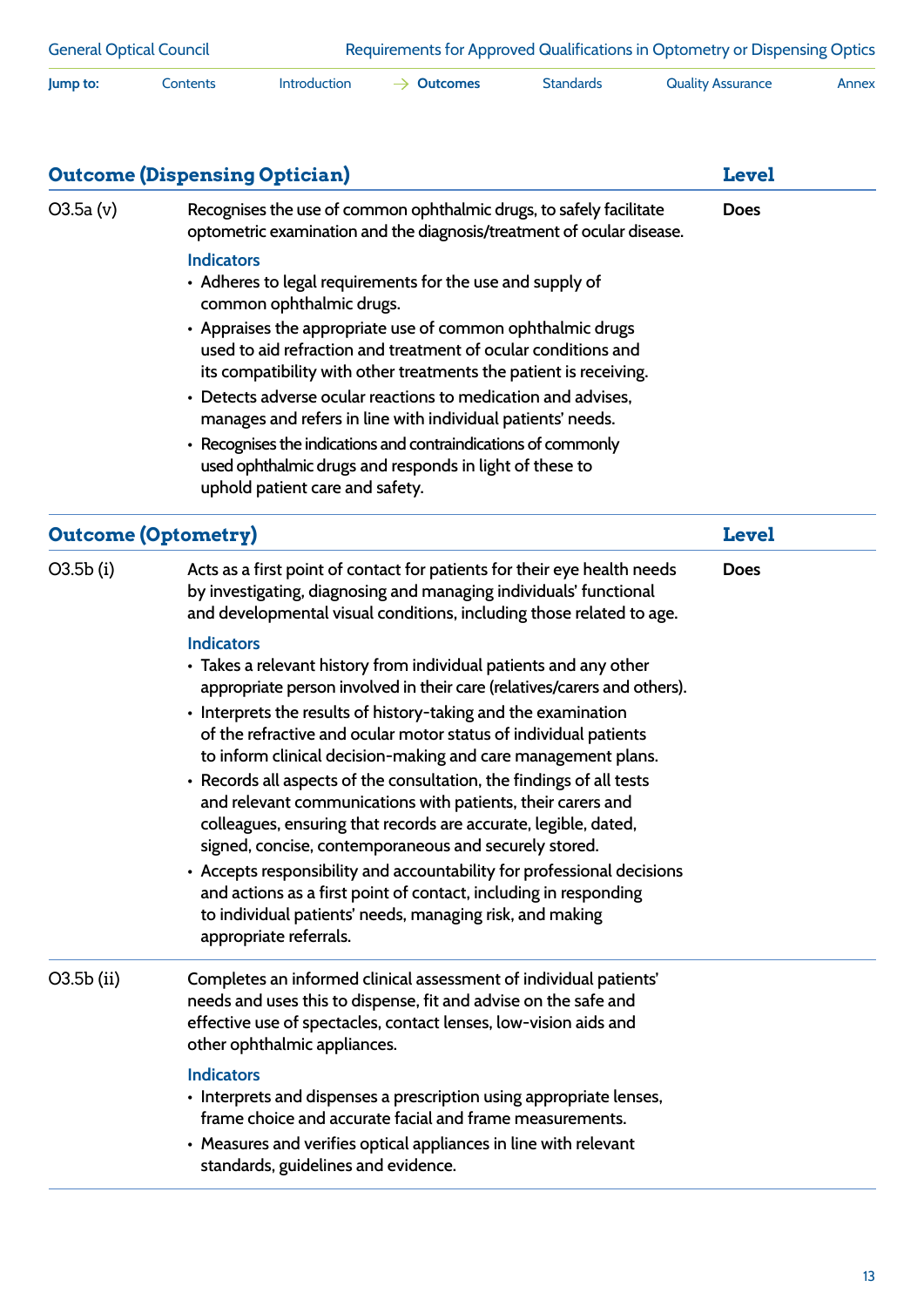| Jump to: | Contents | Introduction $\rightarrow$ Outcomes | Standards | <b>Quality Assurance</b> | Annex |
|----------|----------|-------------------------------------|-----------|--------------------------|-------|

| <b>Outcome (Optometry)</b> | <b>Level</b>                                                                                                                                                                                                                                                                                                                                                                                                                                                                                                                                                                                                                                                                                                                                                                                                                                                                                                                                                                                                                                                                                                                                                                                                                                       |             |
|----------------------------|----------------------------------------------------------------------------------------------------------------------------------------------------------------------------------------------------------------------------------------------------------------------------------------------------------------------------------------------------------------------------------------------------------------------------------------------------------------------------------------------------------------------------------------------------------------------------------------------------------------------------------------------------------------------------------------------------------------------------------------------------------------------------------------------------------------------------------------------------------------------------------------------------------------------------------------------------------------------------------------------------------------------------------------------------------------------------------------------------------------------------------------------------------------------------------------------------------------------------------------------------|-------------|
| $O3.5b$ (ii)<br>continued  | • Prescribes, advises and dispenses appropriate vocational<br>and special optical appliances, in accordance with personal<br>eye protection regulations and relevant standards.<br>• Manages and dispenses appropriate spectacles for paediatric<br>patients and for patients with complex or additional needs,<br>including by adapting the practice environment and practice<br>activity in line with individuals' needs.<br>• Manages cases of non-tolerance.<br>• Identifies and advises patients who could benefit from<br>simple or complex low-vision aids.<br>• Conducts a low-vision assessment, including through full<br>history-taking and evaluation of visual requirements.<br>• Evaluates the clinical findings of low-vision assessments,<br>applying knowledge of low-vision optics to dispense appropriate<br>simple and complex low-vision aids and provide relevant advice.<br>• Advises on accessing and makes appropriate referrals to low-vision<br>services, in line with patients' best interests.<br>• Identifies, recommends and fits contact lenses to support<br>and enhance individual patients' eye health.<br>• Instructs and advises patients in soft/rigid lens handling<br>and how to wear and care for lenses. | <b>Does</b> |
| $O3.5b$ (iii)              | Makes informed decisions on the treatment and management<br>of ocular abnormalities and disease.<br><b>Indicators</b><br>• Investigates and interprets individual patients' presenting<br>symptoms and risk factors and identifies the clinical signs<br>of potential abnormality and disease.<br>• Selects and deploys appropriate methods of clinical examination.<br>• Analyses the results of an examination to make a differential<br>diagnosis.<br>• Advises individual patients on the implications and care options<br>arising from the detection of common ocular abnormalities and<br>disease, making referrals when in patients' best interests for their<br>receipt of timely, efficacious care.<br>• Designs and implements an appropriate management plan<br>arising from a clinical examination and differential diagnosis,<br>in line with individual patients' clinical needs and preferences.<br>• Assesses and evaluates signs and symptoms of neurological<br>significance.<br>• Manages patients presenting with red eye.<br>• Detects the ocular manifestations of systemic disease<br>and advises and refers in line with individual patients' needs.<br>• Treats a range of common ocular conditions.                      | <b>Does</b> |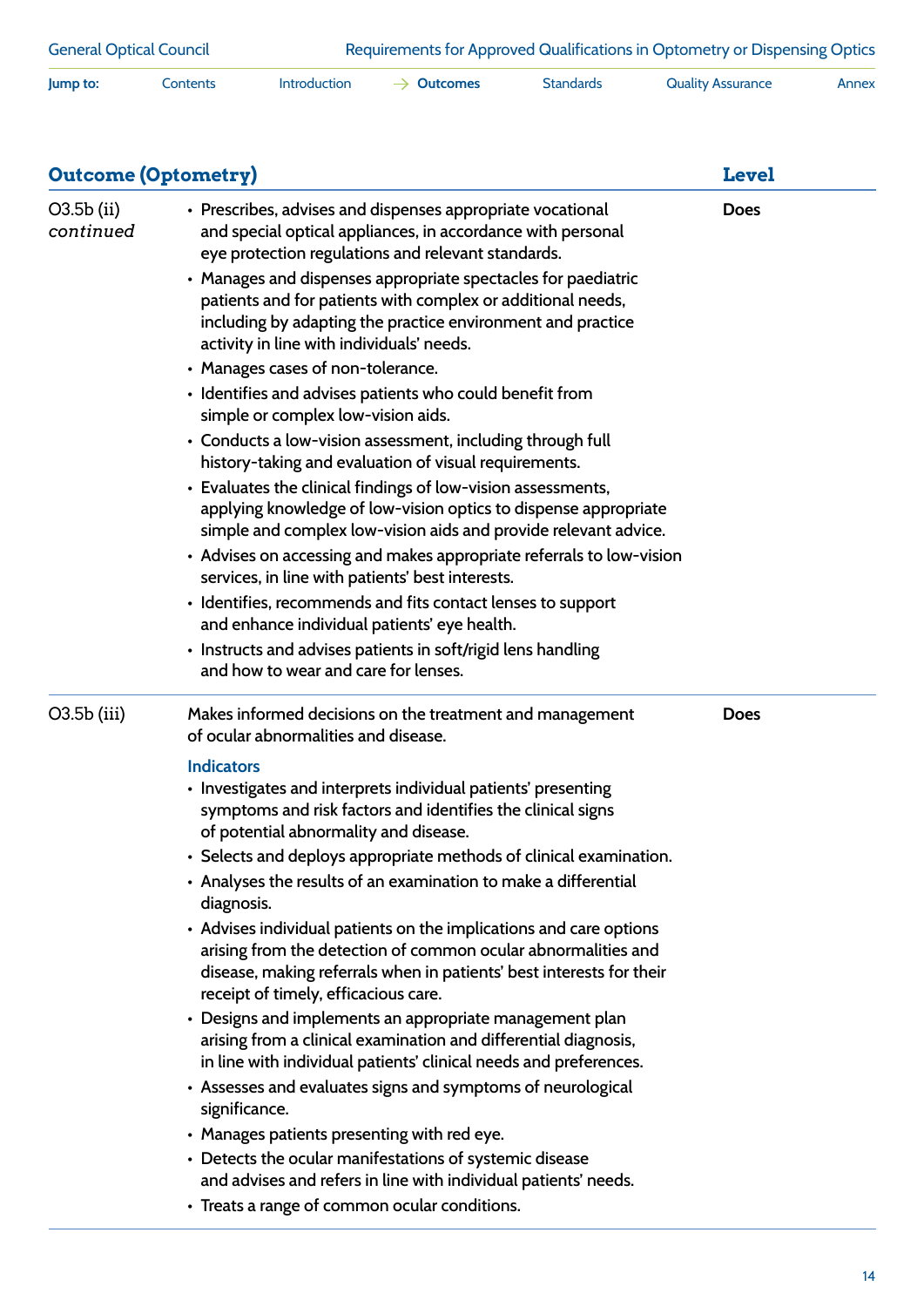| Jump to: | Contents | Introduction | $\rightarrow$ Outcomes | Standards | <b>Quality Assurance</b> | Annex |
|----------|----------|--------------|------------------------|-----------|--------------------------|-------|
|          |          |              |                        |           |                          |       |

| <b>Outcome (Optometry)</b> | <b>Level</b>                                                                                                                                                                                                                                                                                                                                                                                                                                                                                                                                                                                                                                                                                                                                                                                                                                                                                                                  |             |
|----------------------------|-------------------------------------------------------------------------------------------------------------------------------------------------------------------------------------------------------------------------------------------------------------------------------------------------------------------------------------------------------------------------------------------------------------------------------------------------------------------------------------------------------------------------------------------------------------------------------------------------------------------------------------------------------------------------------------------------------------------------------------------------------------------------------------------------------------------------------------------------------------------------------------------------------------------------------|-------------|
| $O3.5b$ (iv)               | Accurately identifies patients' conditions and their potential<br>need for medical referral in a timely way, including when urgent<br>or emergency attention is required.                                                                                                                                                                                                                                                                                                                                                                                                                                                                                                                                                                                                                                                                                                                                                     | <b>Does</b> |
|                            | <b>Indicators</b><br>• Interprets the results of history-taking and clinical findings (i.e., a<br>recognition of abnormality and correct interpretation of common<br>investigative tests) to formulate an appropriate management plan,<br>recognising and acting when a referral is appropriate.<br>• Identifies the signs of disease progression or change in<br>individual patients' clinical status and adapts and advises<br>on their management plan in line with this.<br>• Appraises the need for and urgency of making a patient<br>referral, using relevant local protocols and national professional<br>guidance, and acts accordingly.<br>• Recognises the clinical signs of sight- and life-threatening<br>conditions that require immediate treatment and takes<br>appropriate action.<br>• Detects adverse ocular reactions to medication and advises,                                                          |             |
| 03.5b (v)                  | manages and refers in line with individual patients' needs.<br>Uses common ophthalmic drugs safely to facilitate optometric<br>examination and the diagnosis/treatment of ocular disease.                                                                                                                                                                                                                                                                                                                                                                                                                                                                                                                                                                                                                                                                                                                                     | <b>Does</b> |
|                            | <b>Indicators</b><br>• Adheres to legal requirements for the use and supply of common<br>ophthalmic drugs.<br>• Appraises the appropriate use of common ocular drugs to aid<br>refraction and assessment of the fundus.<br>• Obtains individual patients' informed consent to use common<br>ophthalmic drugs to aid investigation, examination, diagnosis<br>and treatment, including by advising on the potential side effects<br>and associated risks of specific drugs.<br>• Administers common ocular drugs appropriately, effectively<br>and judiciously, exercising caution to avoid errors.<br>• Appraises whether to check the depth of the anterior chamber<br>and measure intra-ocular pressures when administering drugs<br>that dilate the pupil.<br>• Recognises the indications and contraindications of commonly<br>used ophthalmic drugs and responds in light of these to uphold<br>patient care and safety. |             |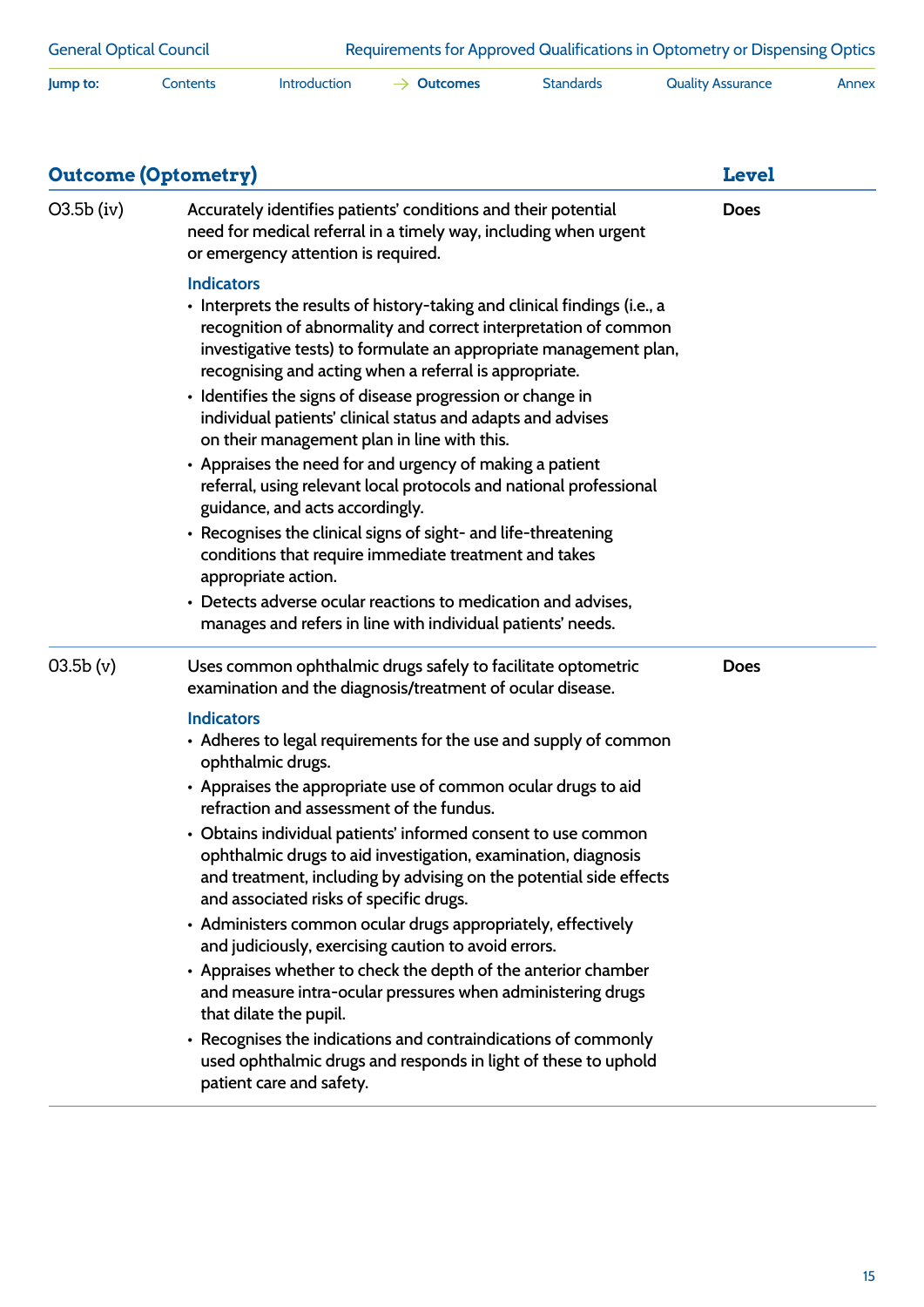| <b>General Optical Council</b> |          |                     | Requirements for Approved Qualifications in Optometry or Dispensing Optics |                  |                   |       |  |
|--------------------------------|----------|---------------------|----------------------------------------------------------------------------|------------------|-------------------|-------|--|
| Jump to:                       | Contents | <b>Introduction</b> | $\rightarrow$ Outcomes                                                     | <b>Standards</b> | Quality Assurance | Annex |  |

#### **4. Ethics and standards**

Optical professionals must uphold high professional standards and ethics through honesty, integrity and lifelong development. They are responsible for ensuring the care and safety of patients and the public. Optical professionals must work within their scope of practice

and current legislation (Opticians Act 1989 ('the Act'), GOC Standards of Practice for Optometrists and Dispensing Opticians) to ensure their own practice (including supervised and delegated activities) meets all legal and professional requirements and is equitable for all.

| <b>Outcome</b>    |                                                                                                                                                                                                                          | <b>Level</b>     |
|-------------------|--------------------------------------------------------------------------------------------------------------------------------------------------------------------------------------------------------------------------|------------------|
| O <sub>4.1</sub>  | Upholds the values and demonstrate the behaviours expected<br>of a GOC registrant, as described in the GOC Standards of Practice<br>for Optometrists and Dispensing Opticians.                                           | <b>Does</b>      |
| O <sub>4.2</sub>  | Acts openly and honestly and in accordance with the GOC Duty<br>of Candour guidelines.                                                                                                                                   | <b>Does</b>      |
| O <sub>4.3</sub>  | Understands and implements relevant safeguarding procedures,<br>local and national guidance in relation to children, persons with<br>disabilities, and other vulnerable people.                                          | <b>Shows how</b> |
| O <sub>4.4</sub>  | Applies the relevant national law and takes appropriate actions i) to<br>gain consent and ii) if consent cannot be obtained or is withdrawn.                                                                             | <b>Does</b>      |
| O <sub>4.5</sub>  | Recognises and works within the limits of own knowledge and skills.<br>Seeks support and refers to others where appropriate.                                                                                             | <b>Does</b>      |
| O <sub>4.6</sub>  | Understands the professional and legal responsibilities of trainee<br>and student supervision and of being supervised.                                                                                                   | <b>Knows</b> how |
| O <sub>4.7</sub>  | Demonstrates the fulfilment of professional and legal<br>responsibilities in supervising unregistered colleagues<br>undertaking delegated activities.                                                                    | <b>Does</b>      |
| O <sub>4.8</sub>  | Complies with health and safety legislation.                                                                                                                                                                             | <b>Does</b>      |
| O <sub>4.9</sub>  | Complies with equality and human rights legislation,<br>demonstrates inclusion and respects diversity.                                                                                                                   | <b>Does</b>      |
| O <sub>4.10</sub> | Understands the patient or carer's right to complain<br>without prejudicing the standard of care provided.                                                                                                               | <b>Knows</b>     |
| O <sub>4.11</sub> | Adheres to the ethical principles for prescribing and<br>to legislation relating to medicines management.                                                                                                                | <b>Shows how</b> |
| O4.12             | Complies with legal, professional and ethical requirements<br>for the management of information in all forms including<br>the accuracy and appropriateness of patient records and<br>respecting patient confidentiality. | <b>Does</b>      |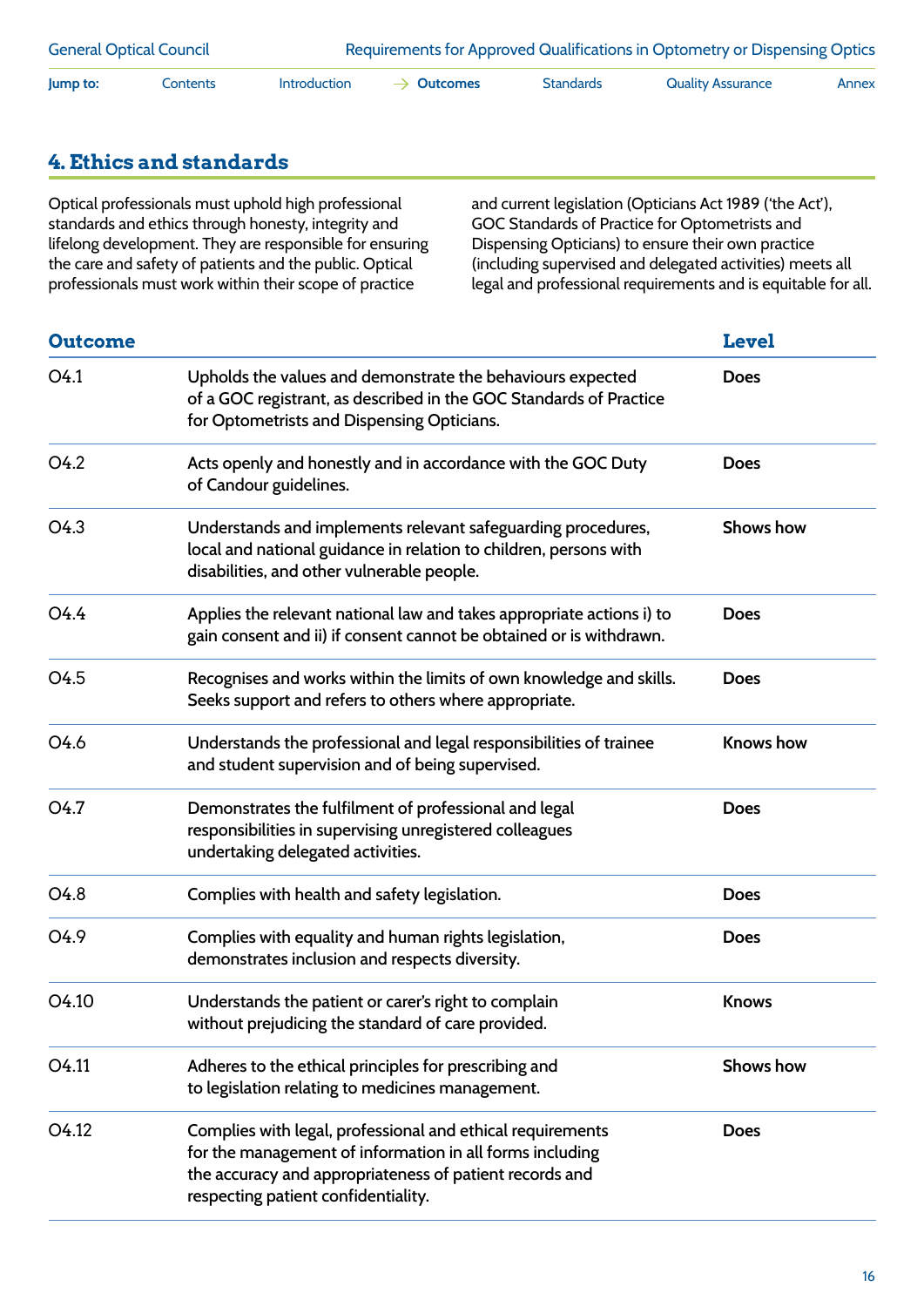| <b>General Optical Council</b> |          |              | Requirements for Approved Qualifications in Optometry or Dispensing Optics |           |                   |       |
|--------------------------------|----------|--------------|----------------------------------------------------------------------------|-----------|-------------------|-------|
| Jump to:                       | Contents | Introduction | $\rightarrow$ Outcomes                                                     | Standards | Quality Assurance | Annex |

| <b>Outcome</b>    |                                                                                                                                                                                                                                    | <b>Level</b>     |
|-------------------|------------------------------------------------------------------------------------------------------------------------------------------------------------------------------------------------------------------------------------|------------------|
| O <sub>4.13</sub> | Manages situations under which patient confidentiality may be breached<br>in order to protect a patient or the public, in line with relevant guidance<br>on disclosing confidential information and/or with the patient's consent. | <b>Shows how</b> |
| O <sub>4.14</sub> | Applies eye health policies and guidance and utilises resources<br>efficiently to improve patient outcomes.                                                                                                                        | <b>Does</b>      |
| O <sub>4.15</sub> | Maintains professional boundaries with patients and others,<br>taking into consideration the additional needs of vulnerable<br>people and specific requests/requirements.                                                          | <b>Does</b>      |
| O <sub>4.16</sub> | Understands the role of carers and the power of attorney.                                                                                                                                                                          | <b>Knows how</b> |
| O <sub>4.17</sub> | Complies with legislation and rules concerning the sale<br>and supply of optical appliances.                                                                                                                                       | <b>Does</b>      |
| O4.18             | Provides clarity on services available and any associated payments.                                                                                                                                                                | <b>Does</b>      |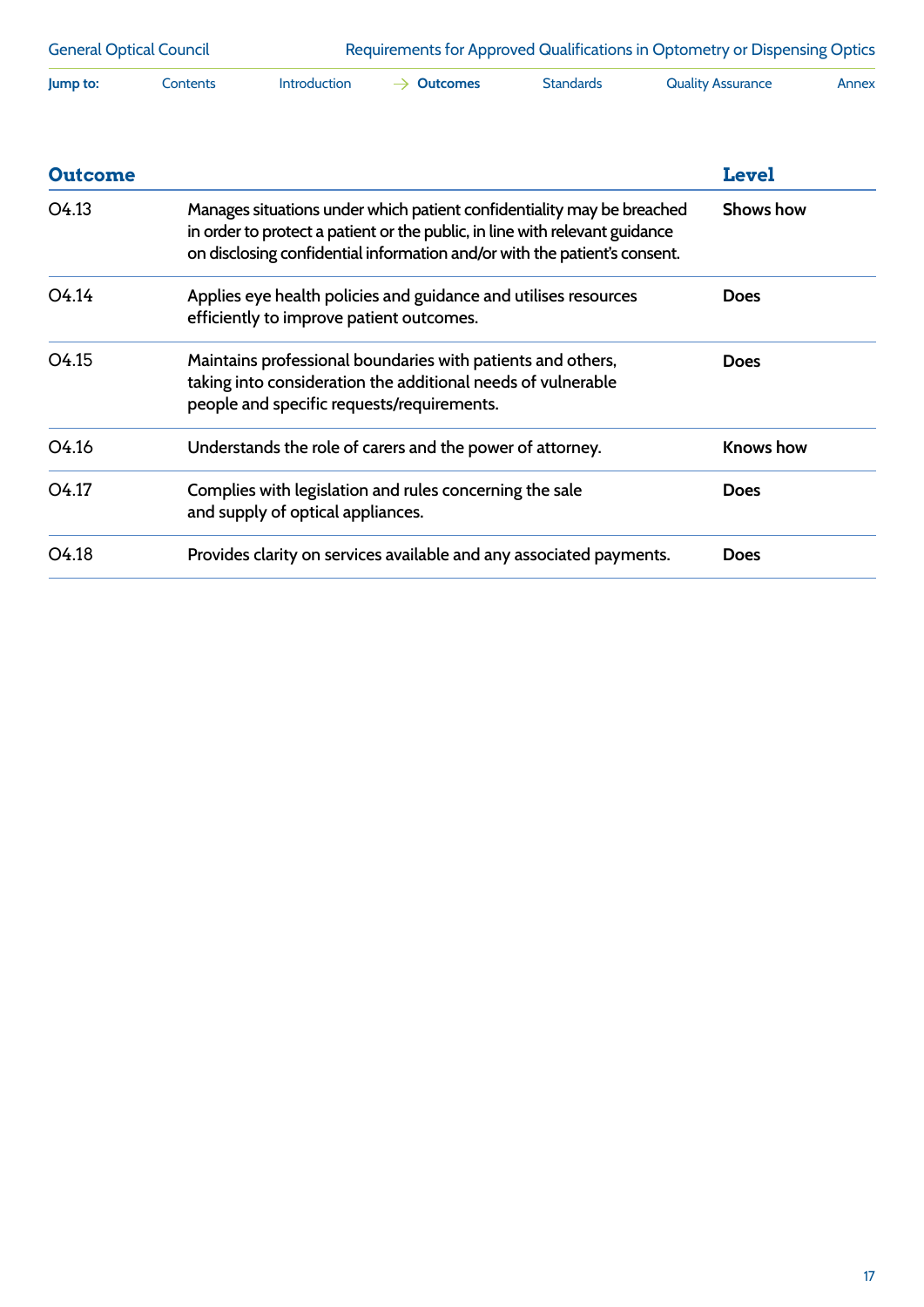| <b>General Optical Council</b> |          |                     | Requirements for Approved Qualifications in Optometry or Dispensing Optics |           |                          |       |  |
|--------------------------------|----------|---------------------|----------------------------------------------------------------------------|-----------|--------------------------|-------|--|
| Jump to:                       | Contents | <b>Introduction</b> | $\rightarrow$ Outcomes                                                     | Standards | <b>Quality Assurance</b> | Annex |  |

#### **5. Risk**

Optical professionals have a responsibility to protect and safeguard patients, colleagues and others from harm (Standard 11). Optical professionals must understand and work within the limits of their competence recognising the evolving

nature of personal practice (Standard 6). They should be able to identify when people might be at risk and be candid when things have gone wrong to ensure a safe environment for patients and the public (Standards 12, 16 and 19).

| <b>Outcome</b>   |                                                                                                                                                                                                                                | <b>Level</b>     |
|------------------|--------------------------------------------------------------------------------------------------------------------------------------------------------------------------------------------------------------------------------|------------------|
| O <sub>5.1</sub> | Recognises when their own performance or the performance<br>of others is putting people at risk and takes prompt and<br>appropriate action.                                                                                    | <b>Does</b>      |
| O <sub>5.2</sub> | Knows how to manage complaints, incidents or errors<br>in an effective manner.                                                                                                                                                 | <b>Knows</b> how |
| O <sub>5.3</sub> | Address any health and safety concerns about the working<br>environment that may put themselves, patients or others at risk.                                                                                                   | <b>Knows</b> how |
| O <sub>5.4</sub> | Applies due process for raising and escalating concerns, including<br>speaking-up and protected disclosure if all other routes have been<br>pursued and there is reason to believe that patients or the public<br>are at risk. | <b>Knows</b> how |
| O <sub>5.5</sub> | Applies infection prevention control measures commensurate<br>with the risks identified.                                                                                                                                       | <b>Does</b>      |
| O <sub>5.6</sub> | Understands the importance of maintaining their own health<br>to remain healthy and professionally effective.                                                                                                                  | <b>Knows</b> how |
| O5.7             | Able to risk assess i) patient's clinical condition and ii) a situation<br>in clinical practice and make appropriate clinical decisions.                                                                                       | <b>Does</b>      |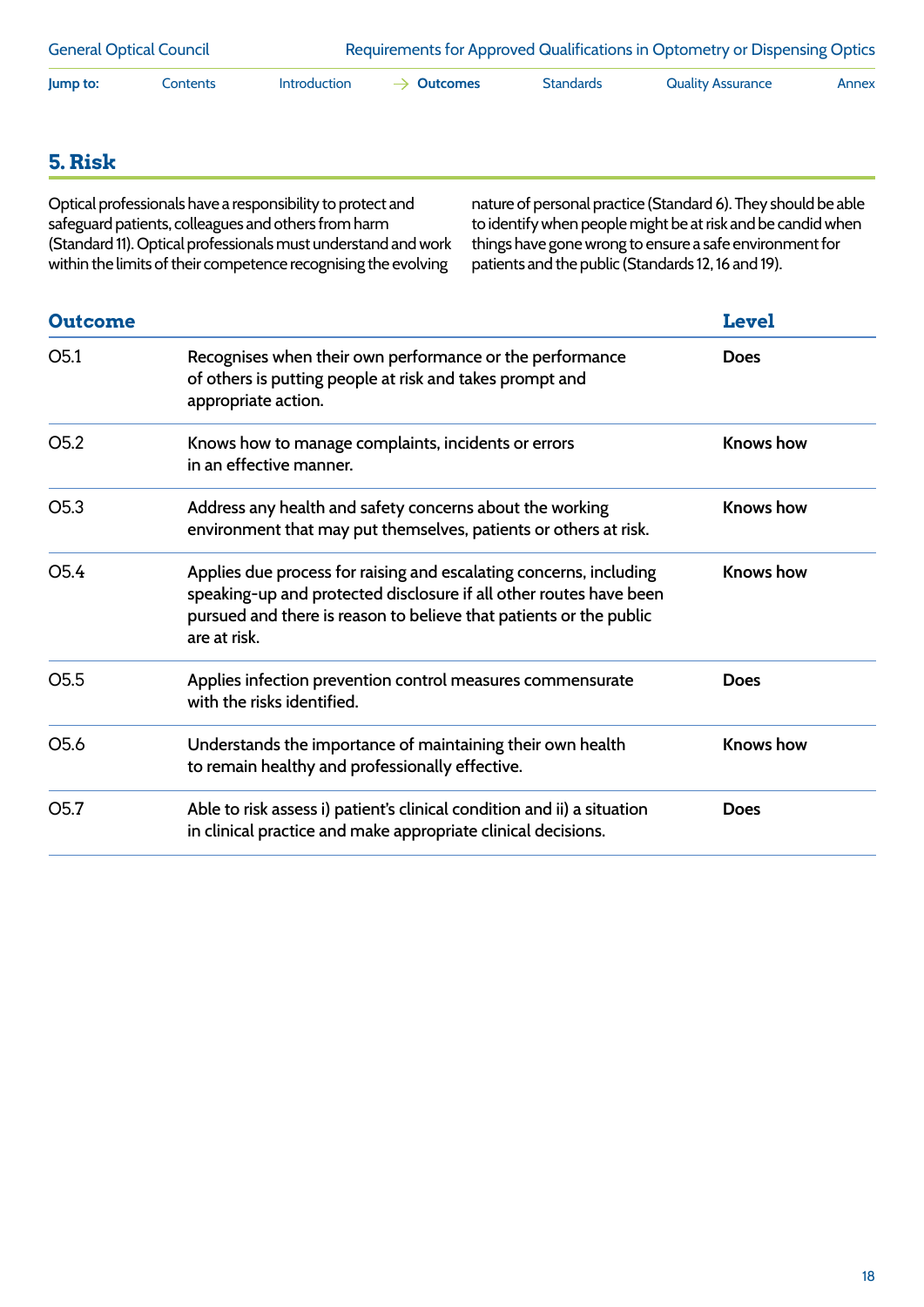| <b>General Optical Council</b> |          |                     | Requirements for Approved Qualifications in Optometry or Dispensing Optics |                  |                   |       |  |
|--------------------------------|----------|---------------------|----------------------------------------------------------------------------|------------------|-------------------|-------|--|
| lump to:                       | Contents | <b>Introduction</b> | $\rightarrow$ Outcomes                                                     | <b>Standards</b> | Quality Assurance | Annex |  |

#### **6. Leadership and management**

Optical professionals must understand the importance of clinical leadership, as determined by their scope of practice, and be able to work within their area of expertise and competence to achieve desired patient outcomes (Standards 1, 6, 11 and 12). Working collaboratively within

healthcare teams and with other professionals, optical professionals should promote and engage with clinical governance requirements, service improvements and local and national public health initiatives (Standard 10).

| <b>Outcome</b> |                                                                                                                                                                                                                 | <b>Level</b>     |
|----------------|-----------------------------------------------------------------------------------------------------------------------------------------------------------------------------------------------------------------|------------------|
| O6.1           | Undertakes efficient, safe and effective patient and<br>caseload management.                                                                                                                                    | <b>Does</b>      |
| O6.2           | Works collaboratively within healthcare teams, exercising skills<br>and behaviours of clinical leadership and effective team-working<br>and management in line with their role and scope of practice.           | <b>Shows how</b> |
| O6.3           | Engages with clinical governance requirements to safeguard and<br>improve the quality of patient care, including through contributing<br>to service evaluation and development initiatives.                     | <b>Knows how</b> |
| O6.4           | Recognises and manages adverse situations, understanding when<br>to seek support and advice to uphold patients' and others' safety.                                                                             | <b>Knows how</b> |
| O6.5           | Takes appropriate action in an emergency, providing care and<br>clinical leadership within personal scope of practice and referring or<br>signposting patients as needed, to ensure their safe and timely care. | <b>Does</b>      |
| O6.6           | Engages with population and public health initiatives and<br>understands how population data should inform practice<br>and service delivery.                                                                    | <b>Knows how</b> |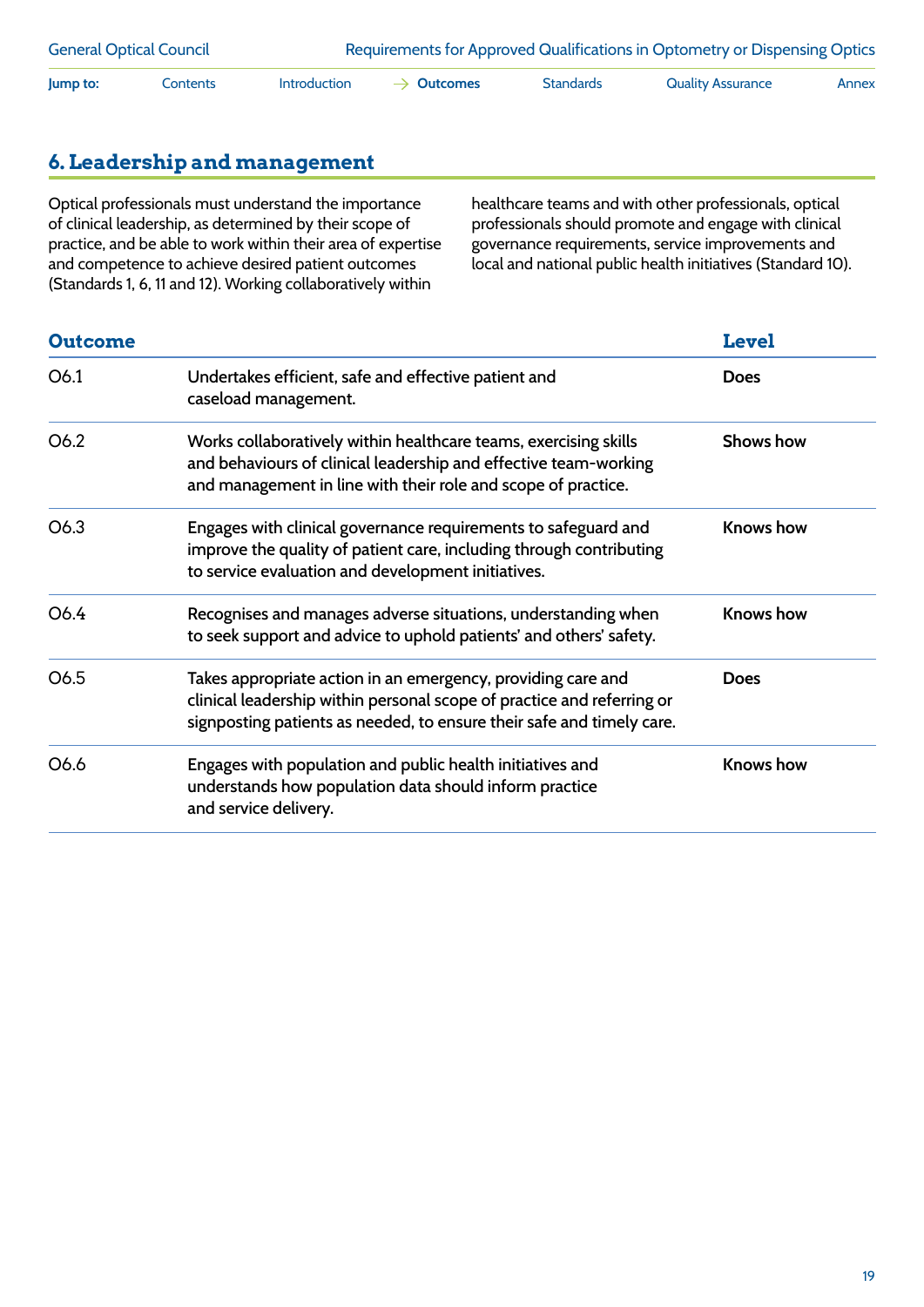<span id="page-21-0"></span>

| <b>General Optical Council</b> |          |                     | Requirements for Approved Qualifications in Optometry or Dispensing Optics |                  |                   |       |  |
|--------------------------------|----------|---------------------|----------------------------------------------------------------------------|------------------|-------------------|-------|--|
| lump to:                       | Contents | <b>Introduction</b> | $\rightarrow$ Outcomes                                                     | <b>Standards</b> | Quality Assurance | Annex |  |

#### **7. Lifelong learning**

Continuing professional development and keeping knowledge and skills up to date is the personal responsibility of all optical professionals working within their scope of practice (Standard 5). Their own performance and that of others must be evaluated by an ongoing process of reflection to inform own learning and development needs, meet service delivery requirements and improve the quality of care for patients (Standard 10). Sources of information could include clinical audit, patient feedback and peer review (Standard 6).

| <b>Outcome</b>   |                                                                                                                                                                                                                                                                                                                                                                    | <b>Level</b>     |
|------------------|--------------------------------------------------------------------------------------------------------------------------------------------------------------------------------------------------------------------------------------------------------------------------------------------------------------------------------------------------------------------|------------------|
| O7.1             | Evaluates, identifies, and meets own learning and<br>development needs.                                                                                                                                                                                                                                                                                            | <b>Does</b>      |
| O <sub>7.2</sub> | Supports the learning and development of others, including<br>through acting as a role model and mentor.                                                                                                                                                                                                                                                           | <b>Shows how</b> |
| O7.3             | Gathers, evaluates and applies effective patient and service<br>delivery feedback to improve their practice.                                                                                                                                                                                                                                                       | <b>Shows how</b> |
| O7.4             | Engages in critical reflection on their own development, with a focus<br>on learning from experience, using data from a range of information<br>sources (such as clinical audits, patient feedback, peer review and<br>significant event analysis) and identifying and addressing their new<br>learning needs to improve the quality and outcomes of patient care. | <b>Does</b>      |

#### **Note on 'Miller's Pyramid of Clinical Competence'6**

**Knows:** Knowledge that may be applied in the future. (Assessments may include essays, unseen examinations, practical reports, essays, oral examinations and multiple choice questions (MCQs), etc.)

**Knows how:** Knows how to apply knowledge and skills in a defined context or situation. (Assessments may include essays, oral examinations, unseen examinations, short answer questions, multi-format MCQs (single best answer, extended matching questions), practical simulations, portfolios, workbooks and poster presentations, etc.)

**Shows how:** Applies knowledge, skill and behaviour in a simulated environment or in real life repeatedly and reliably. (Assessments may include objective structured clinical examinations (OSCEs), simulated patient assessments, oral and poster presentations, designing, conducting and reporting an experiment, dispensing tests and taking a patient history, unseen examinations involving patient cases, etc.)

**Does:** Acting independently and consistently in a complex situation of an every day or familiar context repeatedly and reliably. (Assessments may include OSCEs, simulated patient assessments and observed practice, case-based assessments, portfolios, sustained research project (thesis, poster and oral presentation), etc.)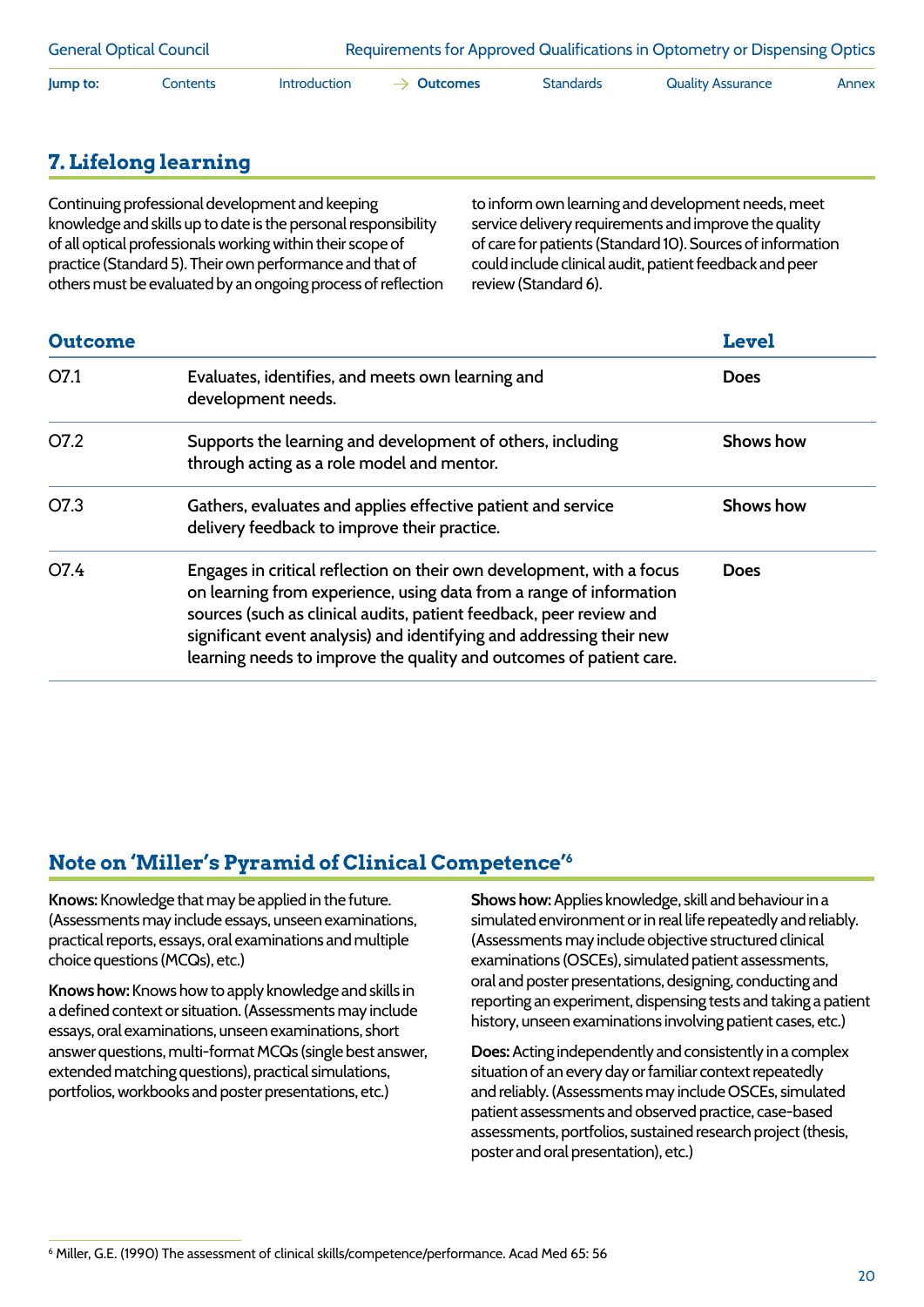<span id="page-22-0"></span>

**Jump to:** [Contents](#page-1-0) Introduction [Outcomes](#page-7-0) **Standards** [Quality Assurance](#page-33-0) [Annex](#page-42-0)

# **Section 2:**

Standards for Approved Qualifications in Optometry or Dispensing Optics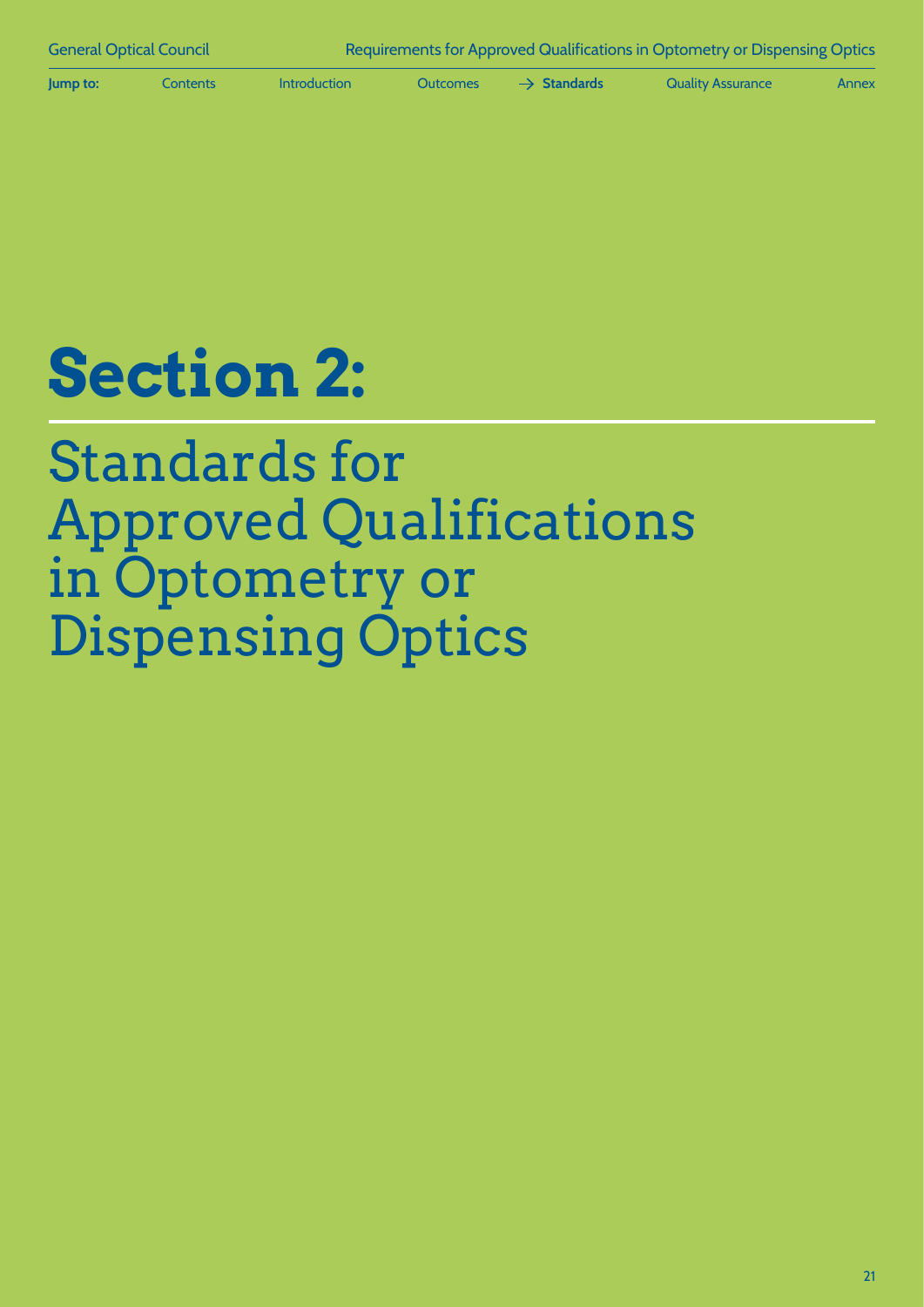**Jump to:** [Contents](#page-1-0) [Introduction](#page-4-0) [Outcomes](#page-7-0)  $\rightarrow$  **[Standards](#page-22-0)** [Quality Assurance](#page-33-0) [Annex](#page-42-0)

## **Introduction**

The standards for approved qualifications in optometry or dispensing optics describe the expected context for the delivery and assessment of the outcomes for registration leading to an award of an approved qualification.

GOC-approved qualifications<sup>7</sup> will prepare students to meet the outcomes for entry to the register.

#### **The standards for approved qualifications are organised under five categories:**

- **1. Public and patient safety**
- **2. Admission of students**
- **3. Assessment of outcomes and curriculum design**
- **4. Management, monitoring and review of approved qualifications**
- **5. Leadership, resources and capacity**

Each category is supported by criteria which must be met for a qualification to be approved.

<sup>7</sup> Act gives GOC powers to 'approve' 'qualifications'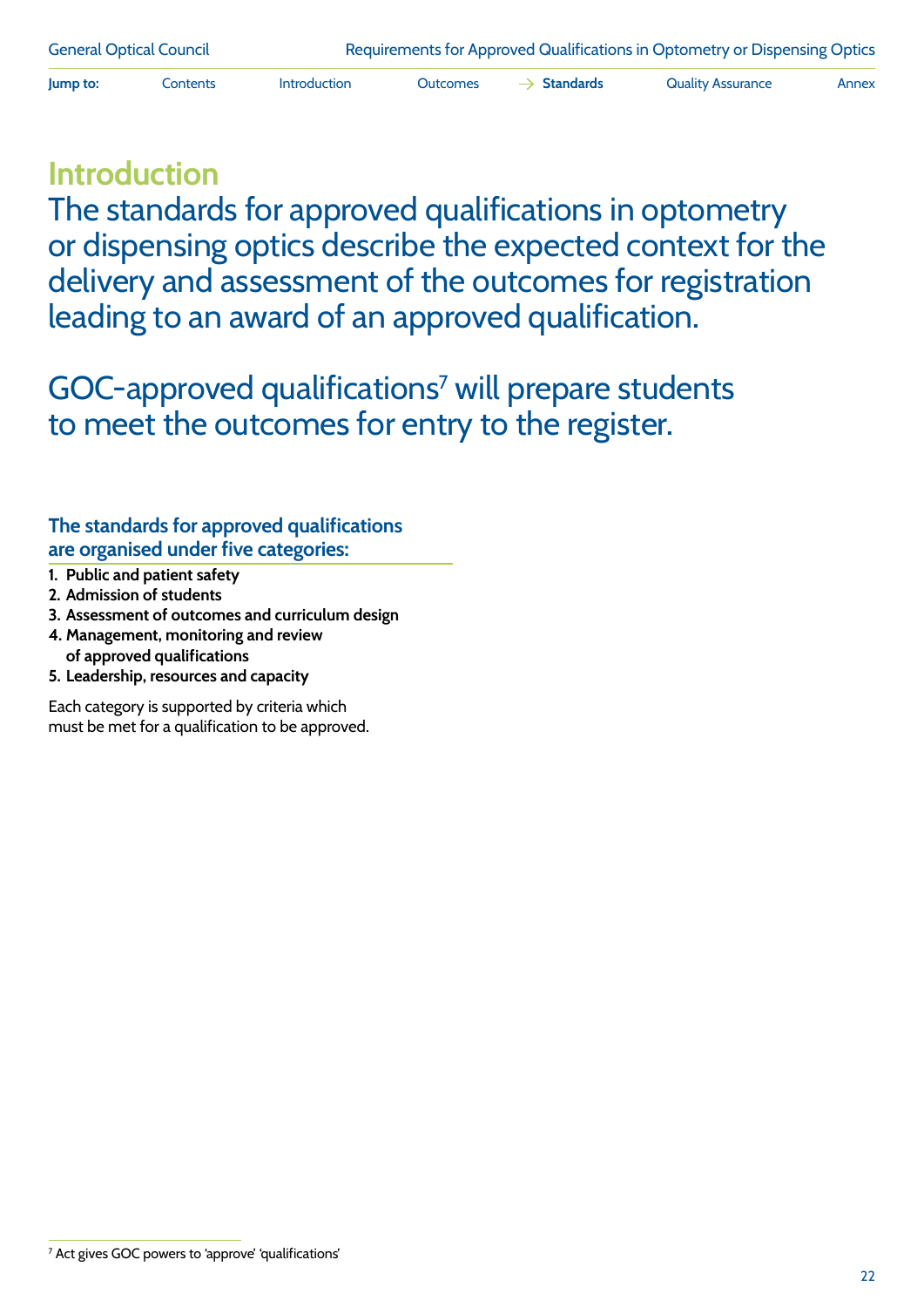**Jump to:** [Contents](#page-1-0) [Introduction](#page-4-0) [Outcomes](#page-7-0)  $\rightarrow$  [Standards](#page-22-0) [Quality Assurance](#page-33-0) [Annex](#page-42-0)

## **Standards for Approved Qualifications in Optometry or Dispensing Optics**

#### **1. Public and patient safety**

Approved qualifications must be delivered in contexts which ensures public and patient safety and support students' development and the demonstration of patient-centred professionalism.

| S <sub>1.1</sub> | There must be policies and systems in place to ensure students<br>understand and adhere to the GOC's Standards for Optical Students<br>and understand the GOC's Standards of Practice for Optometrists<br>and Dispensing Opticians.                                                                                                                                            |
|------------------|--------------------------------------------------------------------------------------------------------------------------------------------------------------------------------------------------------------------------------------------------------------------------------------------------------------------------------------------------------------------------------|
| S <sub>1.2</sub> | Concerns about a student's fitness to train must be investigated<br>through robust, fair proportionate processes and where necessary,<br>action taken and reported to the GOC. (The GOC Acceptance Criteria<br>and the related guidance in annex A should be used as a guide as<br>to how a fitness to train matter should be investigated and when<br>it should be reported.) |
| S <sub>1.3</sub> | Students must not put patients, service-users, the public or<br>colleagues at risk. This means that anyone who teaches, assesses,<br>supervises or employs students must ensure students practise safely<br>and that students only undertake activities within the limits of their<br>competence, and are appropriately supervised when with patients<br>and service-users.    |
| S1.4             | Upon admission (and at regular intervals thereafter) students must<br>be informed it is an offence not to be registered as a student with<br>the GOC at all times whilst studying on a programme leading to<br>an approved qualification in optometry or dispensing optics.                                                                                                    |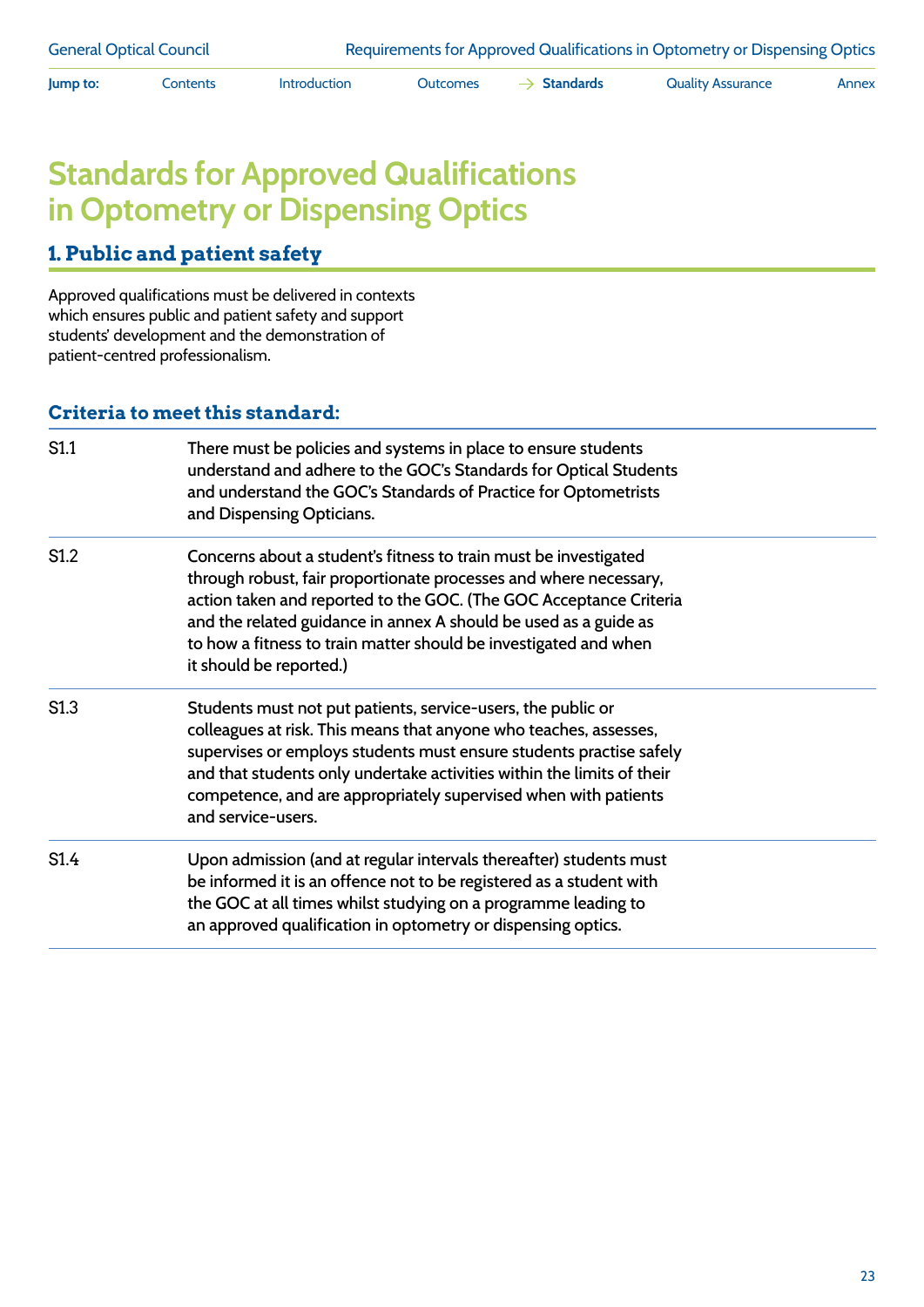| <b>General Optical Council</b> |          |                     | Requirements for Approved Qualifications in Optometry or Dispensing Optics |                         |                          |       |  |
|--------------------------------|----------|---------------------|----------------------------------------------------------------------------|-------------------------|--------------------------|-------|--|
| Jump to:                       | Contents | <b>Introduction</b> | <b>Outcomes</b>                                                            | $\rightarrow$ Standards | <b>Quality Assurance</b> | Annex |  |

#### **2. Admission of students**

Recruitment, selection and admission of students must be transparent, fair and appropriate.

| S2.1             | Selection and admission criteria must be appropriate for entry to<br>an approved qualification leading to registration as an optometrist<br>or dispensing optician, including relevant health, character and fitness<br>to train checks. For overseas students, this should include evidence<br>of proficiency in the English language of at least level 7 overall<br>(with no individual section lower than 6.5) on the International<br>English Language Testing System (IELTS) scale or equivalent.                                                                                                                                                                                                                                                                                                                                                       |
|------------------|--------------------------------------------------------------------------------------------------------------------------------------------------------------------------------------------------------------------------------------------------------------------------------------------------------------------------------------------------------------------------------------------------------------------------------------------------------------------------------------------------------------------------------------------------------------------------------------------------------------------------------------------------------------------------------------------------------------------------------------------------------------------------------------------------------------------------------------------------------------|
| S <sub>2.2</sub> | Recruitment, selection and admission processes must be fair,<br>transparent and comply with relevant regulations and legislation<br>(which may differ between England, Scotland, Northern Ireland,<br>Wales and/or non-UK), including equality and diversity legislation.                                                                                                                                                                                                                                                                                                                                                                                                                                                                                                                                                                                    |
| S <sub>2.3</sub> | Selectors (who may include academic and admissions/administrative<br>staff) should be trained to apply selection criteria fairly, including training<br>in equality, diversity and unconscious bias, in line with legislation in place<br>in England, Scotland, Northern Ireland and/or Wales.                                                                                                                                                                                                                                                                                                                                                                                                                                                                                                                                                               |
| S2.4             | Information provided to applicants must be accurate, comply<br>with relevant legislation and include:<br>• the academic and professional entry requirements required<br>for entry to the approved qualification;<br>• a description of the selection process and any costs associated<br>with making the application;<br>• the qualification's approved status;<br>• the total costs/fees that will be incurred;<br>• the curriculum and assessment approach for the qualification; and<br>• the requirement for students to remain registered as a student<br>with the GOC throughout the duration of the programme leading<br>to the award of the approved qualification.<br>If offers are made to applicants below published academic<br>and professional entry requirements, the rationale for making<br>such decisions must be explicit and documented. |
| S2.5             | Recognition of prior learning must be supported by effective and<br>robust policies and systems. These must ensure that students admitted<br>at a point other than the start of a programme have the potential<br>to meet the outcomes for award of the approved qualification.<br>Prior learning must be recognised in accordance with guidance issued<br>by the Quality Assurance Agency (QAA) and/or Office of Qualifications<br>and Examinations Regulation (Ofqual) / Scottish Qualifications<br>Authority (SQA) / Qualifications Wales / Department for the Economy<br>in Northern Ireland and must not exempt students from summative<br>assessments leading to the award of the approved qualification,<br>unless achievement of prior learning can be evidenced as equivalent.                                                                      |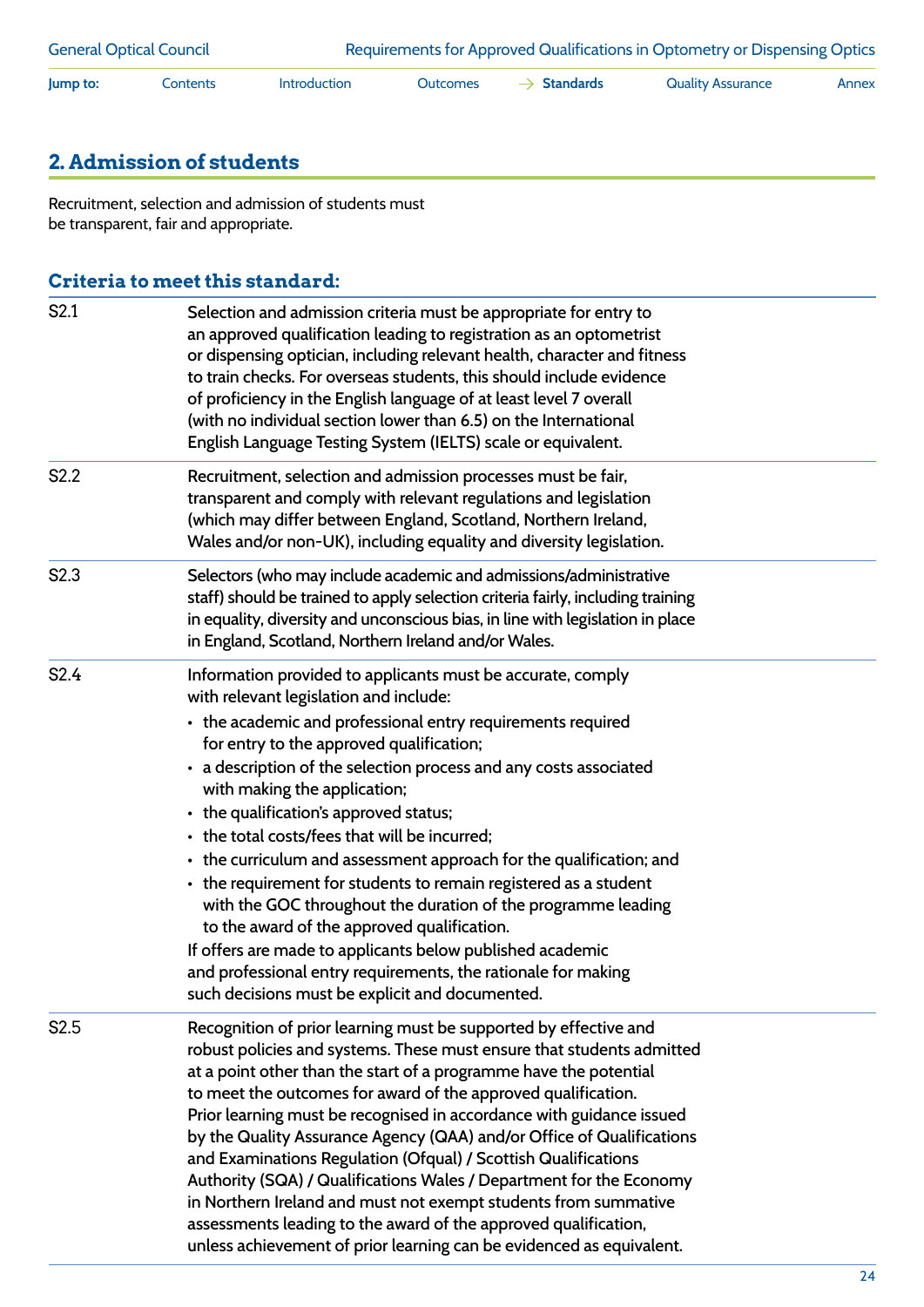| <b>General Optical Council</b> |          |                     | Requirements for Approved Qualifications in Optometry or Dispensing Optics |                         |                          |       |  |
|--------------------------------|----------|---------------------|----------------------------------------------------------------------------|-------------------------|--------------------------|-------|--|
| Jump to:                       | Contents | <b>Introduction</b> | Outcomes                                                                   | $\rightarrow$ Standards | <b>Quality Assurance</b> | Annex |  |

#### **3. Assessment of outcomes and curriculum design**

The approved qualification must be supported by an integrated curriculum and assessment strategy that ensures students who are awarded the approved qualification meet all the outcomes at the required level (Miller's Pyramid: knows; knows how; shows how; and does).

| S3.1 | There must be a clear assessment strategy for the award of<br>an approved qualification. The strategy must describe how the<br>outcomes will be assessed, how assessment will measure students'<br>achievement of outcomes at the required level (Miller's Pyramid)<br>and how this leads to an award of an approved qualification.                                                                                                                                                                                                                                                 |
|------|-------------------------------------------------------------------------------------------------------------------------------------------------------------------------------------------------------------------------------------------------------------------------------------------------------------------------------------------------------------------------------------------------------------------------------------------------------------------------------------------------------------------------------------------------------------------------------------|
| S3.2 | The approved qualification must be taught and assessed<br>(diagnostically, formatively and summatively) in a progressive and<br>integrated manner. The component parts should be linked into a<br>cohesive programme of academic study, clinical experience and<br>professional practice (for example, Harden's spiral curriculum <sup>9</sup> ),<br>introducing, progressing and assessing knowledge, skills and<br>behaviour until the outcomes are achieved.                                                                                                                     |
| S3.3 | The approved qualification must provide experience of working with:<br>patients (such as patients with disabilities, children, their carers, etc);<br>inter-professional learning (IPL); and team work and preparation for<br>entry into the workplace in a variety of settings (real and simulated)<br>such as clinical practice, community, manufacturing, research,<br>domiciliary and hospital settings (for example, Harden's ladder<br>of integration <sup>10</sup> ). This experience must increase in volume and<br>complexity as a student progresses through a programme. |
| S3.4 | Curriculum design, delivery and the assessment of outcomes must<br>involve and be informed by feedback from a range of stakeholders<br>such as patients, employers, students, placement providers,<br>commissioners, members of the eye-care team and other healthcare<br>professionals. Stakeholders involved in the teaching, supervision<br>and/or assessment of students must be appropriately trained and<br>supported, including in equality and diversity.                                                                                                                   |
| S3.5 | The outcomes must be assessed using a range of methods and<br>all final, summative assessments must be passed. This means that<br>compensation, trailing and extended re-sit opportunities within and<br>between modules where outcomes are assessed is not permitted.                                                                                                                                                                                                                                                                                                              |

<sup>8</sup> Incorporating the 'Common Assessment Framework'

<sup>9</sup> R.M. Harden (1999), What is a spiral curriculum? Medical Teacher, 21:2, 141-143

<sup>10</sup> R.M. Harden, The integration ladder: a tool for curriculum planning and evaluation. Medical Education 2000;34:551-557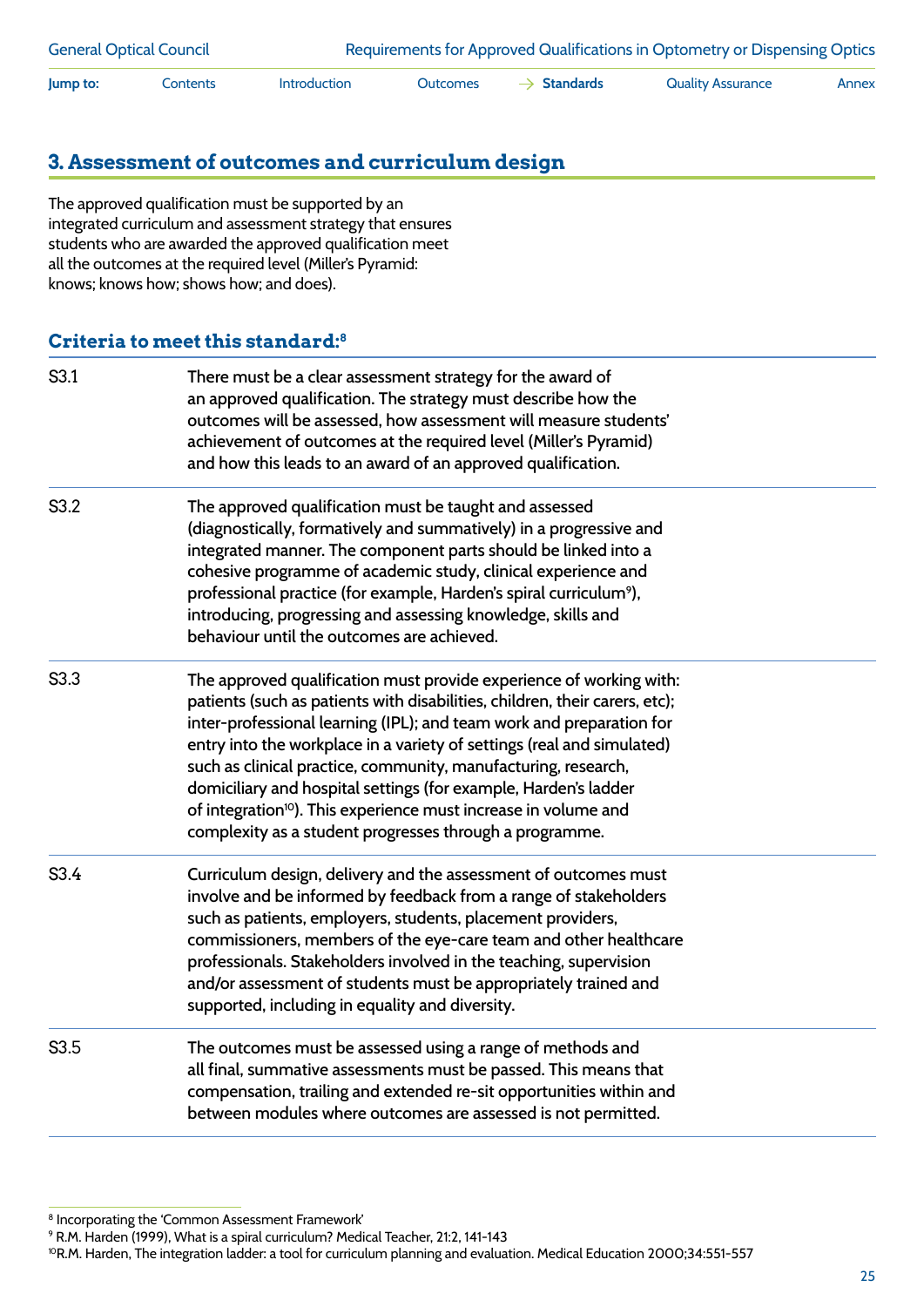| <b>General Optical Council</b> |                 | Requirements for Approved Qualifications in Optometry or Dispensing Optics                                                                                                                                                                                                                                                                                                                                                                                                                                                                                                                                                                                                                                                                                                                                     |          |                         |                          |       |  |  |
|--------------------------------|-----------------|----------------------------------------------------------------------------------------------------------------------------------------------------------------------------------------------------------------------------------------------------------------------------------------------------------------------------------------------------------------------------------------------------------------------------------------------------------------------------------------------------------------------------------------------------------------------------------------------------------------------------------------------------------------------------------------------------------------------------------------------------------------------------------------------------------------|----------|-------------------------|--------------------------|-------|--|--|
| Jump to:                       | Contents        | Introduction                                                                                                                                                                                                                                                                                                                                                                                                                                                                                                                                                                                                                                                                                                                                                                                                   | Outcomes | $\rightarrow$ Standards | <b>Quality Assurance</b> | Annex |  |  |
| S3.6                           |                 | Assessment (including lowest pass) criteria, choice and design of<br>assessment items (diagnostic, formative and summative) leading<br>to the award of an approved qualification must seek to ensure safe<br>and effective practice and be appropriate for a qualification leading<br>to registration as an optometrist or dispensing optician.                                                                                                                                                                                                                                                                                                                                                                                                                                                                |          |                         |                          |       |  |  |
| S3.7                           |                 | Assessment (including lowest pass) criteria must be explicit and<br>set at the right standard, using an appropriate and tested standard-<br>setting process. This includes assessments which might occur during<br>learning and experience in practice, in the workplace or during<br>inter-professional learning.                                                                                                                                                                                                                                                                                                                                                                                                                                                                                             |          |                         |                          |       |  |  |
| S3.8                           |                 | Assessments must appropriately balance validity, reliability,<br>robustness, fairness and transparency, ensure equity of treatment<br>for students, reflect best practice and be routinely monitored,<br>developed and quality controlled. This includes assessments<br>which might occur during learning and experience in practice,<br>in the workplace or during inter-professional learning.                                                                                                                                                                                                                                                                                                                                                                                                               |          |                         |                          |       |  |  |
| S <sub>3.9</sub>               |                 | Appropriate reasonable adjustments must be put in place to ensure<br>that students with a disability are not disadvantaged in engaging<br>with the learning and teaching process and in demonstrating their<br>achievement of the outcomes.                                                                                                                                                                                                                                                                                                                                                                                                                                                                                                                                                                    |          |                         |                          |       |  |  |
| S3.10                          | the assessment. | Summative assessments directly related to the outcomes<br>demonstrating unsafe practice must result in failure of                                                                                                                                                                                                                                                                                                                                                                                                                                                                                                                                                                                                                                                                                              |          |                         |                          |       |  |  |
| S3.11                          |                 | There must be policies and systems in place to plan, monitor<br>and record each student's achievement of outcomes leading<br>to awards of the approved qualification.                                                                                                                                                                                                                                                                                                                                                                                                                                                                                                                                                                                                                                          |          |                         |                          |       |  |  |
| S3.12                          |                 | The approved qualification must be listed on one of the national<br>frameworks for higher education qualifications for UK degree-<br>awarding bodies (The Framework for Higher Education Qualifications<br>of Degree-Awarding Bodies in England, Wales and Northern Ireland<br>(FHEQ) and the Framework for Qualifications of Higher Education<br>Institutions in Scotland (FQHEIS)), or be a qualification regulated<br>by Ofqual, SQA or Qualifications Wales. Approved qualifications<br>in optometry must be at a minimum RQF, FHEQ or Credit and<br>Qualifications Framework Wales (CQFW) level 7 or Scottish Credit<br>and Qualifications Framework (SCQF) / FQHEIS level 11. Approved<br>qualifications in dispensing optics must be at a minimum<br>RQF, FHEQ or CQFW level 6 or SCQF/FQHEIS level 10. |          |                         |                          |       |  |  |
| S3.13                          |                 | The outcomes must be delivered and assessed in an environment<br>that places study in an academic, clinical and professional context<br>which is informed by research and provides opportunities for<br>students to develop as learners and future professionals.                                                                                                                                                                                                                                                                                                                                                                                                                                                                                                                                              |          |                         |                          |       |  |  |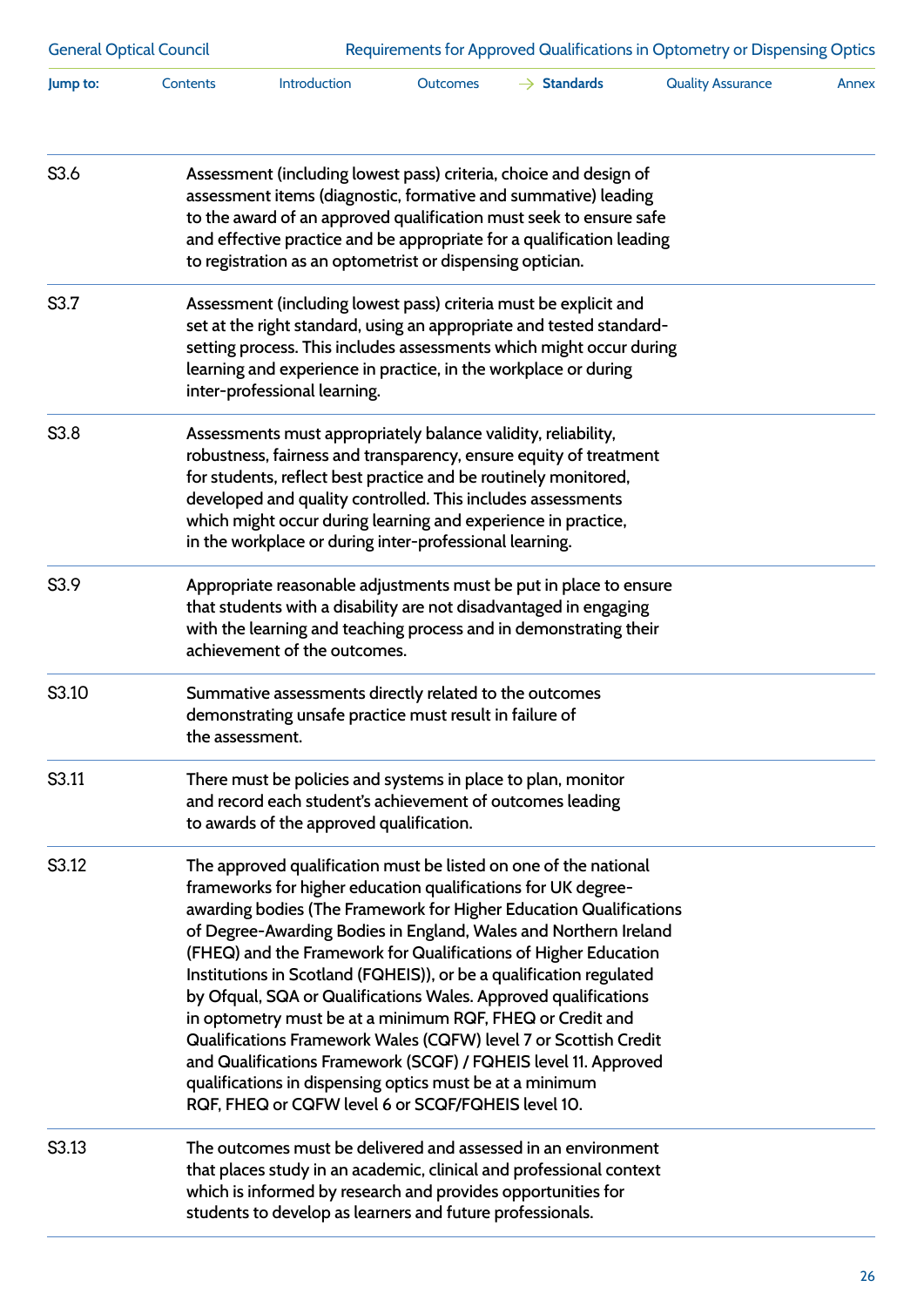| <b>General Optical Council</b> |                                                                                                                                                                                                                                                                                                                                            |                                                                                                                                                                                   | Requirements for Approved Qualifications in Optometry or Dispensing Optics |                                                                                                                                                                                                                                                                                                                                                                                                                    |                          |       |  |
|--------------------------------|--------------------------------------------------------------------------------------------------------------------------------------------------------------------------------------------------------------------------------------------------------------------------------------------------------------------------------------------|-----------------------------------------------------------------------------------------------------------------------------------------------------------------------------------|----------------------------------------------------------------------------|--------------------------------------------------------------------------------------------------------------------------------------------------------------------------------------------------------------------------------------------------------------------------------------------------------------------------------------------------------------------------------------------------------------------|--------------------------|-------|--|
| Jump to:                       | Contents                                                                                                                                                                                                                                                                                                                                   | Introduction                                                                                                                                                                      | <b>Outcomes</b>                                                            | $\rightarrow$ Standards                                                                                                                                                                                                                                                                                                                                                                                            | <b>Quality Assurance</b> | Annex |  |
| S3.14                          | There must be a range of teaching and learning methods to deliver<br>the outcomes that integrates scientific, professional and clinical<br>theories and practices in a variety of settings and uses a range<br>of procedures, drawing upon the strengths and opportunities<br>of context in which the qualification is offered.            |                                                                                                                                                                                   |                                                                            |                                                                                                                                                                                                                                                                                                                                                                                                                    |                          |       |  |
| S3.15                          | of practice.                                                                                                                                                                                                                                                                                                                               | at least 1600 hours / 48 weeks of patient-facing learning and                                                                                                                     |                                                                            | In meeting the outcomes, the approved qualification must integrate<br>experience in practice. Learning and experience in practice must<br>take place in one or more periods of time and one or more settings                                                                                                                                                                                                       |                          |       |  |
| S <sub>3.16</sub>              | Outcomes delivered and assessed during learning and experience<br>in practice must be clearly identified within the assessment strategy<br>and fully integrated within the programme leading to the award<br>of an approved qualification.                                                                                                 |                                                                                                                                                                                   |                                                                            |                                                                                                                                                                                                                                                                                                                                                                                                                    |                          |       |  |
| S3.17                          | The selection of outcomes to be taught and assessed during learning<br>and experience in practice and the choice and design of assessment<br>items must be informed by feedback from stakeholders, such as<br>patients, students, employers, placement providers, members<br>of the eye-care team and other healthcare professionals.      |                                                                                                                                                                                   |                                                                            |                                                                                                                                                                                                                                                                                                                                                                                                                    |                          |       |  |
| S3.18                          | Assessment (if undertaken) of outcomes during learning and<br>experience in practice must be carried out by an appropriately<br>trained and qualified GOC registrant or other statutorily registered<br>healthcare professional who is competent to measure students'<br>achievement of outcomes at the required level (Miller's Pyramid). |                                                                                                                                                                                   |                                                                            |                                                                                                                                                                                                                                                                                                                                                                                                                    |                          |       |  |
| S3.19                          |                                                                                                                                                                                                                                                                                                                                            | and assessment and used to enhance students' experience of                                                                                                                        |                                                                            | The collection and analysis of equality and diversity data must<br>inform curriculum design, delivery and assessment of the approved<br>qualification. This analysis must include students' progression by<br>protected characteristic. In addition, the principles of equality,<br>diversity and inclusion must be embedded in curriculum design<br>studying on a programme leading to an approved qualification. |                          |       |  |
| S3.20                          |                                                                                                                                                                                                                                                                                                                                            | Students must have regular and timely feedback to improve<br>their performance, including feedback on their performance<br>in assessments and in periods of learning in practice. |                                                                            |                                                                                                                                                                                                                                                                                                                                                                                                                    |                          |       |  |
| S3.21                          |                                                                                                                                                                                                                                                                                                                                            | accordance with these standards.                                                                                                                                                  |                                                                            | If a student studies abroad for parts of the approved qualification,<br>any outcomes studied and/or assessed abroad must be met in                                                                                                                                                                                                                                                                                 |                          |       |  |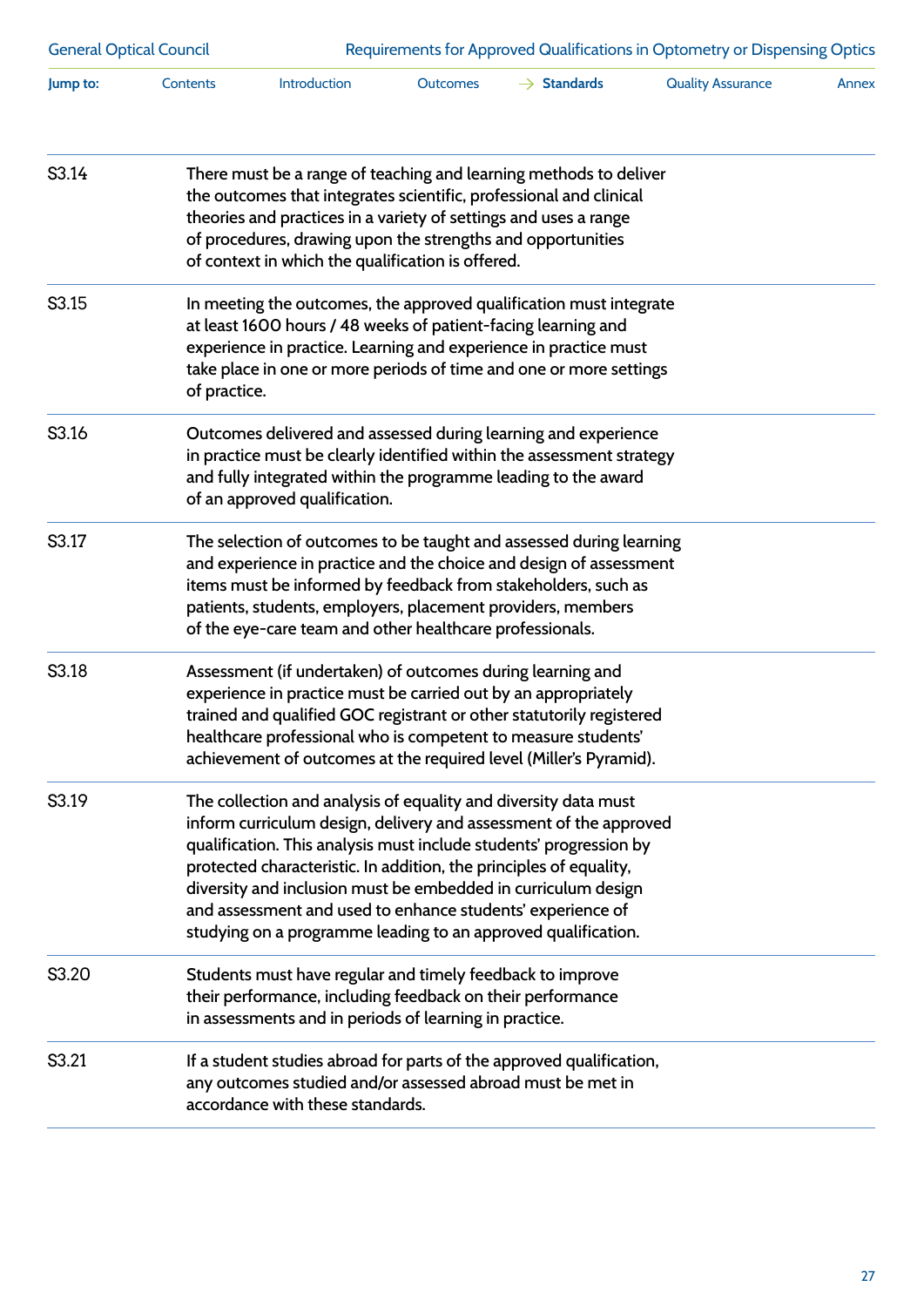#### **4. Management, monitoring and review of approved qualifications**

Approved qualifications must be managed, monitored, reviewed and evaluated in a systematic and developmental way, through transparent processes that show who is responsible for what at each stage.

| S4.1 | The provider of the approved qualification must be legally incorporated<br>(i.e., not be an unincorporated association) and provide assurance<br>it has the authority and capability to award the approved qualification.                                                                                                                                                                                                                                                                                                                                                                                                                                                                                                                      |
|------|------------------------------------------------------------------------------------------------------------------------------------------------------------------------------------------------------------------------------------------------------------------------------------------------------------------------------------------------------------------------------------------------------------------------------------------------------------------------------------------------------------------------------------------------------------------------------------------------------------------------------------------------------------------------------------------------------------------------------------------------|
| S4.2 | The provider of the approved qualification must be able to accurately<br>describe its corporate form, its governance and lines of accountability<br>in relation to its award of the approved qualification.                                                                                                                                                                                                                                                                                                                                                                                                                                                                                                                                    |
| S4.3 | There must be a clear management plan in place for the award of the<br>approved qualification and its development, delivery, management,<br>quality control and evaluation.                                                                                                                                                                                                                                                                                                                                                                                                                                                                                                                                                                    |
| S4.4 | The provider of the approved qualification may be owned by a<br>consortium of organisations or some other combination of separately<br>constituted bodies. Howsoever constituted, the relationship between<br>the constituent organisations and the ownership of the provider<br>responsible for the award of the approved qualification must be clear.                                                                                                                                                                                                                                                                                                                                                                                        |
| S4.5 | The provider of the approved qualification must have a named<br>person who will be the primary point of contact for the GOC.                                                                                                                                                                                                                                                                                                                                                                                                                                                                                                                                                                                                                   |
| S4.6 | There must be agreements in place between the different<br>organisations/people (if any) that contribute to the delivery and<br>assessment of the outcomes, including during periods of learning<br>in practice. Agreements must define the role and responsibility of<br>each organisation/person, be regularly reviewed and supported by<br>management plans, systems and policies that ensure the delivery<br>and assessment of the outcomes meet these standards.                                                                                                                                                                                                                                                                          |
| S4.7 | The approved qualification must be systematically reviewed,<br>monitored and evaluated using the best available evidence, including<br>feedback from stakeholders, and action taken to address any concerns<br>identified. Evidence should demonstrate that as a minimum there are:<br>• feedback systems for students and placement providers;<br>• structured systems for quality review and evaluation;<br>· student consultative mechanisms;<br>• input and feedback from external stakeholders (public, patients,<br>employers, commissioners, students and former students, third<br>sector bodies, etc.); and<br>• evaluation of business intelligence including the National Student<br>Survey (NSS), progression and attainment data. |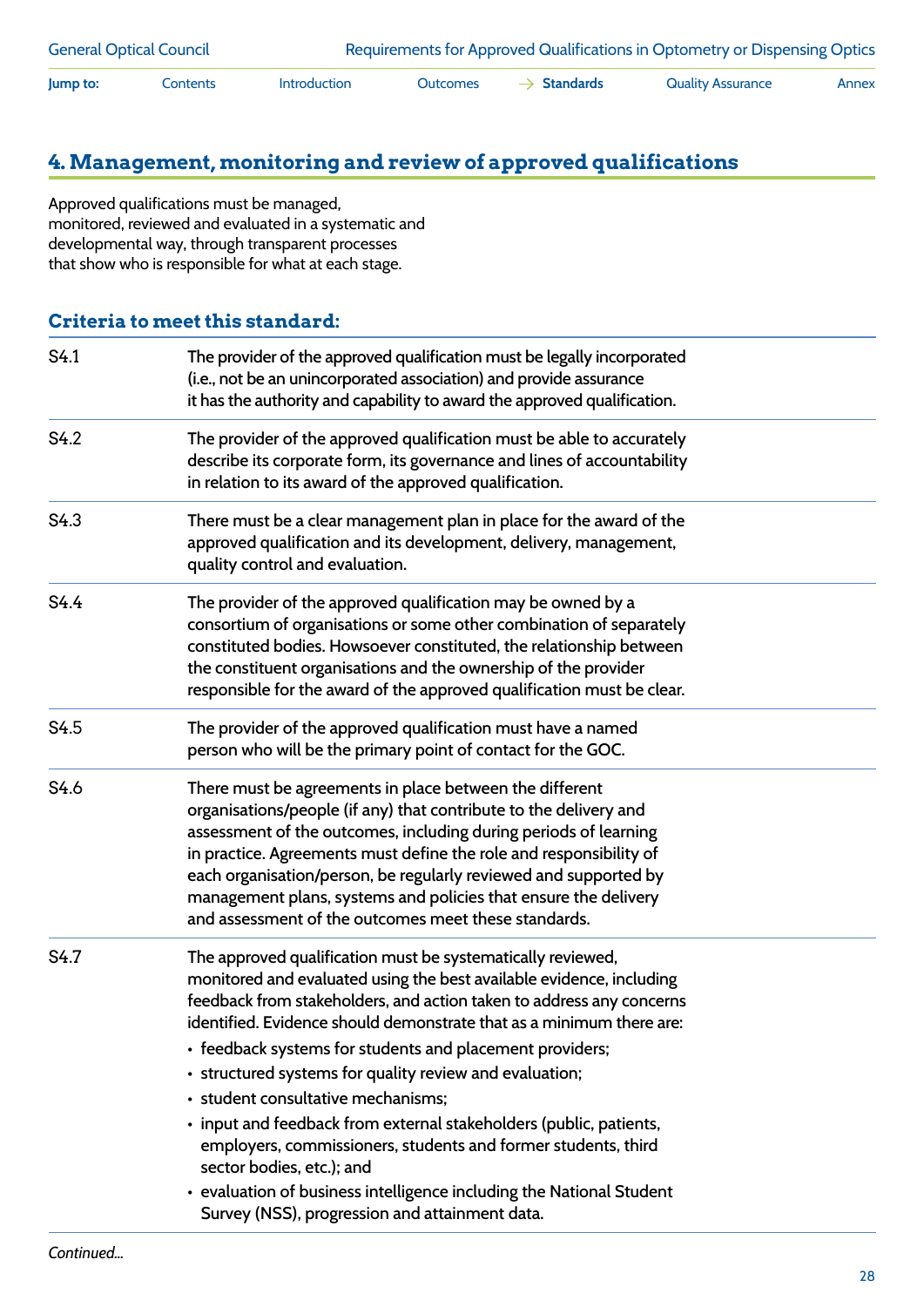| S <sub>4.7</sub> | To ensure that:                                                                                                                          |  |  |  |  |  |
|------------------|------------------------------------------------------------------------------------------------------------------------------------------|--|--|--|--|--|
| continued        | • provision is relevant and current, and changes are made promptly<br>to teaching materials and assessment items to reflect significant  |  |  |  |  |  |
|                  | changes in practice and/or research;                                                                                                     |  |  |  |  |  |
|                  | • the quality of teaching, learning support and assessment is<br>appropriate; and                                                        |  |  |  |  |  |
|                  | • the quality of placements, learning in practice, inter-professional<br>and work-based learning, including supervision, is appropriate. |  |  |  |  |  |
| S4.8             | There must be policies and systems in place for:                                                                                         |  |  |  |  |  |
|                  | • the selection, appointment, support and training of external<br>examiner(s) and/or internal and external moderator(s)/verifiers; and   |  |  |  |  |  |
|                  | • reporting back on actions taken to external examiners and/or<br>internal and external moderators/verifiers.                            |  |  |  |  |  |
| S <sub>4.9</sub> | There must be policies and systems in place to ensure the                                                                                |  |  |  |  |  |
|                  | supervision of students during periods of learning and experience                                                                        |  |  |  |  |  |
|                  | in practice safeguards patients and service-users and is not<br>adversely affected by commercial pressures.                              |  |  |  |  |  |
| S4.10            | There must be policies and systems in place for the identification,                                                                      |  |  |  |  |  |
|                  | support and training for all who carry responsibility for supervising                                                                    |  |  |  |  |  |
|                  | students. The provider responsible for the award of the approved<br>qualification must know how and by whom a student is being           |  |  |  |  |  |
|                  | supervised during periods of learning in practice.                                                                                       |  |  |  |  |  |
| S4.11            | Students, and anyone who teaches, assesses, supervises, employs                                                                          |  |  |  |  |  |
|                  | or works with students, must be able to provide feedback and raise<br>concerns. Responses and action taken to feedback and concerns      |  |  |  |  |  |
|                  | raised must be evidenced.                                                                                                                |  |  |  |  |  |
| S4.12            | Complaints must be considered in accordance with good practice                                                                           |  |  |  |  |  |
|                  | advice on handling complaints issued by the Office for the                                                                               |  |  |  |  |  |
|                  | Independent Adjudicator for Higher Education in England<br>and Wales (or equivalent).                                                    |  |  |  |  |  |
| S4.13            | There must be an effective mechanism to identify risks to the                                                                            |  |  |  |  |  |
|                  | quality of the delivery and assessment of the approved qualification,                                                                    |  |  |  |  |  |
|                  | ensure appropriate management of commercial conflicts of interest<br>and to identify areas requiring development.                        |  |  |  |  |  |
| S4.14            | There must be systems and policies in place to ensure that the                                                                           |  |  |  |  |  |
|                  | GOC is notified of any major events and/or changes to the delivery<br>of the approved qualification, assessment and quality control,     |  |  |  |  |  |
|                  | its organisation, resourcing and constitution, including responses                                                                       |  |  |  |  |  |
|                  | to relevant regulatory body reviews.                                                                                                     |  |  |  |  |  |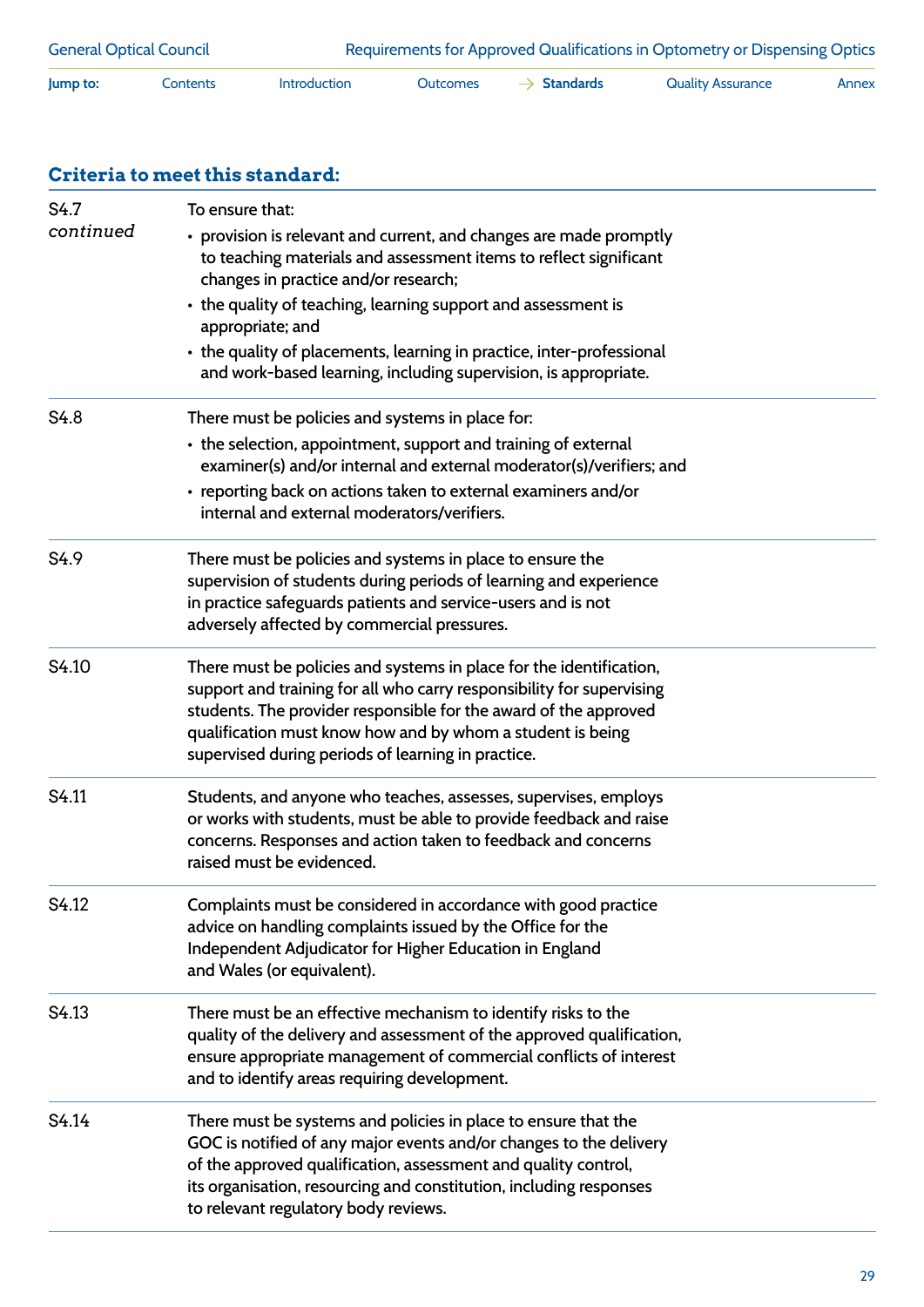#### **5. Leadership, resources and capacity**

Leadership, resources and capacity must be sufficient to ensure the outcomes are delivered and assessed to meet these standards in an academic, professional and clinical context.

| S5.1 | There must be robust and transparent mechanisms for identifying,<br>securing, and maintaining a sufficient and appropriate level of<br>ongoing resource to deliver the outcomes to meet these standards,<br>including human and physical resources that are fit for purpose and<br>clearly integrated into strategic and business plans. Evaluations of<br>resources and capacity must be evidenced, together with evidence<br>of recommendations considered and implemented.                                                                                                                                                                                                                     |
|------|---------------------------------------------------------------------------------------------------------------------------------------------------------------------------------------------------------------------------------------------------------------------------------------------------------------------------------------------------------------------------------------------------------------------------------------------------------------------------------------------------------------------------------------------------------------------------------------------------------------------------------------------------------------------------------------------------|
| S5.2 | There must be sufficient and appropriately qualified and experienced<br>staff to teach and assess the outcomes. These must include:<br>• an appropriately qualified and experienced programme leader,<br>supported to succeed in their role;<br>• sufficient staff responsible for the delivery and assessment<br>of the outcomes, including GOC registrants and other suitably<br>qualified healthcare professionals;<br>· sufficient supervision of students' learning in practice by GOC<br>registrants who are appropriately trained and supported in<br>their role; and<br>• an appropriate student: staff ratio (SSR), which must be<br>benchmarked to comparable provision <sup>11</sup> . |
| S5.3 | Staff who teach and/or assess the outcomes must be appropriately<br>qualified and supported to develop in their professional,<br>clinical, supervisory, academic/teaching and/or research roles.<br>These must include:<br>• opportunities for continuing professional development (CPD),<br>including personal, academic and profession-specific development;<br>• effective induction, supervision, peer support, and mentoring;<br>• realistic workloads for anyone who teaches, assesses or<br>supervises students;<br>• for teaching staff, the opportunity to gain teaching qualifications;<br>and<br>• effective appraisal, performance review and career<br>development support.          |

<sup>&</sup>lt;sup>11</sup> The approved qualification provider as part of their rationale for their choice of SSR must regularly benchmark their SSR to comparable providers (alongside seeking student and stakeholder feedback) to determine if their SSR provides an appropriate level of resource for the teaching and assessment of the outcomes leading to the award of an approved qualification, leadership and research.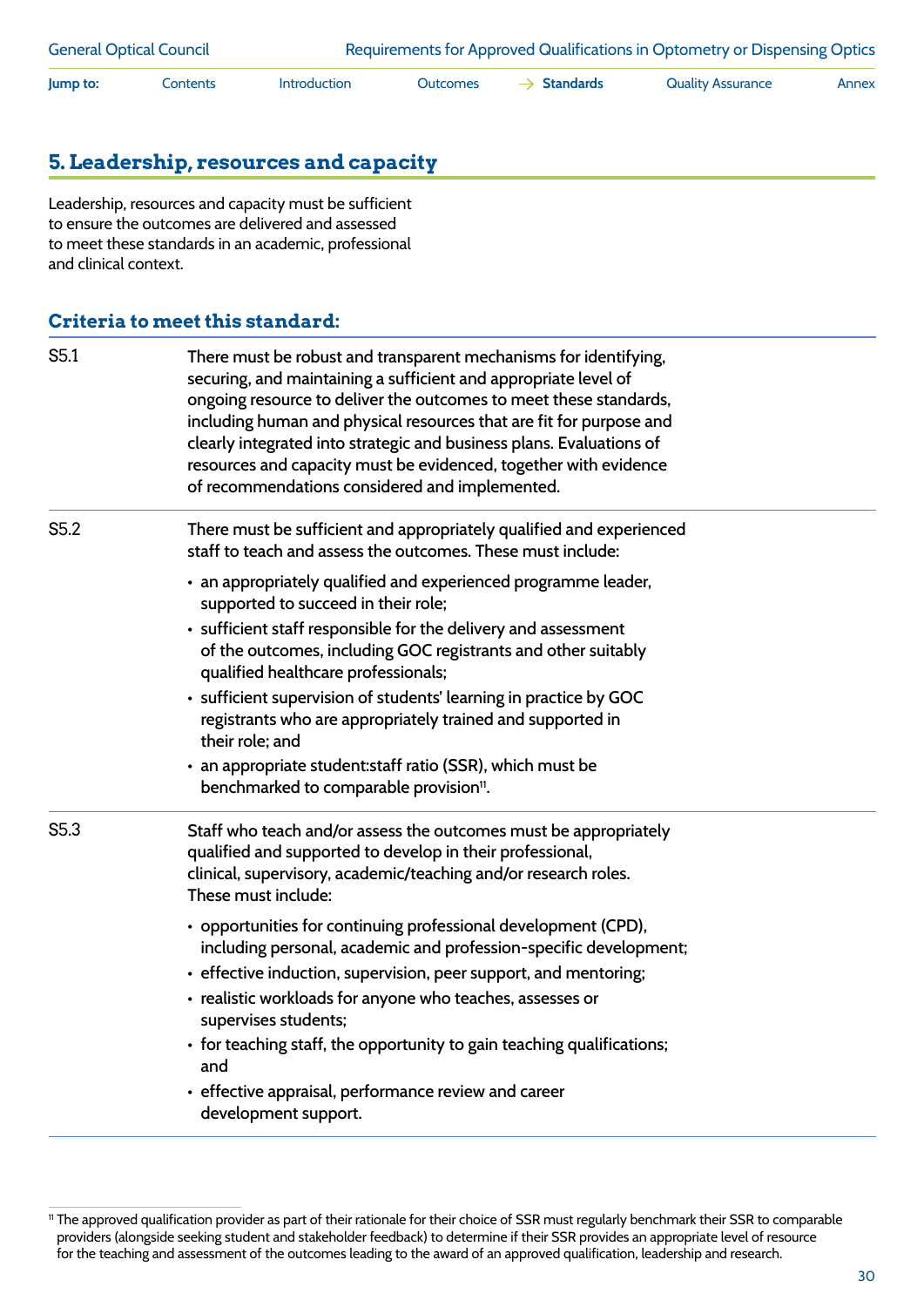| <b>General Optical Council</b> |                                                                                                                                                                                                                                                                                                                                                                                                           | Requirements for Approved Qualifications in Optometry or Dispensing Optics                                              |                 |                  |                          |       |  |  |
|--------------------------------|-----------------------------------------------------------------------------------------------------------------------------------------------------------------------------------------------------------------------------------------------------------------------------------------------------------------------------------------------------------------------------------------------------------|-------------------------------------------------------------------------------------------------------------------------|-----------------|------------------|--------------------------|-------|--|--|
| Jump to:                       | Contents                                                                                                                                                                                                                                                                                                                                                                                                  | Introduction                                                                                                            | <b>Outcomes</b> | <b>Standards</b> | <b>Quality Assurance</b> | Annex |  |  |
| S <sub>5.4</sub>               |                                                                                                                                                                                                                                                                                                                                                                                                           | There must be sufficient and appropriate learning facilities<br>to deliver and assess the outcomes. These must include: |                 |                  |                          |       |  |  |
|                                | • sufficient and appropriate library and other information<br>and IT resources:<br>• access to specialist resources, including textbooks,<br>journals, internet and web-based materials;<br>• specialist teaching, learning and clinical facilities to<br>enable the delivery and assessment of the outcomes; and<br>• enrichment activities, which may include non-compulsory,<br>non-assessed elements. |                                                                                                                         |                 |                  |                          |       |  |  |
| S <sub>5.5</sub>               |                                                                                                                                                                                                                                                                                                                                                                                                           | Students must have effective support for health, wellbeing,<br>conduct, academic, professional and clinical issues.     |                 |                  |                          |       |  |  |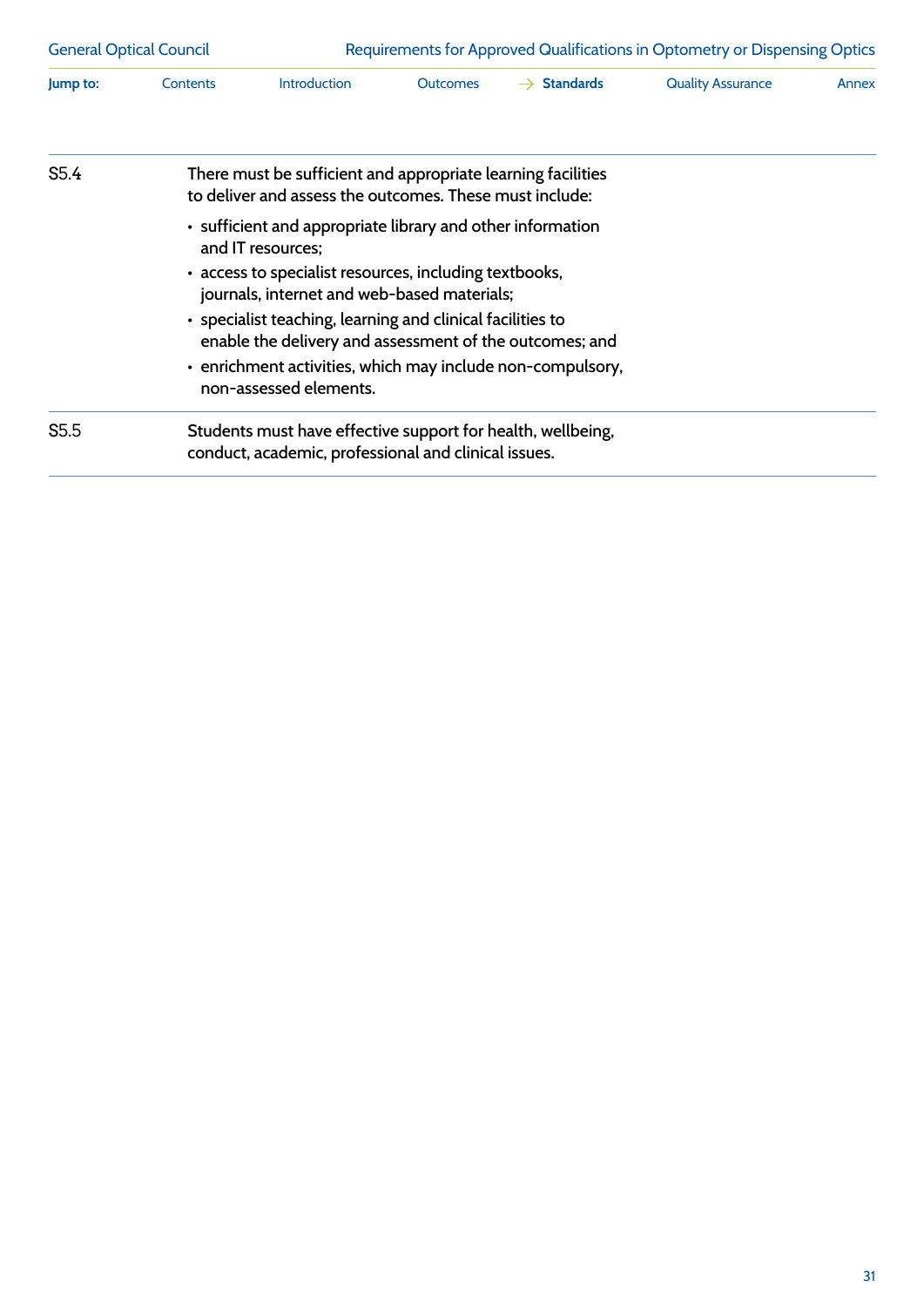<span id="page-33-0"></span>

**Jump to:** [Contents](#page-1-0) Introduction [Outcomes](#page-7-0) [Standards](#page-22-0) **A** Quality Assurance [Annex](#page-42-0)

# **Section 3:**

Quality Assurance and Enhancement Method for Approved Qualifications in Optometry or Dispensing Optics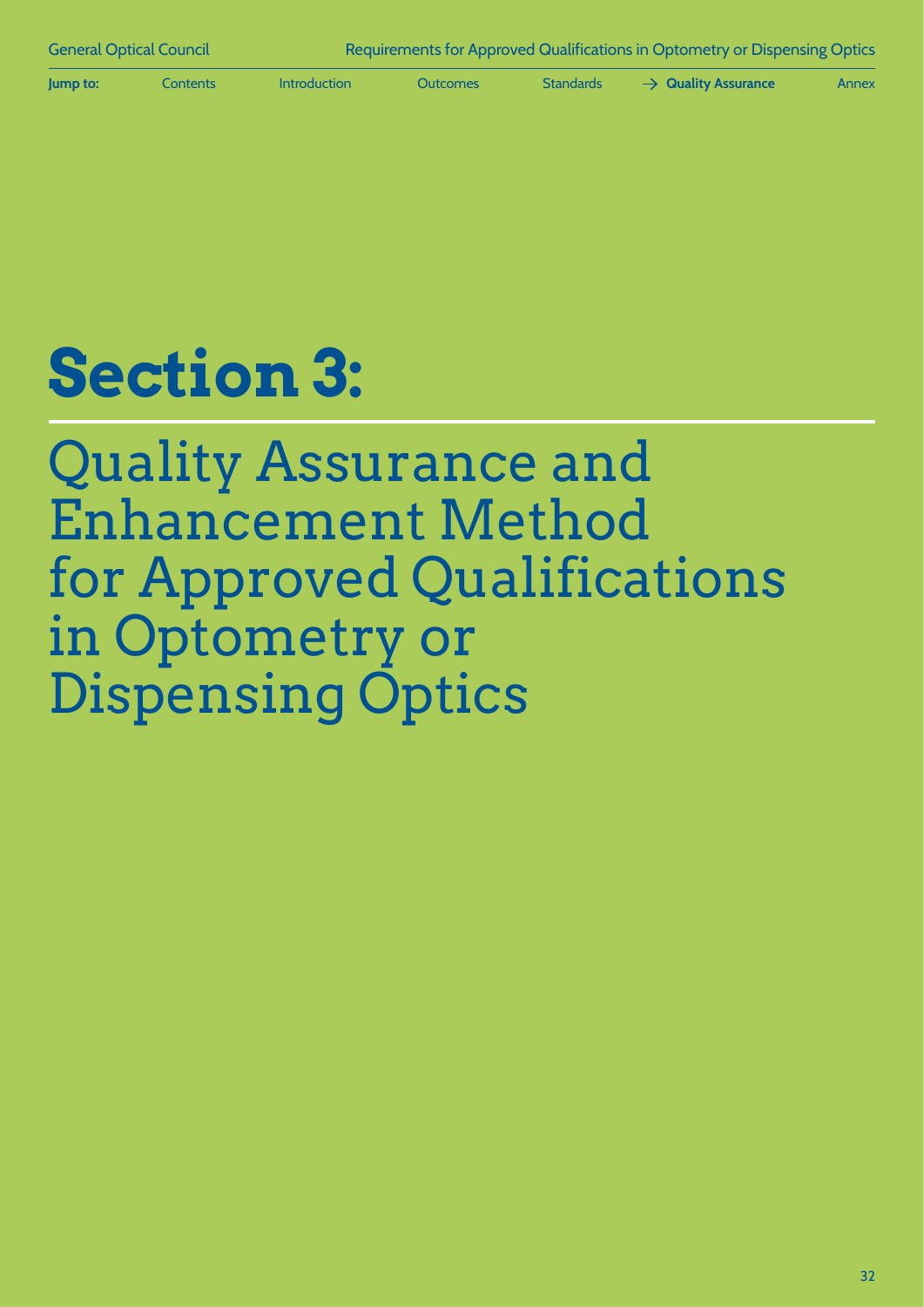**Jump to:** [Contents](#page-1-0) [Introduction](#page-4-0) [Outcomes](#page-7-0) [Standards](#page-22-0) **Aguality Assurance** [Annex](#page-42-0)

### **Introduction**

Our quality assurance and enhancement method describes how we will gather evidence to decide whether a qualification leading to registration as either a dispensing optician or an optometrist meets our outcomes for registration and standards for approved qualifications, in accordance with the Act.

The design of our new quality assurance and enhancement method supports our outcomes-orientated approach. It moves away from seeking assurance that our requirements are met by measuring inputs to an emphasis on evidencing outcomes. This is very much in line with approaches taken by other statutory healthcare regulators, professional and chartered bodies.

The method does not attempt to describe every permutation of assurance and enhancement. Instead, it establishes a proportionate framework for gathering and assessing evidence to inform a decision as to whether to approve a qualification or withdraw approval of a qualification. The method sets out our arrangements for periodic, annual, thematic, sample-based reviews, as well managing serious concerns and the type and range of evidence a provider of an approved qualification might consider providing to support this process.

Underpinning our approach is a greater emphasis on the views of patients, service-users, the public, commissioners and employers, as well as the views of students and previous students in the evidence we consider. This is to ensure the qualifications we approve are responsive to the rapidly changing landscape in the delivery of eye-care services across the United Kingdom (UK) as well as the needs of patients and service-users. Access to higher education in the UK is also undergoing rapid change, not least as a result of the effects of the COVID-19 emergency and coupled with increased expectations of the student community and their future employers, we are sensitive to the demands of the context of delivery of approved qualifications.

#### **The method is organised in eight sections:**

- **1. Legal basis for quality assurance and enhancement**
- **2. Quality assurance and enhancement definitions**
- **3. Geographic scope**
- **4. Arrangements for current (pre- 1 March 2021) providers of approved and provisionally approved qualifications**
- **5. Approval of new qualifications**
- **6. Periodic, annual returns, thematic and sample-based reviews**
- **7. Scope of evidence**
- **8. Decision-making**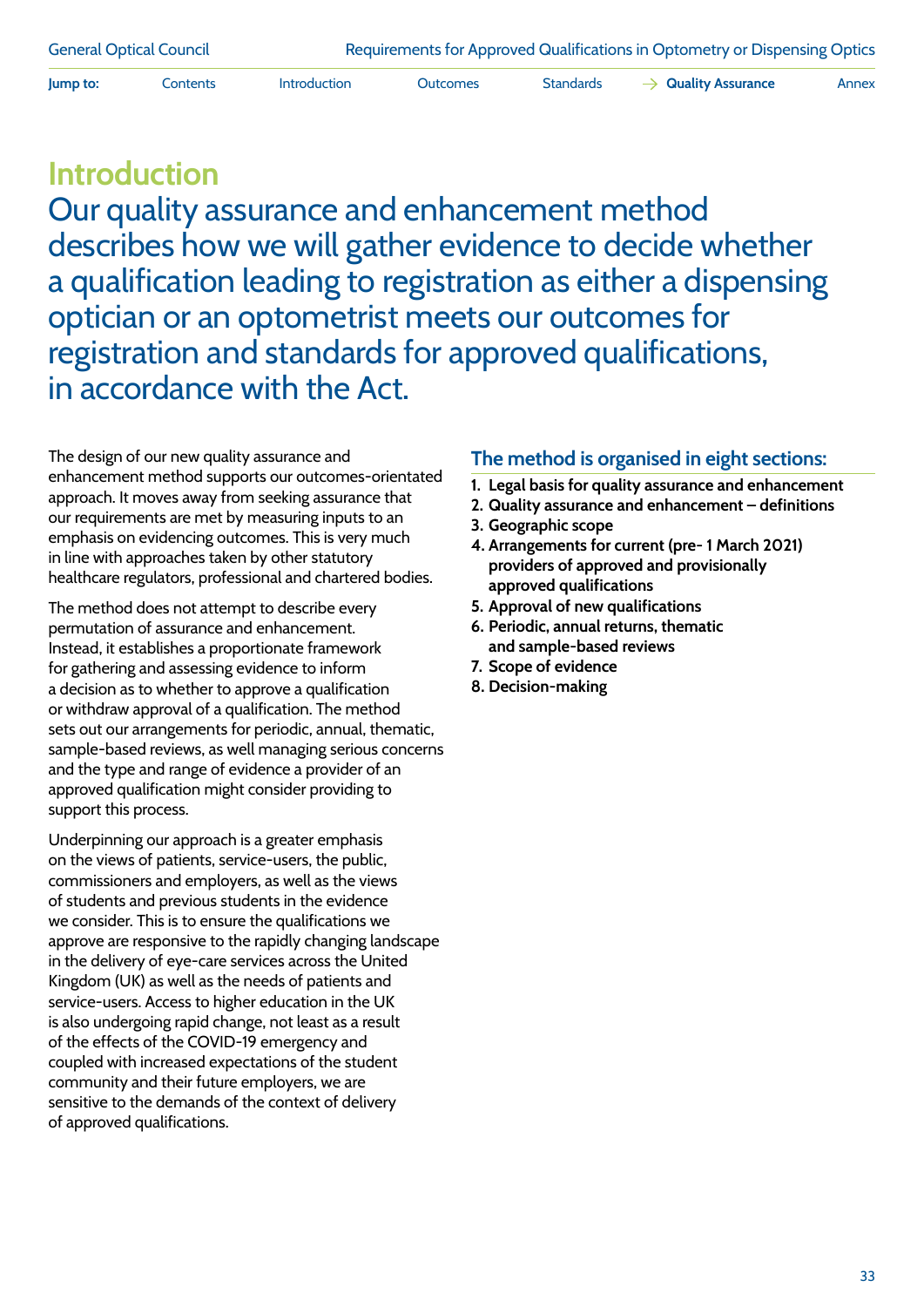**Jump to:** [Contents](#page-1-0) [Introduction](#page-4-0) [Outcomes](#page-7-0) [Standards](#page-22-0) **Aguality Assurance** [Annex](#page-42-0)

### **Quality Assurance and Enhancement Method for Approved Qualifications in Optometry or Dispensing Optics**

#### **1. Legal basis for quality assurance and enhancement**

Our powers to undertake quality assurance and enhancement are set out in sections 12 and 13 of the Act. The Act requires the GOC to approve qualifications 'granted to candidates following success in an examination or other form or assessment which in the Council's opinion indicates that the candidate has attained all the competencies' and appointing visitors (called 'Education Visitors') to report to the GOC on the 'nature of the instruction given', the 'sufficiency of the instruction given' and 'the assessments on the results of which approved qualifications are granted' as well as 'any other matters' which the GOC may decide.

The Act also gives powers to the GOC to approve 'any institution where the instruction given to persons training as opticians appears to the Council to be such as to secure to them adequate knowledge and skill for the practice of their profession'.

Under section 8(1) of the Act 'a person' with an approved qualification 'granted to him after receiving instruction from one or more of the institutions approved' and 'adequate practical experience in the work of an optometrist or dispensing optician' is entitled to be registered in the appropriate register.

#### **2. Quality assurance and enhancement definitions**

Quality assurance provides assurance that the qualifications we approve meet our requirements in accordance with the Act for 'adequate knowledge and skill' (section 12(7)(a)), as described in our outcomes for registration and standards for approved qualifications.

A quality enhancement process goes further than establishing that minimum requirements are met. Enhancement helps us demonstrate we are meeting our statutory obligation to understand both the 'nature' and the 'sufficiency' of instruction provided and in the assessment of students, and provides an opportunity to foster innovation and enhance the quality and responsiveness of provision to meet the needs of patients, public and service-users.

#### **3. Geographic scope**

In addition to approving qualifications in the UK, the GOC may receive applications for qualification approval from outside the UK, provided that these qualifications are taught and assessed in either English or Welsh. Assurance and enhancement activity undertaken outside the UK will be charged for on a full cost recovery basis.

#### **4. Arrangements for current providers (pre- 1 March 2021) of approved and provisionally approved qualifications**

We will work with each provider of GOC-approved and provisionally approved qualifications to understand at what pace providers will wish to adapt their existing qualifications or develop new qualifications to meet the outcomes for registration and standards for approved qualifications.

We anticipate most providers will work towards admitting students to approved qualifications that meet the outcomes and standards from the 2023/24 or 2024/25 academic year.

Some providers may, in consultation with the GOC, agree a later start date. Separate arrangements will be made with The College of Optometrists and ABDO Exams to ensure that the route to GOC registration is maintained for students who graduate from qualifications approved before 1 March 2021.

Providers of currently approved qualifications and provisionally approved qualifications will have three options in adapting their existing qualifications or developing new qualifications to meet the outcomes for registration and standards for approved qualifications:

- 1. adapt an existing approved or provisionally approved qualification and seek approval (as a course change) to a timescale agreed with us;
- 2. 'teach out' an existing approved qualification or provisionally approved qualification to a timescale agreed with us, alongside developing, seeking approval for and recruiting to a 'new' qualification (using process described below); or
- 3. 'teach out' an existing approved qualification or provisionally approved qualification to a timescale agreed by us and partner with another organisation(s) or institution(s) to develop, seek approval for and recruit to a 'new' qualification (using process described below).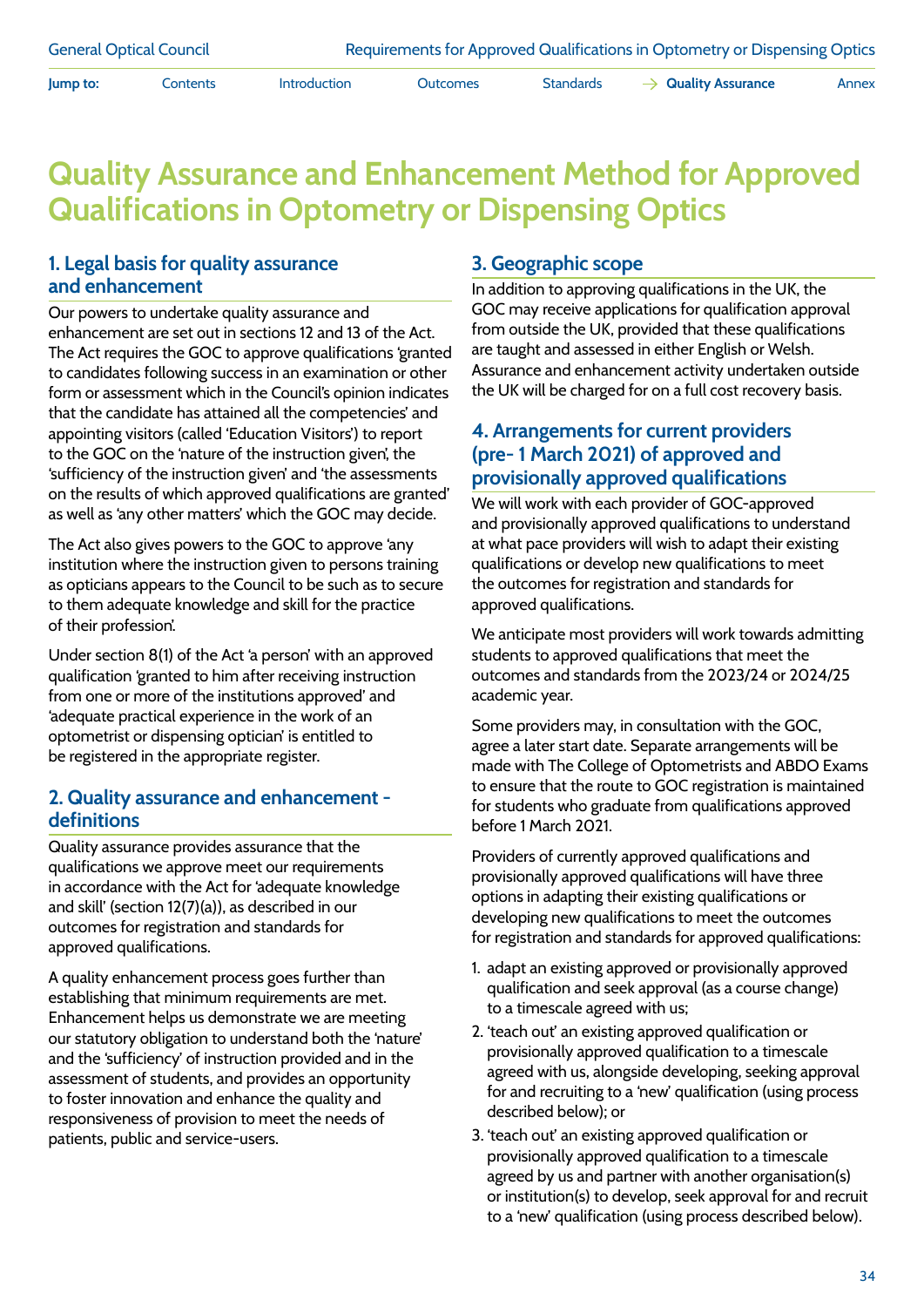General Optical Council Requirements for Approved Qualifications in Optometry or Dispensing Optics

**Jump to:** [Contents](#page-1-0) [Introduction](#page-4-0) [Outcomes](#page-7-0) [Standards](#page-22-0) **Aguality Assurance** [Annex](#page-42-0)

Providers may, in consultation with the GOC, agree to migrate students from an existing approved or provisionally approved qualification to the 'new' qualification.

During the transitional phase, the Quality Assurance Handbooks for optometry (2015) and dispensing opticians (2011), including the list of required core competencies, the numerical requirements for students' practical experiences, education policies and guidance contained within the handbooks, and our policies on supervision and recognition of prior learning will apply to all existing GOC-approved and provisionally approved qualifications during the teach out or migration phase. The expectation is that students on existing approved qualifications should benefit from new teaching, assessment, interprofessional learning (IPL), work-based learning (WBL), experiential learning and placement opportunities if it is feasible to do so.

#### **5. Approval of new qualifications (from 1 March 2021)**

We will consider applications for approval of qualifications not currently approved by us in accordance with the risk-based staged approach described below from 1 March 2021.

For qualifications already approved by us, please see section 4 above, called 'Arrangements for current providers of approved and provisionally approved qualifications'.

The number, frequency and specification for each stage for approval of new qualifications will vary depending on the proposed qualification's risk stratification, which can be summarised broadly as:

- a. Lower risk: A new qualification developed by an existing provider of approved qualifications or provisionally approved qualifications (option 2 in section 4 above).
- b. Medium risk: A new qualification developed by a provider in a partnership or contractual arrangement with one or more organisations or institutions, one or more of which may have experience of awarding a qualification approved by us.
- c. Higher risk: A new qualification developed by a provider with limited or no experience of awarding a qualification approved by us.

All new qualification approval applications received on or after 1 March 2021 will be expected to meet the outcomes for registration and standards for approved qualifications in accordance with the stages outlined below.

#### **Staged approach to qualification approval (for approval of new qualifications)**

#### **Stage one**

Initial proposal for the proposed qualification. This stage will explore the strategic intent for the proposed qualification, the rationale for its design, its proposed approach to integration and resourcing, the provider's corporate form and management, and how the views of stakeholders, including patients, servicer-users, employers, commissioners and the public will inform the development, teaching and assessment of the proposed qualification, the draft business case and an outline of the investment necessary to ensure its success, and identification of key risks. The evidence to support stage one will normally be a written submission, based on the evidence framework, and supported by a meeting with us (at our offices or virtually) if necessary. Stage one may be repeated, particularly for applications stratified as medium or higher risk, until there is confidence the outcomes and standards are on course to be met and the provider is ready to move on to stage two. The output of stage one will be a report to the provider which may or may not be published.

#### **Stage two**

Stage two will examine the proposed qualification design and its resourcing in more depth (including, for applications stratified as medium or higher risk, investment in key appointments and infrastructure made between stage one and stage two). This stage will consider the business case, investment and proposed pedagogic approach, the development of learning, teaching and assessment strategies, the involvement of patients, servicer-users, employers, commissioners and the public in qualification design, delivery and assessment, and preparedness for delivery for the first cohort of students. By the end of stage two all arrangements with partners (if required) will be in place, as will the investment necessary to ensure the qualification's successful implementation. The evidence to support stage two will normally be a written submission, based on the evidence framework, and supported by a meeting with us (at our offices, on site or virtually) if necessary. Stage two may be repeated, particularly for applications stratified as medium or higher risk, until there is confidence the outcomes and standards are on course to be met and the provider is ready to move on to stage three. The output of stage two will be a report to the provider which may or may not be published.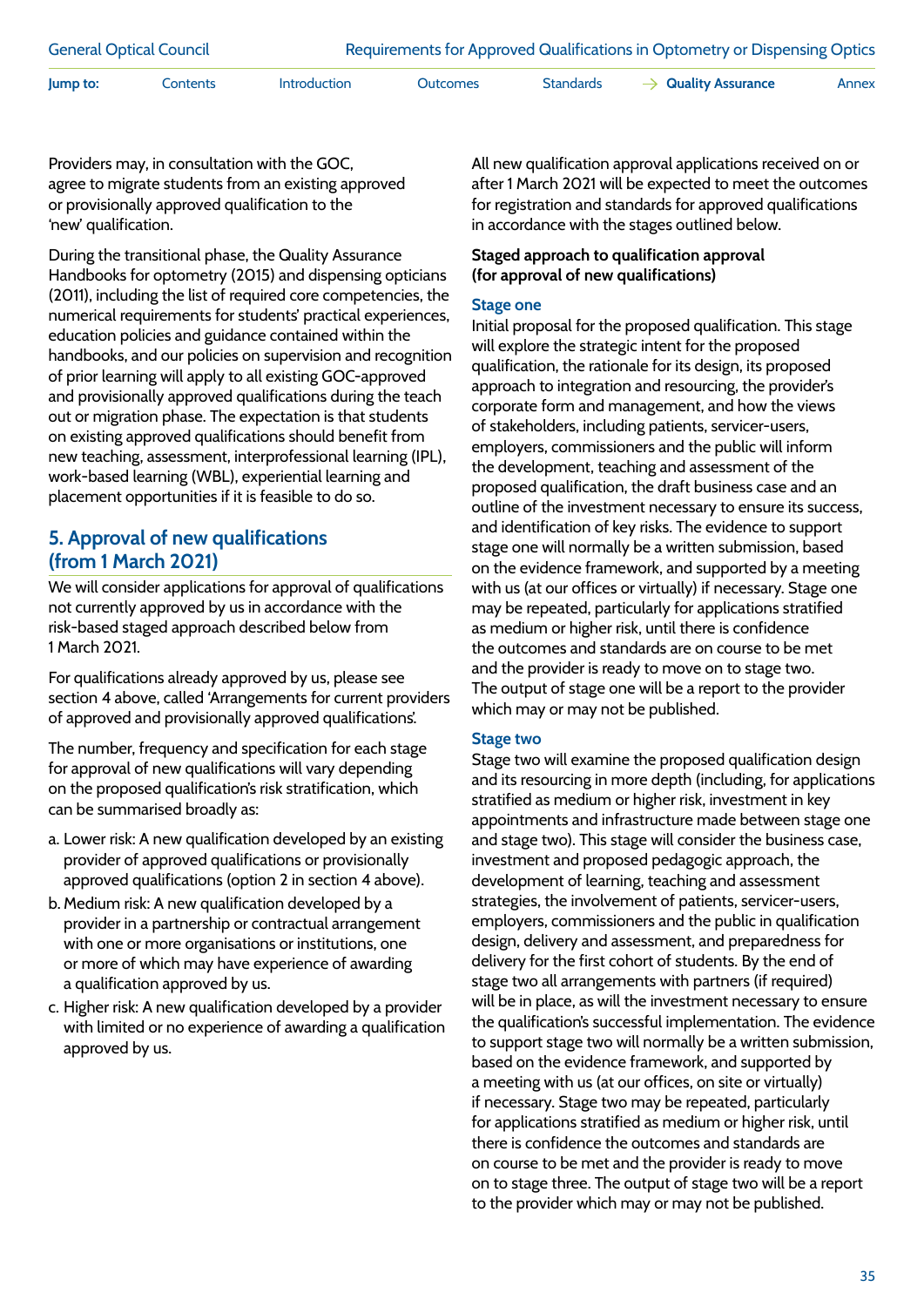**Jump to:** [Contents](#page-1-0) [Introduction](#page-4-0) [Outcomes](#page-7-0) [Standards](#page-22-0) **Aguality Assurance** [Annex](#page-42-0)

#### **Stage three**

The purpose of stage three will be to assess the readiness of the provider to begin recruiting students as an 'approved training establishment' under section 8A(2) of the Act.<sup>12</sup> The focus will be on detailed curriculum and assessment design, approach to recruitment and selection of students and preparedness to commence delivery of the approved qualification. Stage three will confirm that the resourcing of the qualification, as described in stages one and two, is in place (including, for applications stratified as medium or higher risk, investment in key appointments and infrastructure made between stages two and three). By stage three the provider will also be expected to evidence good progress in implementing plans approved at stage two. As stage three represents a higher risk to GOC in terms of its decision-making, the evidence to support stage three will normally be a written submission, based on the evidence framework and an on-site (or virtual) visit based on the format of a periodic review. The specification of the periodic review required will be informed by the qualification's risk profile. Stage three may be repeated, particularly for applications stratified as medium or higher risk, until there is confidence the outcomes and standards are likely to be met and the provider is ready to move onto stage four. The output of stage three will permission to commence recruiting students to the new qualification as an 'approved training establishment' under section 8A(2) of the Act (see footnote). Providers are reminded that the qualification is not approved until a decision of Council is made at stage five, and to ensure recruitment and advertising material conforms to our standard conditions of approval.

#### **Stage four (a,b,c, etc.)**

Stage four is repeated each year until the first cohort of students, or students migrated across into the programme, reach the final year's study. The focus of stage four is on the delivery and assessment of the integrated qualification, including its staffing, resourcing and infrastructure, risk mitigation and progress in implementing plans approved at stage two, alongside preparedness for the delivery for the next, and most importantly, final, academic year. At stage four patient, servicer-user, employer, commissioner and public engagement in qualification delivery, assessment and review is expected, along with evidence of an increasing volume of inter-professional learning and patient-facing learning and experience as students progress through the qualification. At each stage four (a, b, c, etc.) the provider's preparedness for, and implementation of, its plan for the integration of patient-facing learning and experience will be examined, as well as its reflections on implementing plans approved at stages two and three, and any changes it proposes to make to the qualification as a result of student and stakeholder feedback. As stage four represents a higher risk to GOC in terms of its decision-making, the evidence to support stage four will normally be a written submission, based on the evidence framework and for applications stratified as lower risk, a meeting with us either on-site or at the GOC's offices (or virtually if necessary). For applications stratified as medium or higher risk, an on-site (or virtual) visit based on the format of a periodic review. As at other stages, four may result in conditions being imposed, which can include halting recruitment for one or more cohorts, until there is confidence that the outcomes and standards are likely to be met and the provider is ready to move on to stage five.

If a provider is asked to halt recruitment and/or if the decision is that there is no confidence the provider is ready to move to stage five, the provider may cease to be an 'approved training establishment' under section 8A(2) of the Act and/or may cease to be considered for GOC approval, and students will not be eligible to register as either an optometrist or a dispensing optician. In these circumstances, the provider must inform the GOC how the interests of students currently studying on the qualification will be best served, either by transferring to an alternative provider or by being offered an alternative academic award. Any costs incurred will be the responsibility of the provider.

The output of stage four will be a report to the provider which may or may not be published. (Providers are reminded that the qualification is not approved until a decision of Council is made at stage five, and to ensure recruitment and advertising material confirms to our standard conditions.)

#### **Stage five**

Stage five considers an approved qualification's ability to meet the outcomes and standards. It is the final stage of the process and takes place in the academic year in which the first cohort of students, or students migrated across into the programme, reach their final year of study. The evidence to support stage five will normally be a written submission, based on the evidence framework, alongside a periodic review and our attendance at the provider's final examination board (or equivalent). The specification for the periodic review will be based on the evidence framework and the risk stratification of the qualification, which includes factors such as, but not limited to: the results of stages one to four,

 $12$  The approval of an provider as an 'approved training establishment' under section 8A(2) of the Act is for the sole purpose for students studying on the qualification applying for GOC approval can register with the GOC as student registrants. It confers no further rights to the provider and must not be portrayed as such.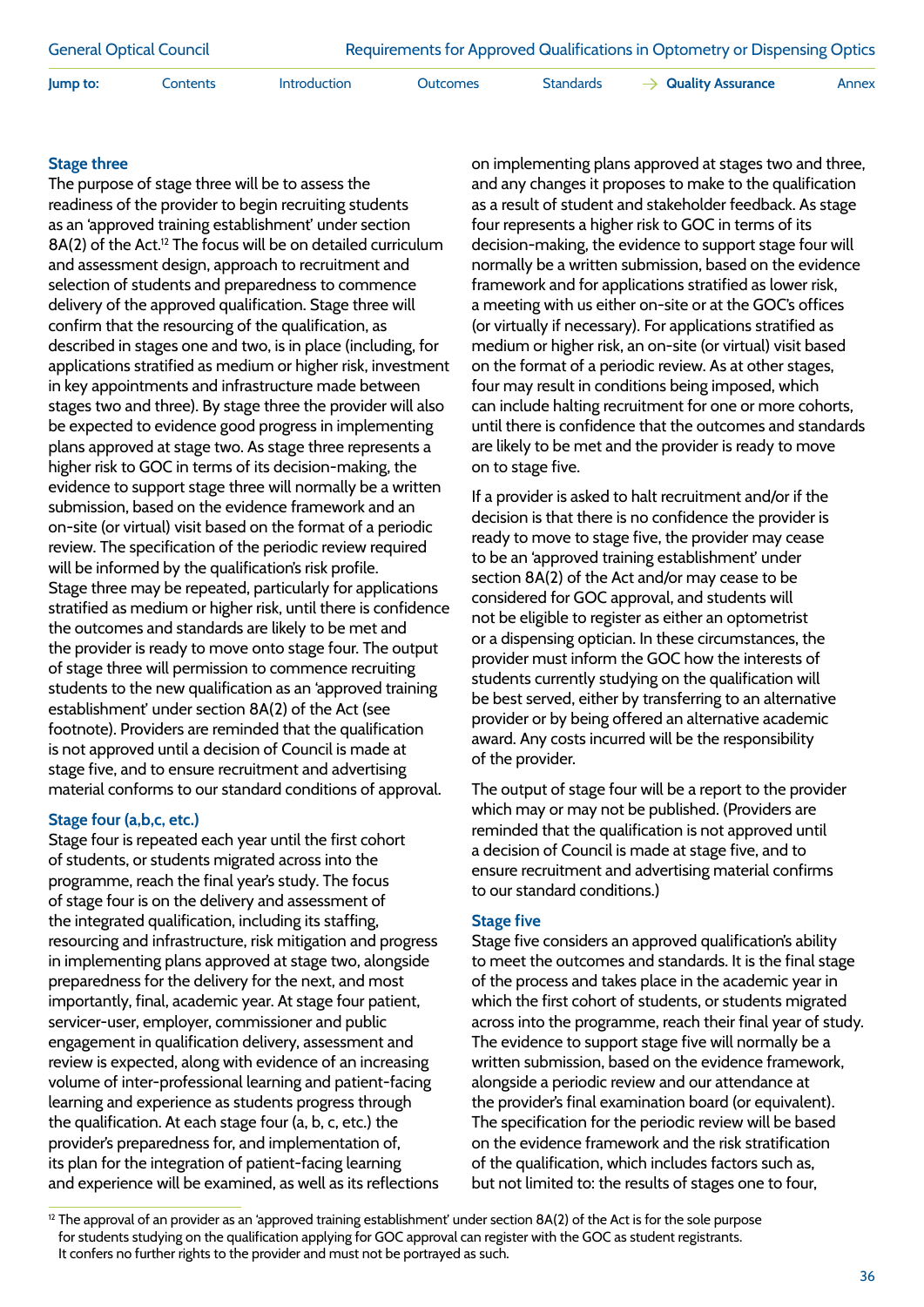**Jump to:** [Contents](#page-1-0) [Introduction](#page-4-0) [Outcomes](#page-7-0) [Standards](#page-22-0) **[Annex](#page-42-0) [Quality Assurance](#page-33-0)** Annex

discharge of previously applied conditions and/or any serious concerns reviews and will include a sample-based review of the outcomes. The prime purpose of a stage five periodic review is assurance, i.e., whether our outcomes and standards are met. Depending on whether the application is stratified as lower, medium or higher risk, the periodic review may be desk-based, involve an on-site visit or visits, and/or physical or virtual meetings.

A decision by Council as to whether to approve the qualification will rely upon its consideration of the evidence gathered during stages one to five and will be informed by the advice of the Education Visitors. If the decision of Council is to approve the qualification (with or without conditions), the decision will specify the date from which the qualification is approved (normally the date of the examination board for the first graduating cohort of students). The duration of the qualification's approval may be limited if necessary, according to its risk profile.

The staged process for approving a new qualification is advisory until Council decides whether to approve the new qualification. This must be made clear to all students and applicants until the qualification is approved by GOC Council.

#### **6. Periodic, annual, thematic and sample-based reviews**

Four methods of assurance and enhancement will together provide insight as to whether a qualification continues to meet our outcomes and standards:

- 1. periodic review (of approved qualifications);
- 2. annual return (of approved qualifications);
- 3. thematic review (of standards); and
- 4. sample-based review (of outcomes).

#### **Periodic review**

All approved qualifications and qualifications applying for approval will be subject to periodic review. Periodic review considers an approved qualification's ability to meet or continue to meet the outcomes and standards. It may be desk-based, involve an on-site visit or visits, and/or physical or virtual meetings. The frequency and focus of a periodic review will be informed by the risk profile of the qualification, which includes factors such as, but not limited to, the results of annual returns, thematic and sample-based reviews, discharge of previously applied conditions and/or serious concerns reviews. The specification for a periodic review will be based on the risk profile of the qualification. The prime purpose of a periodic review is assurance, i.e., whether the standards and outcomes are met.

#### **Annual return**

Providers of approved qualifications must submit an annual return, a key part of our assurance method. The specification for the annual return will be published along with the timeframe for the annual return by the GOC from time to time. Failure to submit an annual return may contribute to a decision to refuse or withdraw a qualification's approval. Information submitted as part of a qualification's annual return will inform our risk stratification, the timing and specification of periodic review and the basis for our thematic and sample-based reviews. A summary report of annual returns may be published by the GOC from time to time.

#### **Thematic and sample-based reviews**

Thematic and sample-based reviews will be a key part of our enhancement method, providing evidence of the 'nature' and 'sufficiency' of approved qualifications and their assessment. They are both an assurance and an enhancement activity. Their focus is to draw out key themes, identify and share good practice and address risk in an approved qualification or a group of approved qualifications, such as on a profession-specific/regional/ national and/or UK basis. All approved qualifications must participate in thematic and sample-based reviews if required. The specification for a thematic review will be based on the criteria contained within the standards and published along with the timeframe for participation by the GOC from time to time. The focus of sample-based reviews will be the outcomes; to better understand how an outcome is introduced, developed, assessed, and integrated within an approved qualification, how a student's achievement of the outcome at the appropriate level (at Miller's Pyramid) is measured and the pedagogic approaches underpinning its teaching and assessment. Like thematic reviews, the specification for a sample-based review will be published along with the timeframe for participation by the GOC from time to time. Sample and thematic reviews may be undertaken as part of a periodic review or undertaken directly by GOC and/or co-commissioned from an external contractor. Alongside annual review, thematic and sample-based reviews will inform our risk stratification of approved qualifications and the timing and focus of periodic reviews. A summary report of thematic and sample-based reviews may be published by the GOC from time to time.

#### **7. Scope of evidence**

Demonstrating that the outcomes and standards are met should not be unnecessarily onerous, and guidance is given below on the type of evidence a provider may wish to provide. In many cases, this evidence should be readily available standard institutional documentation which either provides context, such as published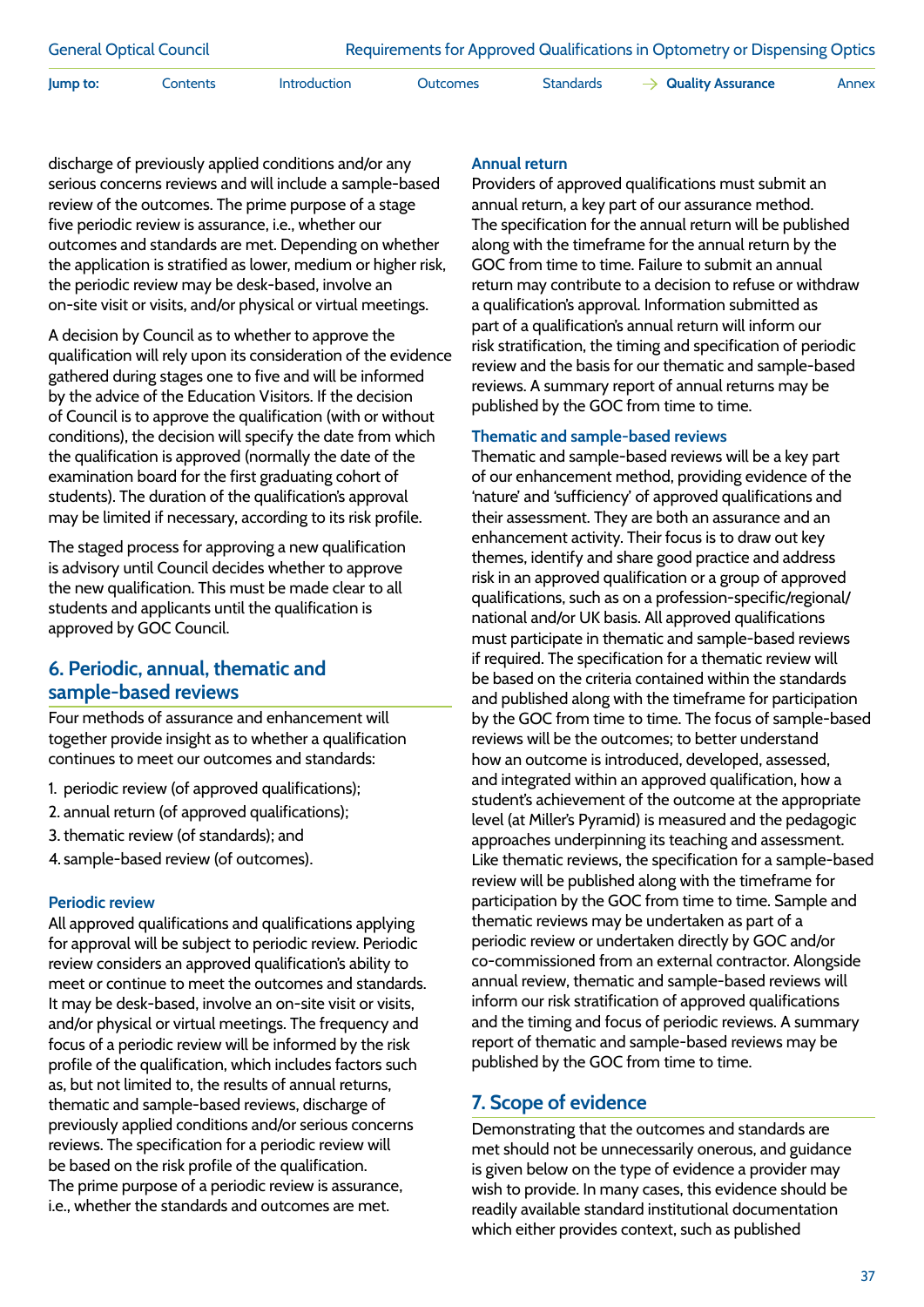| <b>General Optical Council</b> | Requirements for Approved Qualifications in Optometry or Dispensing Optics |
|--------------------------------|----------------------------------------------------------------------------|
|--------------------------------|----------------------------------------------------------------------------|

**Jump to:** [Contents](#page-1-0) [Introduction](#page-4-0) [Outcomes](#page-7-0) [Standards](#page-22-0)  $\rightarrow$  **[Quality Assurance](#page-33-0)** [Annex](#page-42-0)

institutional-level policies, or qualification-specific information used at programme level by staff, students, or stakeholders. Whilst we anticipate that most evidence sources will be generic, some evidence may, by necessity, be bespoke to support engagement with this assurance and enhancement method. However, wherever possible we will limit the requirement for bespoke evidence (for example, programme mapping), and will continue to do so to ensure our assurance and enhancement method is manageable for providers and proportionate to the decisions we need to make.

Providers are encouraged to have an early conversation with our education team to ensure appropriate application of our standards given the context, duration, location or type of qualification, for example, for a qualification awarded by specialist institutions or higher education providers outside the UK.

As an indication, evidence sources providers may like to consider including or referencing within their evidence framework template may include (but are not limited to):

#### **In relation to the outcomes:**

- Programme specifications, module descriptors, unit handbooks, module or unit evaluation reports, curricula, timetables, mapping of outcomes to programme specification, indicative documents/subject benchmarks, examples of teaching and assessment materials, etc.
- Description of assessment strategy and approaches to standard setting, copies of academic regulations and policies for the quality control of assessments, examples of assessment schemes, mark sheets, model answers, etc.
- External examiner reports and evidence of responses to issues raised, reports from internal and external moderators/verifiers, copies of external examiner / internal and external moderator/verifier recruitment, retention and training/support policies, examination board terms of reference, minutes, etc.
- Student feedback and evidence of responses to issues raised.
- Evidence of stakeholder engagement and feedback, including from patients and carers, in qualification design, delivery and assessment, and evidence of responses to issues raised.
- Description of facilities and resource utilisation to support the teaching and assessment of the outcomes, supervision policies, and safe practice, etc.

#### **In relation to the standards:**

• Information about the provider, its ownership, corporate form, organisation, leadership and lines of responsibility, evidence of the contractual relationships underpinning the delivery and assessment of the award of the approved qualification, service/local level agreements,

agreements between stakeholders/placement providers, management plans, etc.

- Information about the approved qualification, its credit load, length, form of delivery, type of academic award; evidence of internal or external validation/approval by relevant awarding body, example certificate, programme management plans, diagrams, etc.
- Admission policies, admissions data, recruitment and selection information, application packs, recognition of prior learning (RPL) / accreditation of prior learning (APL) policies, advertising and promotional activity, fee schedules, evidence of selectors' training in equality, diversity and unconscious bias, fitness to train/practise policies, etc.
- Evidence of engagement with service-users, commissioners, patients and public, students and former students, employers and other stakeholders in qualification design, delivery and assessment, copies of relevant policies, stakeholder identification strategies, minutes of stakeholder engagement meetings/events, feedback and evidence of responses/action to issues raised.
- Description of the provider's quality control procedures at institutional and qualification level, evidence of responses to external examiner / internal and external moderator reports, end of programme evaluations, NSS results, reports from other quality control or assurance bodies, and responses to issues raised, copies of student feedback, minutes of staff-student committees, and evidence of action in relation to issues raised, copies of examination regulations, examination board minutes, verification reports, etc; evidence of policies and their implementation in areas such as academic misconduct, adjustments, data protection, EDI, complaints, etc.
- Description of strategies for teaching, learning and assessment, including approaches to assessment design, standard setting, assessment tariff and assessment load, approach to integration; copies of placement contracts; supervision policies, evidence of training and feedback from placement providers, progression data, EDI data, etc.
- Evidence that there are mechanisms for securing sufficient levels of resource to deliver the outcomes to the required standards, including historic and projected resource allocation and review; evidence of physical and virtual learning resources, accommodation, equipment and facilities and assessment of their utilisation; copies of risk assessment and risk mitigation plans, etc.
- Evidence the staff profile can support the delivery of the outcomes and the student experience, including workload planning, staff CVs and staff deployment/ contribution to the teaching and assessment of the outcomes, student:staff ratios, copies of policies describing the training, induction and support for those supervising students, external examiners, expert patients and other stakeholders and evidence of their efficacy, etc.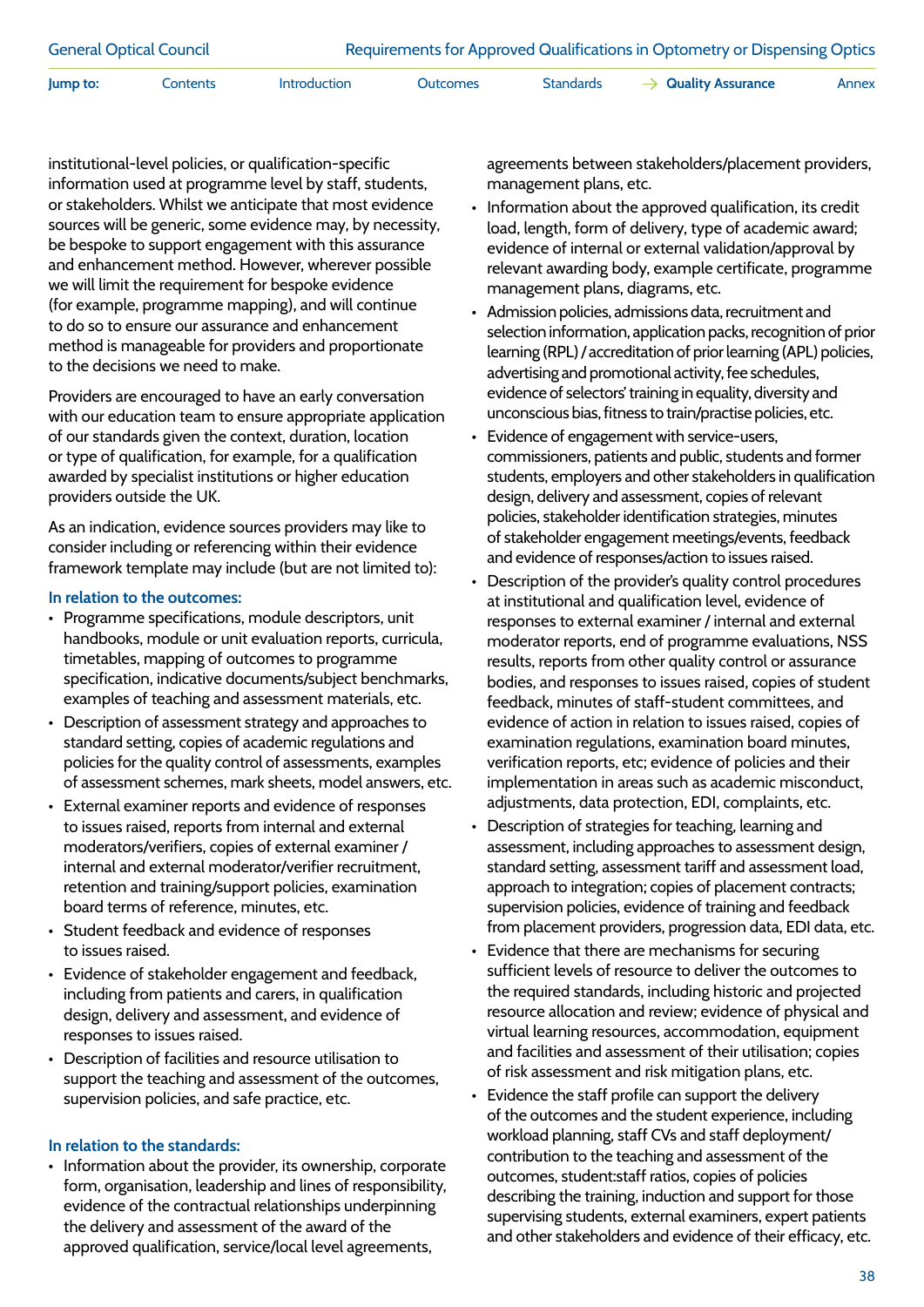**Jump to:** [Contents](#page-1-0) [Introduction](#page-4-0) [Outcomes](#page-7-0) [Standards](#page-22-0) **Aguality Assurance** [Annex](#page-42-0)

• Any other evidence the provider may like to include to demonstrate its qualification meets our outcomes and standards.

A decision as to whether to approve a qualification or withdraw approval from a qualification will depend upon the evidence provided. For that reason, we rely on providers' responsiveness to provide the information we need to support our decision-making process.

Our decisions will be based upon a fair and balanced consideration of the evidence provided, using an approach based on the stratification of risk to decide which criteria within our standards and outcomes we will require providers to evidence, how we will gather that evidence (the frequency and type of assurance and enhancement activity), how we will we consult our Education Visitors in the consideration of the evidence provided, and how this informs our decision-making.

#### **8. Decision-making**

All decisions regarding qualification approval or withdrawal of approval or any other matter regarding approval of qualifications is the responsibility of GOC Council. The Council may delegate some or all of these decisions according to our scheme of delegation.

Decisions will be informed by the advice of our Education Visitors. In making its decision, Council, and those to whom the Council has delegated authority, may choose to accept, reject or modify advice from our Education Visitors in relation to the qualification under consideration.

The Council, and those to whom the Council has delegated authority, may defer a decision in order to request further information/evidence from the provider, or to consult the statutory advisory committee and/or Education Visitors, or seek other such advice as necessary.

#### **Date of approval**

A decision to approve a qualification will include the date the qualification is approved from, which shall normally be the date of the final examination board for the first graduating cohort of students.

#### **Standard conditions**

Standard conditions will be applied to approved qualifications and qualifications applying for approval, and adherence to standard conditions will be monitored through periodic, annual and thematic sample-based reviews.

#### **Conditions, recommendations and requests for information**

As part of the assurance and enhancement process, conditions may be imposed, recommendations may be made and/or further information may be requested. Conditions specified must be fulfilled within the stated timeframe to ensure the outcomes and standards continue to be met by the approved qualification.

Recommendations must be considered by the provider and action reported at the next annual review.

Information requested must be supplied within the stated timeframe. Failure to meet a condition or supply information within the specified timescale without good reason is a serious matter and may lead to the GOC conducting a 'serious concerns review' and/or withdrawing approval of the qualification.

#### **Notifications of changes and events**

An important standing condition of approval is the expectation that providers notify us of any significant changes to approved qualifications, their title or other events that may impact upon the ability of a provider to meet our outcomes and standards. Failure to notify us of any significant changes or events in a timely manner may lead to the GOC conducting a 'serious concerns review' and/or withdrawing approval of the qualification.

If we receive complaints, concerns and/or other unsolicited information about an approved qualification, or qualification applying for approval, we will consider this information as part of our risk stratification of qualifications and in the timing and focus of our future assurance and enhancement activity.

#### **Serious concerns review**

We reserve the right to investigate any matter brought to our attention which may have a bearing on the approval of a qualification. When making the decision to progress to a serious concerns review, we consider factors such as, but not limited to:

- results of any assurance and enhancement activity;
- concerns regarding patient safety;
- evidence of significant shortfall in meeting one or more of the outcomes or standards;
- evidence of significant shortfalls in staffing and/or resources; and
- failure to meet a condition or provide information within the specified timescale.

A serious concerns review is a detailed investigation into the concerns raised about an approved qualification. Failure to co-operate with a serious concerns review or take action required as a result may mean that Council decides to withdraw its approval of the qualification.

#### **Withdrawal**

A provider may, by giving notice, withdraw its qualification from our assurance and enhancement process and GOCapproval. In these circumstances, the provider must inform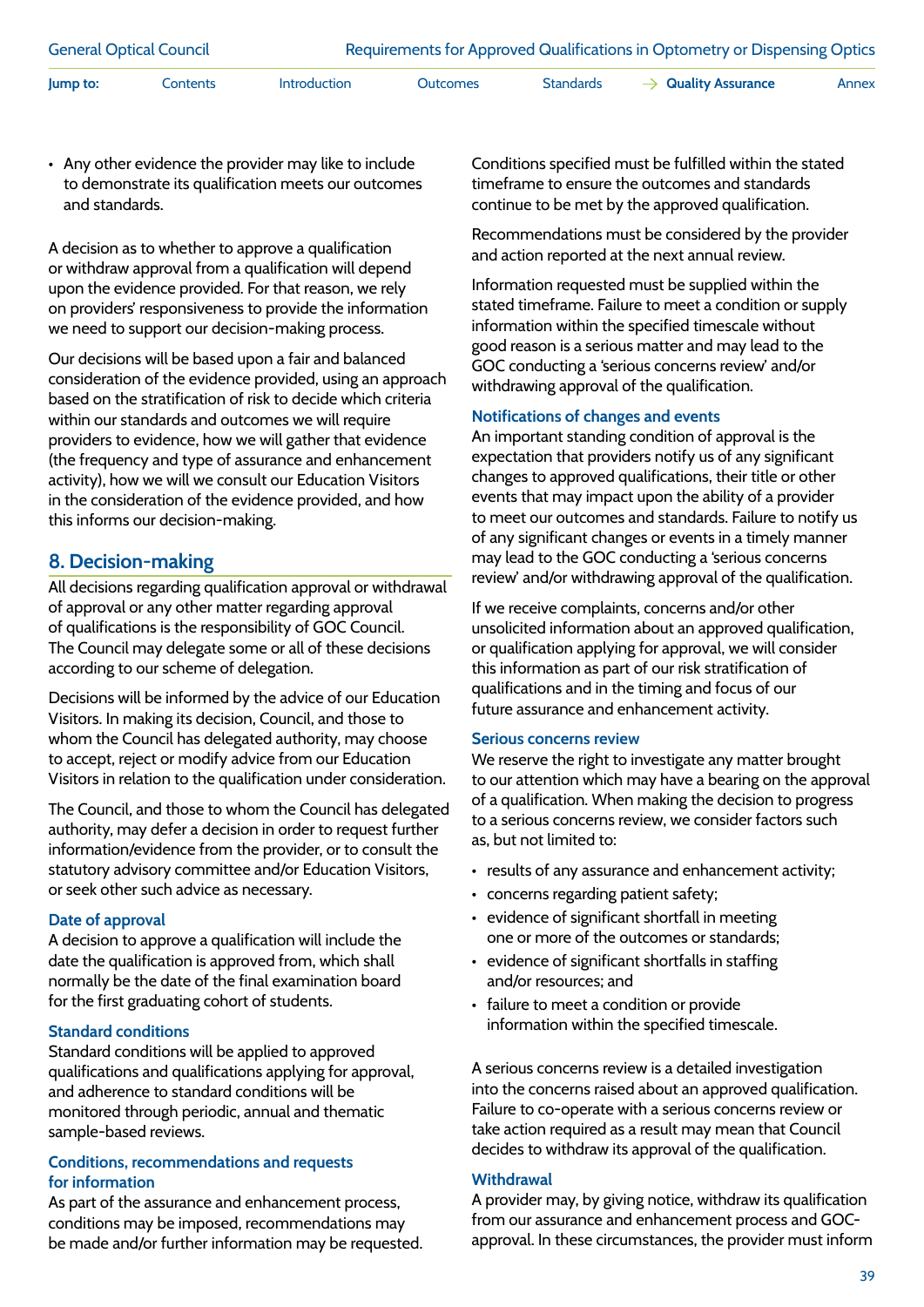| <b>General Optical Council</b> | Requirements for Approved Qualifications in Optometry or Dispensing Optics |
|--------------------------------|----------------------------------------------------------------------------|
|                                |                                                                            |

**Jump to:** [Contents](#page-1-0) [Introduction](#page-4-0) [Outcomes](#page-7-0) [Standards](#page-22-0) **Aguality Assurance** [Annex](#page-42-0)

us how the interests of students currently studying on the approved qualification will be best served. Withdrawal from our assurance and enhancement process does not preclude the provider from making a fresh application for qualification approval at some point in the future.

If, through assurance and enhancement (annual return, thematic and sample-based review and/or periodic review) a provider fails to demonstrate that their qualification meets our outcomes for registration and/or standards for approved qualifications, and/or does not co-operate with us in the discharge of our regulatory duties, we may decide to withdraw our approval from the qualification. Should we decide to withdraw approval, we will follow the statutory process as outlined in the Act. In these circumstances, we will work closely with the provider, who retains responsibility for, and must always act in the best interests of students studying for the approved qualification.

#### **Appeal**

Providers have the right to appeal a decision to withdraw our approval of its qualification, in accordance with the provisions of section 13 of the Act. In the event that GOC Council decides to withdraw or refuse approval of a qualification (whether entirely or to a limited extent), an appeal may be made to the Privy Council within one month of the decision of Council being confirmed in writing.

General Optical Council 10 Old Bailey London, EC4M 7NG

Telephone +44 (0)20 7580 3898 Email education@optical.org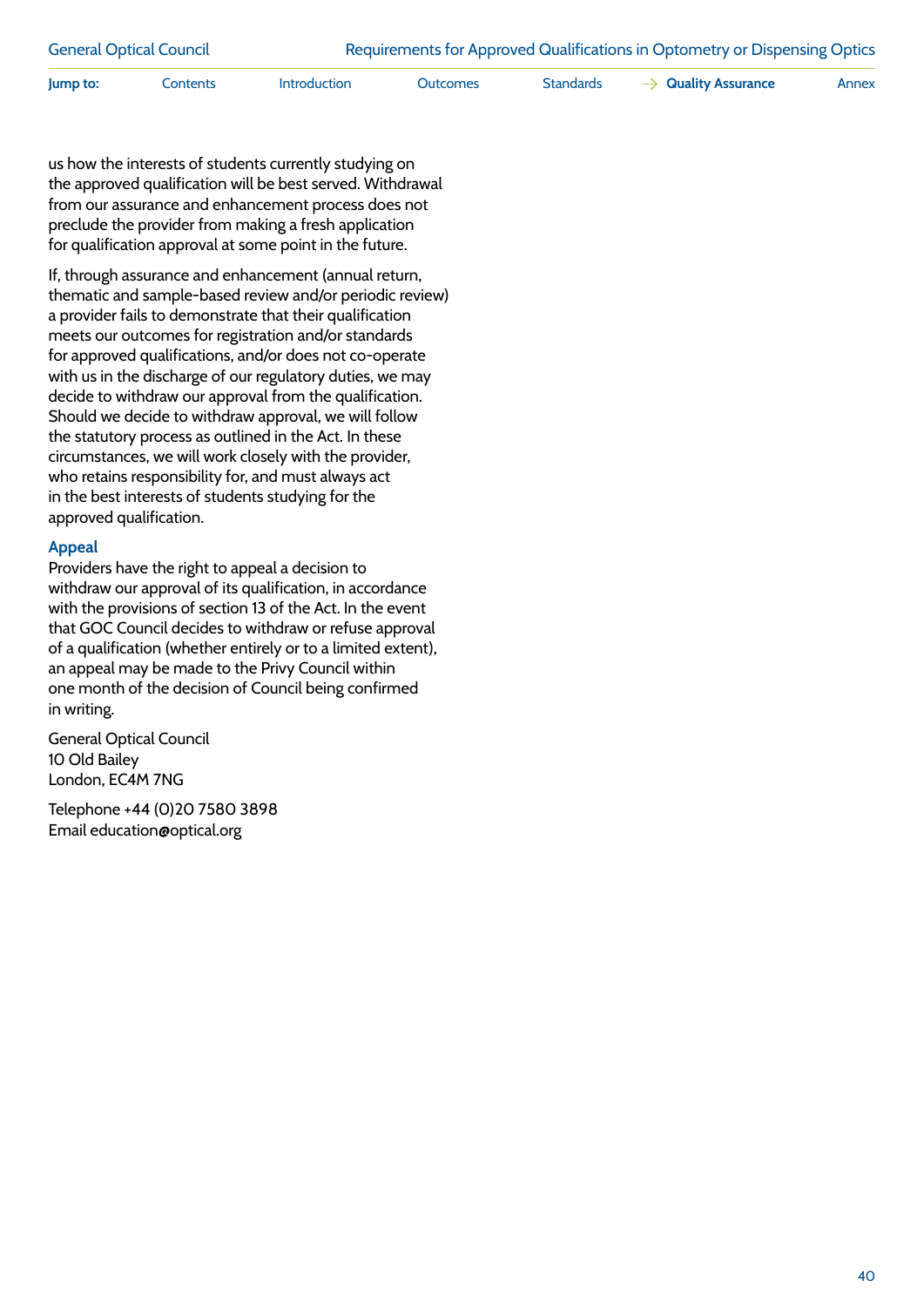<span id="page-42-0"></span>

# **Annex A:**

## Guidance Note for Addressing Student Fitness to Train Concerns Prior to the GOC

41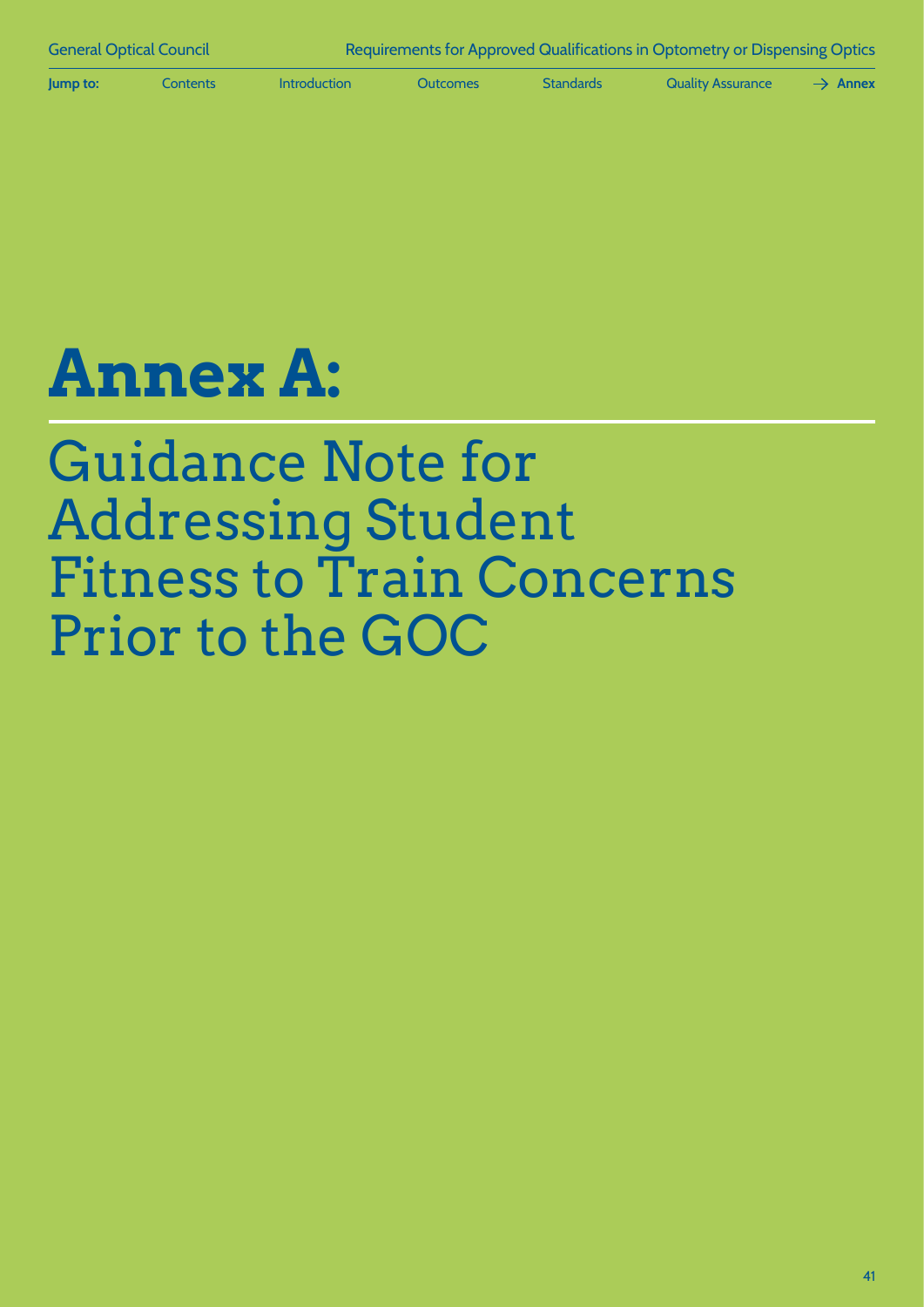#### **Introduction**

- 1. The overarching objective of the General Optical Council (GOC) is to protect the public. We are the only statutory regulator to regulate students and as such, decisions on whether a student is fit to undertake training or to continue to train are matters for the Registrar or a Fitness to Practise Committee (FtPC).
- 2. This guidance should be considered alongside the GOC's [Acceptance Criteria,](https://www.optical.org/en/Investigating_complaints/fitness-to-practise-guidance/index.cfm) the [Standards for Optical](https://standards.optical.org/the-standards/standards-for-optical-students/)  [Students](https://standards.optical.org/the-standards/standards-for-optical-students/), the [declarations guidance](https://www.optical.org/en/Registration/Making_declarations/index.cfm) for student registrants, and the local policies providers have in place for managing conduct, capability and performance and attendance.
- 3. The Acceptance Criteria are a case management tool used by us to decide whether to accept a complaint as an allegation of impaired fitness to practise, fitness to carry on business or, in respect of students, impaired fitness to undertake training as defined by the Act.
- 4. This guidance note is intended to give education providers of GOC-approved qualifications a consistent framework for addressing conduct, capability and health concerns relating to student optometrists and dispensing opticians. It will also assist providers, students, supervisors, patients and the public to understand when concerns should be referred to us.
- 5. In this guidance note, the terms 'must/will', and 'should/may' are used in the following ways:
	- 'must/will' is used for an overriding principle; and
	- 'should/may' is used where we provide an explanation about how a provider could meet an over-riding principle.
- 6. This note is intended to provide guidance to providers of our approved qualifications (and providers preparing qualifications for our approval) in meeting criterion S1.2 in Standard One 'Public and patient safety': 'Concerns about a student's fitness to train must be investigated through robust, fair proportionate processes and where necessary, action taken and reported to us. (Our Acceptance Criteria and the related guidance in annex A should be used as a guide as to how concerns about a student's fitness to train matter should be investigated and when it should be reported to us.)' The intention is to use this guidance to underpin our scrutiny of evidence in relation to criterion S1.2, which may be explored through thematic reviews of the standards for approved qualifications or evidence collected in a provider's periodic review or annual monitoring.

#### **Proportionality**

- 7. We consider that most complaints against student optometrists or dispensing opticians are better dealt with by the provider of the approved qualification ('the provider') and that regulatory input is not always necessary or proportionate.
- 8. Education and training should form a safe space for students to develop and learn and we would expect complaints that may give rise to concerns about a student's fitness to train to be considered in the first instance under the provider's local disciplinary process.
- 9. We acknowledge that effective learning will include mistakes being made by students. We do not consider it necessary to treat all mistakes as constituting a potential impairment of fitness to undertake training in accordance with section 13D(2) of the Act.

#### **Addressing concerns appropriately at local level**

- 10. It is important that there is a consistent approach to assessing a student's fitness to train across providers.
- 11. Our Standards for Optical Students set out the minimum standards of behaviour and performance that are expected of registered students in order to remain on our Register.
- 12. There are 18 [Standards](https://standards.optical.org/areas/students/) that optical students must have regard to and a breach of one of more of these standards may give rise to concerns about the student's fitness to train.
- 13. Section 13D(2) of the Act provides the grounds upon which a student's fitness to undertake training can be impaired for the purposes of this Act. These are: a. misconduct;
	- b. a conviction or caution in the British Islands for a criminal offence, or a conviction elsewhere for an offence which, if committed in England and Wales, would constitute a criminal offence;
	- c. the registrant, having accepted a conditional offer under section 302 of the Criminal Procedure (Scotland) Act 1995… or agreed to pay a penalty under section 115A of the Social Security Administration Act 1992 (penalty as alternative to prosecution);
	- d. the registrant, in proceedings in Scotland for an offence, having been the subject of an order under section 246(2) or (3) of the Criminal Procedure (Scotland) Act 1995 discharging him absolutely;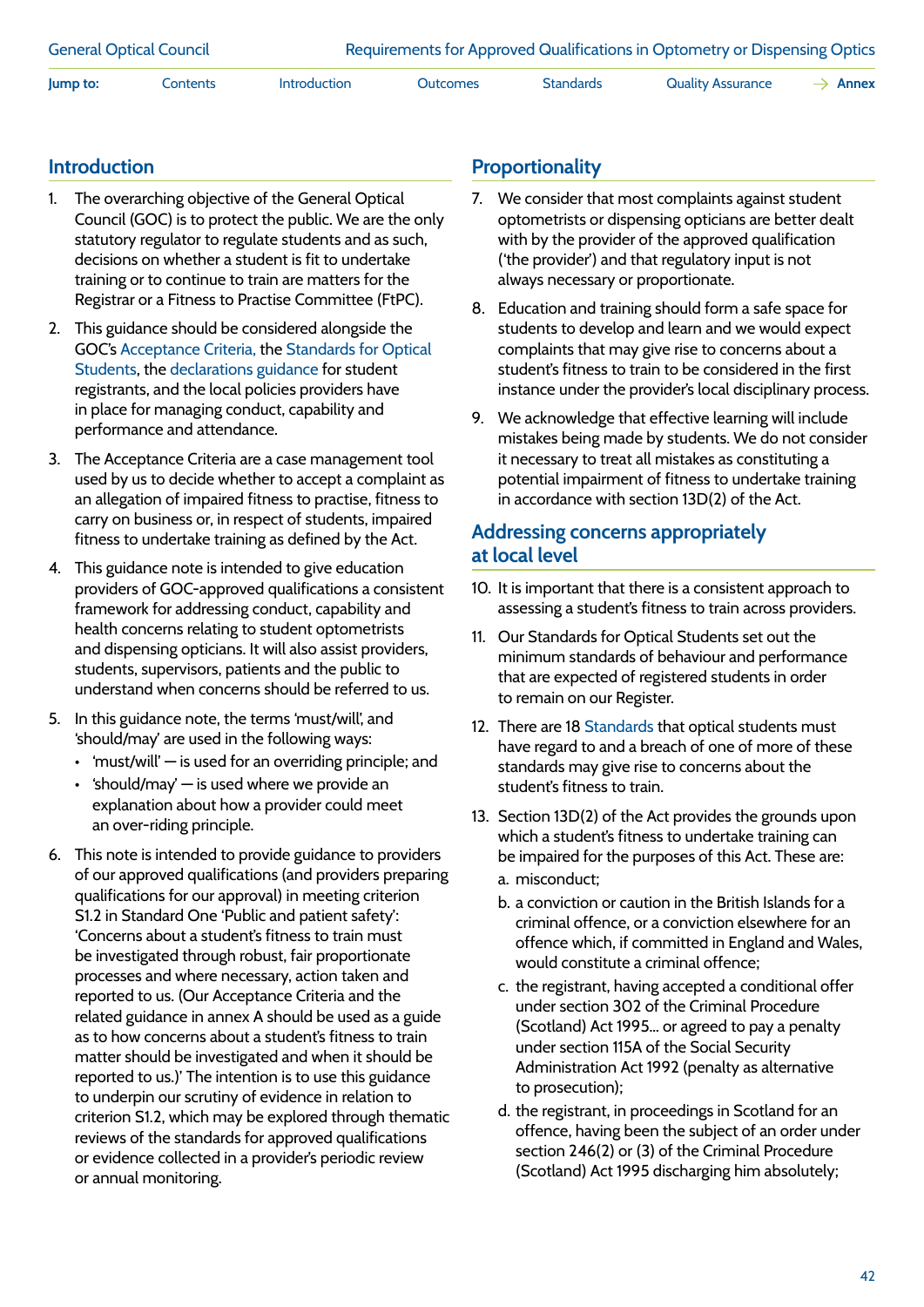- e. adverse physical or mental health; or
- f. a determination by a body in the UK responsible… for the regulation of a health or social care profession to the effect that his fitness to practise as a member of that profession is impaired.
- 14. In deciding whether to address a fitness to train issue using the provider's local procedures or whether to refer to us, the provider should consider how the student's behaviour, conduct or health may impact on the safety of patients, the public, other students or staff, or on the public's trust in the profession.

#### **The threshold of student fitness to train**

- 15. A student's fitness to train is called into question when their behaviour, conduct or health raises a serious or persistent cause for concern about their ability or suitability to continue to study for an approved qualification.
- 16. Providers should consider the following questions when considering whether an individual student's conduct has crossed the fitness to train threshold:
	- a. Has the student's behaviour deviated from the expectations set out in the Standards for Optical Students?
	- b. Has the student's behaviour harmed patients or put patients at risk?
	- c. Has the student shown a deliberate or reckless disregard for professional or clinical responsibilities towards patients, tutors, other students or colleagues?
	- d. Has the student behaved dishonestly or in a way designed to mislead others?
	- e. Could the student's conduct or behaviour undermine public confidence in the profession more generally if the provider did not take action?
	- f. Is the student's health or impairment compromising the safety of patients, tutors, other students, or themselves?

If the answer to any of these, or similar questions is yes, there is likely to be a fitness to train concern that requires further investigation by the provider.

17. Concerns about a student's fitness to train should start with an initial fact-finding exercise, and then, if it is independently decided that there is a case to answer, proceed to a student fitness to train committee (sometimes referred to as a 'fitness to train panel').

- 18. Providers must ensure their procedures are fair, transparent and proportionate. This includes a need to:
	- a. Set up appropriate procedures without unnecessary delay.
	- b. Establish that there are no conflicts of interest between investigators, panellists and the student.
	- c. Ensure students are clearly informed that they are under investigation, and why, as well as being provided with appropriate support by the institution.
	- d. Provide information on how the investigation will be carried out (including but not limited to, what students can expect, how they will be informed of progress in an investigation and the name of the person they can contact from the investigation team).
	- e. Ensure that a student's need for any reasonable adjustments to be able to engage fully with the procedures have been considered and implemented.
	- f. Ensure that students are aware of their right to be represented.
	- g. Include in their policy how a hearing may proceed in the absence of the student.
	- h. Ensure that the student is given a complete copy of all the information given to the committee or panel.
	- i. Make sure all parties have an equal opportunity to present their information and to respond to the evidence or information submitted by other parties.
	- j. Make sure that panellists apply the civil standard of proof when reaching their conclusion(s). That is, that on a balance of probabilities, they are more certain than not in relation to their findings of fact.
	- k. Ensure that students are appropriately supported throughout the process.
- 19. Appeal processes must be clearly defined and available to all students and should include information on where they can refer their concern if they are unhappy with adherence to the internal process or the outcome. [Note: The GOC is not an avenue of appeal.]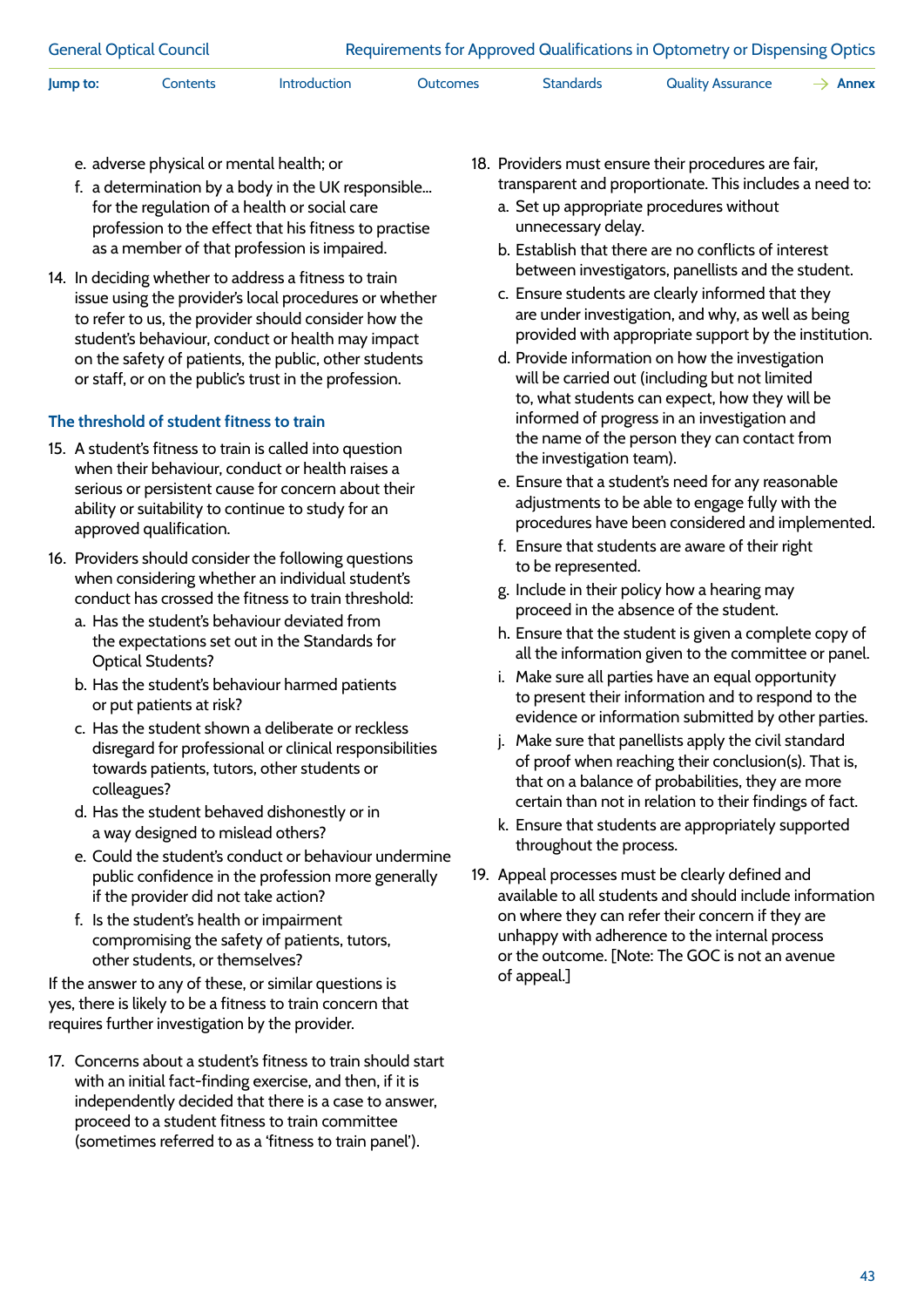#### **Stage one – Investigation**

- 20. The purpose of the initial investigation is to decide whether there is a case to answer about whether a student's fitness to train may be impaired. The initial investigation must be proportionate, weighing up the interests of patients and the public alongside those of the student.
- 21. The provider should appoint an investigator and decision-maker(s) to investigate and consider whether the concerns should be referred to a fitness to train committee.
- 22. The role of the investigator(s) is to gather evidence to inform a decision on whether the student's fitness to train is impaired. The decision-maker will consider that information and decide if there is a case to answer and if so, the consideration and decision on impairment will be undertaken by the fitness to train committee.
- 23. It is not appropriate for an investigator to be the decision-maker, since there may be a conflict of interest if an investigator were called to present the case on behalf of the provider in a subsequent fitness to train hearing.
- 24. The investigator:
	- a. Must be aware of our Standards for Optical Students.
	- b. Should be independent of the student's programme of study with no involvement in directly supporting the student or making decisions about their progress through the approved programme.
	- c. Must be appropriately trained to carry out an effective investigation in a full, proportionate way, considering both the interests of patients and the public and those of the student.
	- d. Must keep a full record of the investigation.
- 25. After reviewing the evidence, the investigator should make a written report of the results of the investigation detailing all the evidence gathered. The investigator should present their findings to the investigation committee or individual in an equivalent, decisionmaking role.
- 26. Depending on the nature of the issue, the investigator may bypass the investigation committee / decisionmaker and present their report directly to a fitness to train committee. This is likely to be appropriate for serious misconduct issues or convictions and should be defined in the local policy.
- 27. If the decision-maker does not consider that there is sufficient evidence to call into question a student's fitness to train, the provider should deal with the student's behaviour in another way proportionate to the issue that has arisen.
- 28. If the investigation committee / decision-maker considers the student's behaviour is serious or persistent enough to call into question their fitness to continue studying their approved qualification, they should refer the case to a fitness to train committee for an independent decision.
- 29. They should do this even if there are mitigating factors such as disability or health issues.

#### **Potential outcomes for the investigation committee / decision-maker**

- 30. There are likely to be a number of possible outcomes from the investigation including, but not limited to:
	- a. Concluding the matter with no further action.
	- b. Further training.
	- c. Agreeing undertakings.
	- d. Issuing a warning.
	- e. Suspension, pending further enquiries.
	- f. Referring the matter to a fitness to train committee.
	- g. Referring the matter to us.
- 31. As well as a fitness to train process, providers may also have other disciplinary or misconduct procedures in place such as those related to academic misconduct, and it may be appropriate to refer the student accordingly.
- 32. Students may be subject to both fitness to train and other misconduct proceedings at the same time. Where this happens, providers should:
	- a. Ensure students are aware of the different processes that they may be subject to.
	- b. Provide information to students about the distinct purposes of different processes, and the different outcomes possible.
	- c. Sequence the two processes so that an individual is not facing the same allegation simultaneously as part of more than one separate process.
	- d. Usually consider fitness to train after other investigations have concluded; for example, a concern or initial investigation about academic misconduct or an issue arising out of a placement may trigger consideration of an individual's fitness to train.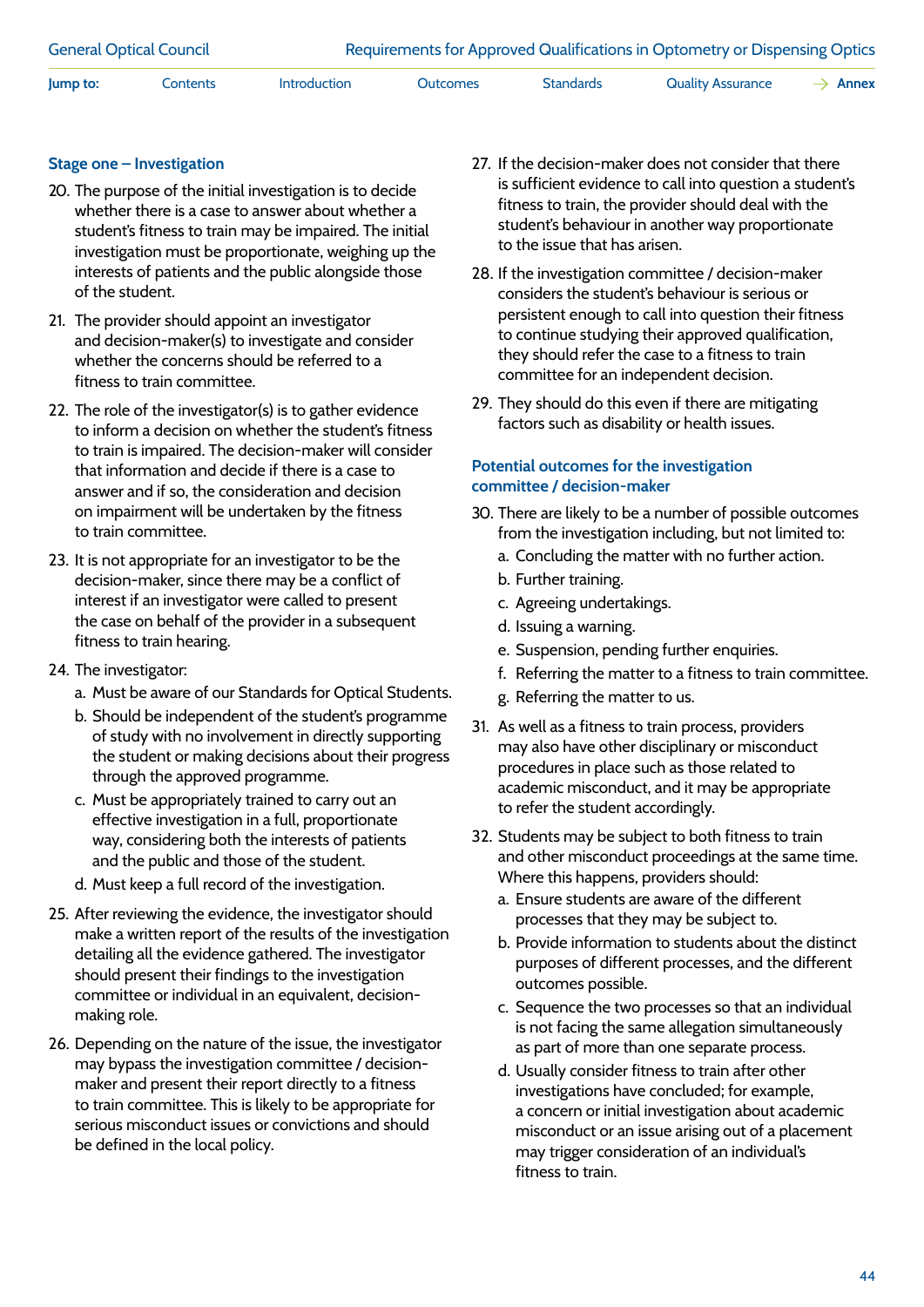#### **Stage two – Fitness to train committee**

- 33. The role of the committee is to make an independent decision on the student's ability to continue their training without restriction, based on the evidence gathered and presented to them by the investigator. The committee should take into account the balance between patient and public safety, the interests of the student, and the need to maintain trust in the profession.
- 34. Committees must consider the specific details and circumstances of each case and make decisions on the balance of probabilities about whether the facts of the case have been proven or not. They must then use their judgement to determine whether the student's fitness to train could be impaired.
- 35. Committee members should have appropriate understanding and experience to perform their role and receive training on the specific requirements of it. There should also be a clear description of the requirements of the role which is kept under review and made available to all parties.
- 36. Committees may comprise of senior academic staff, a registrant academic or practitioner(s), academic staff from other disciplines and lay personnel. They must not be connected to the student or their programme of study. Where appropriate, committees may be supported by reports from qualified legal or health practitioners.
- 37. Committee members must:
	- a. Be fair-minded and willing to hear the full facts of the case before reaching a decision.
	- b. Know and understand the rules and regulations of fitness to train and the disciplinary matters at the provider.
	- c. Be prepared to seek appropriate expert advice, especially in cases involving health or impairment issues.
	- d. Make sure fitness to practise proceedings are fair and proportionate.
- 38. There are a number of possible outcomes from a student fitness to train committee:
	- a. The student has sufficiently addressed any concerns relating to health or conduct and poses no risk to patients or the public, nor any risk to undermining the public's trust in the optical profession.
	- b. The student's behaviour has significantly departed from expected standards but not so far to restrict them from continuing to train without restriction. The committee may consider it appropriate to issue

the student with a warning which should give details of the behaviour giving rise to the concern and the consequences of any similar behaviour.

- c. The student has not demonstrated they are fit to continue training without restrictions, in which case the committee needs to consider any mitigating or aggravating factors when deciding an appropriate outcome or sanction. Any sanction should be proportionate to the student's behaviour and deal effectively with the fitness to train concern.
- 39. Outcomes/sanctions should be considered from the least severe, moving forward only if the lesser outcome or sanction is not considered sufficient. They may include:
	- a. No further action.
	- b. A referral to occupational health.
	- c. Conditions or undertakings.
	- d. Transfer to another qualification.
	- e. Suspension from the qualification\*.
	- f. Expulsion from the qualification\*.

\*Where suspension or expulsion is reached, the provider must consider whether an urgent referral to us is required.

- 40. The committee should set out in writing the outcome of the hearing (the determination). This document should give detailed reasons about why the committee came to its decision. The determination should include the details of any sanctions imposed, the reasons for them and any relevant timescales and mechanisms for review.
- 41. There should be a clear, formal appeals process. Providers should make sure students are aware of their right to appeal against decisions of the fitness to train committee, and of the process for doing this.
- 42. We require any registrant who has been through a formal fitness to train or disciplinary procedure to declare this on their application for registration/ renewal, regardless of the outcome. The committee should include information about this requirement in the outcome letter.
- 43. If the matter is referred to us, as part of their assessment we may request evidence from the provider that any undertakings or conditions have been completed and appropriately monitored and reviewed.
- 44. Providers must ensure that they retain all hearing documentation for a minimum of three years, or in accordance with their local retention schedules, whichever is the greater.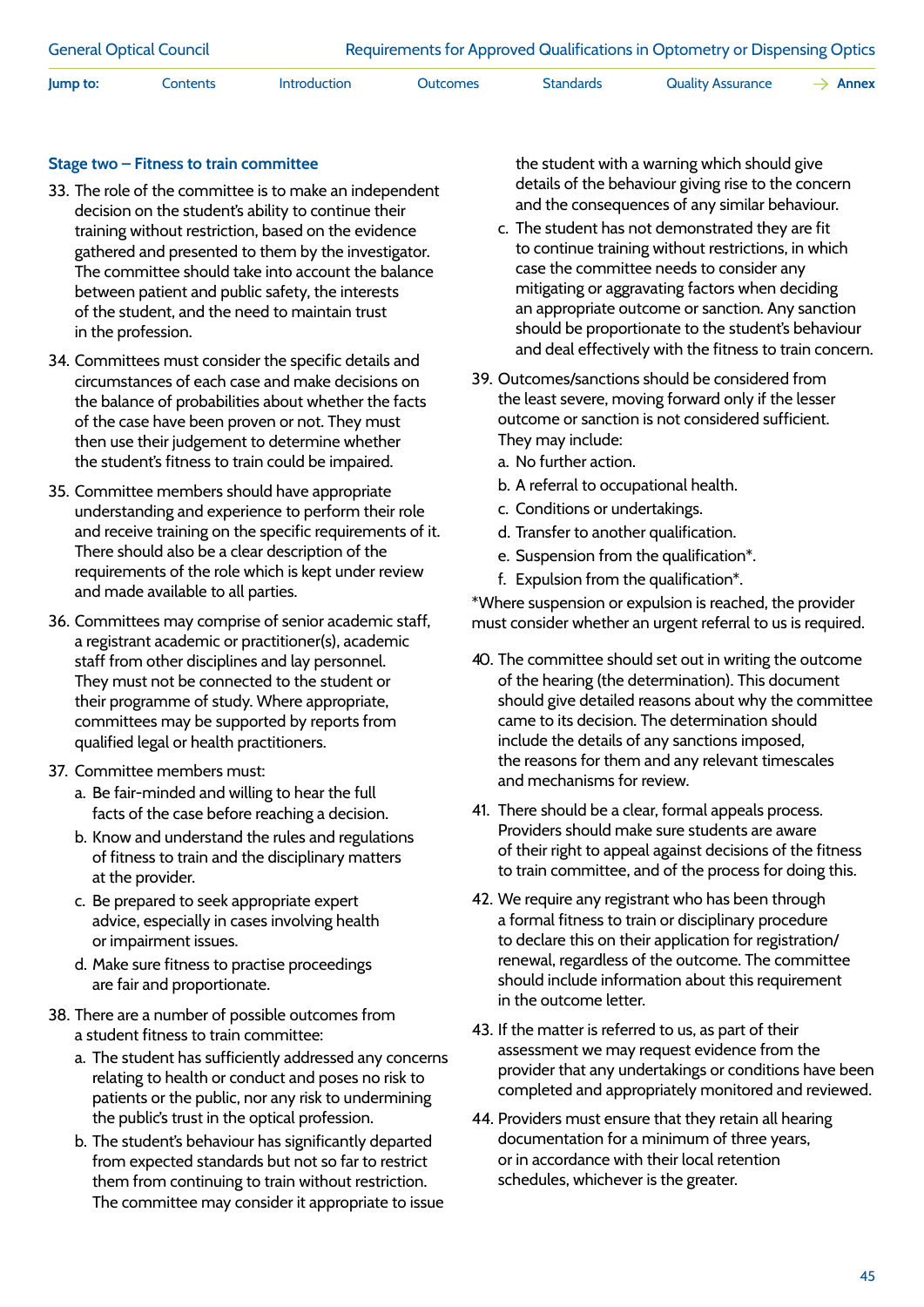#### **Stage three – Appeals**

- 45. A provider's fitness to train (appeals) procedures must be available to all students and clearly state the scope and process for submitting an appeal. Appeals policy documents should include, among other things, details on:
	- a. The grounds under which an appeal can be considered.
	- b. The timescale within which an appeal can be submitted.
	- c. The student's right to representation.
	- d. Whether appeal hearings can reconsider the facts of the case or are limited to deciding whether due process was followed.
	- e. Limiting the appeal panel's role to referring the case back to another fitness to train hearing.
	- f. The composition of appeal panels, taking on board the advice in this guidance on panel composition and training.
	- g. Information on where the student can refer their concern to if they are unhappy with adherence to the internal process or the outcome.
- 46. In relation to any given case, there should be no cross membership of a fitness to train committee and an appeal panel. The original investigator and decision-maker(s) concerned must not be a member of the appeal panel.
- 47. Subject to the providers' broader guidance, appeals against the decision of the fitness to train committee may not be considered unless:
	- a. There is new information that has not previously been considered which makes such a review necessary in the interests of fairness.
	- b. There is evidence of a procedural irregularity or failure that, but for that irregularity or failure, the decision may have been different.
	- c. There is information suggesting that the finding or sanction is disproportionate to the information review.
- 48. The appeal process should proceed without unreasonable delay. Timescales should be laid out in local policies and should be adhered to unless there are exceptional reasons why they cannot be. In these circumstances, the student should be provided with a reason in writing, and a revised timetable set.
- 49. This will give the provider sufficient time to notify us of any concern that may require regulatory intervention and ensure that we can consider whether to open a formal investigation while the student remains registered with the provider. The notification should be fast-tracked to the fitness to practise triage team at [ftp@optical.org](mailto:ftp%40optical.org?subject=) and followed up by a telephone call to advise of the concern.
- 50. The committee will wish to consider if any sanction should be suspended pending the outcome of any appeal.
- 51. The appeal panel should be independent of the original committee but with a similar constitution.
- 52. The appeal panel will not reconsider the facts that have already been determined. They should consider the written submission(s) to determine whether one or more of the grounds for appeal expressed in paragraph 47 have been satisfied.
- 53. If so, they may decide:
	- a. To reject the appeal and uphold the decision of the original committee.
	- b. To accept the appeal and:
		- i. Refer the issue back for a new student fitness to practise committee to consider the matter in full.
		- ii. Make a recommendation to the original committee in order to address the matters giving rise to the appeal or whether the matter should be re-heard by a new committee.
- 54. The decision of the appeal panel will be the final stage in the provider's appeal process.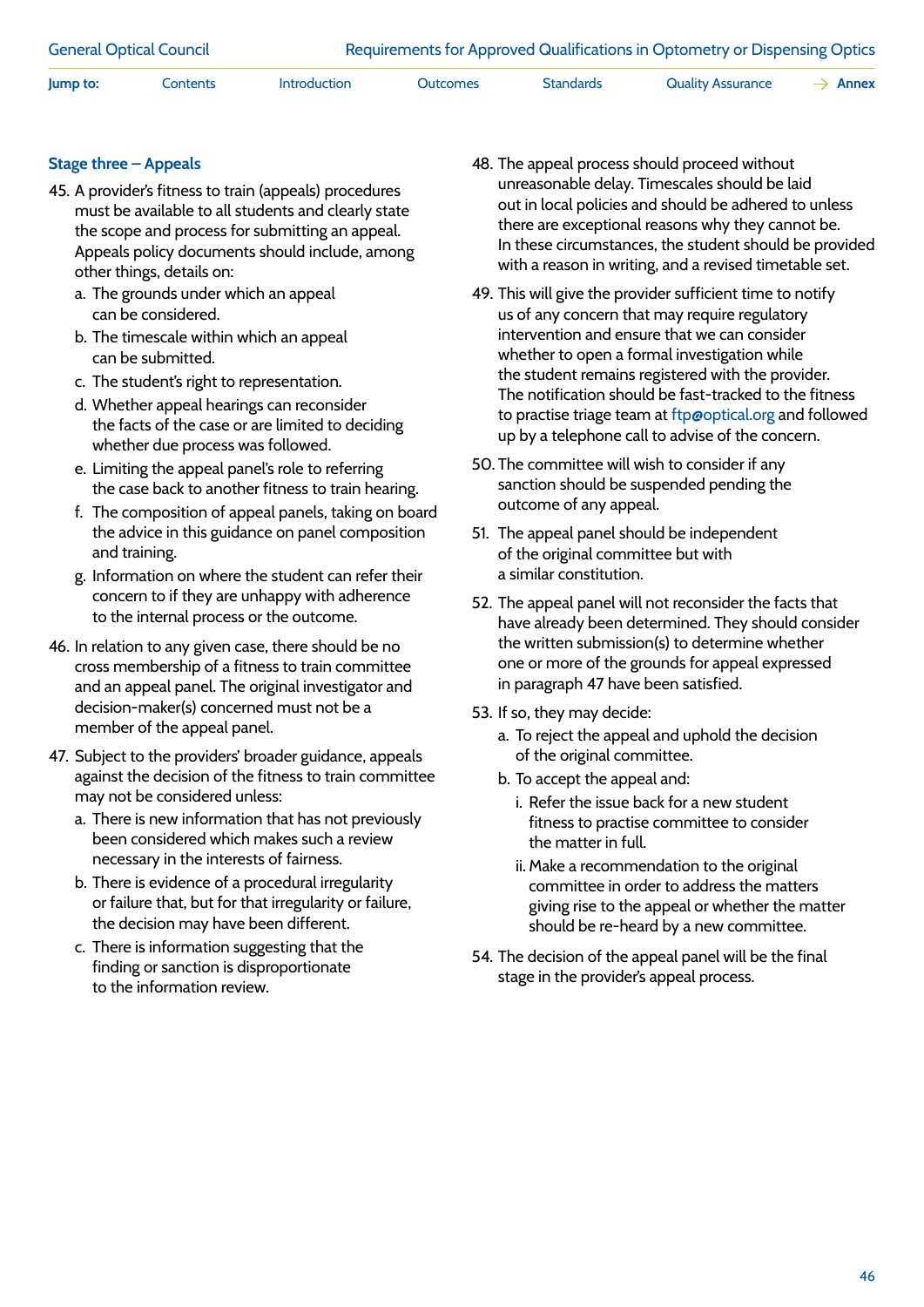#### **Referrals to the GOC – applying the Acceptance Criteria**

- 55. Where an initial investigation and or student fitness to train hearing raises concerns that are considered so serious that there may be an impact on broader public protection, the reputation of the sector, or is otherwise in the public interest, section 2 of the Acceptance Criteria should be considered for information about the complaints that may be accepted by us.
- 56. In relation to concerns about a student's misconduct, any convictions and cautions received, or to their adverse physical or mental health, the Acceptance Criteria provides a non-exhaustive list of allegations that are unlikely to result in a formal investigation. This includes, at 2.9.3:

*'concerns that have been appropriately addressed at a local level and regulatory intervention would be disproportionate'.*

- 57. Convictions resulting in a custodial sentence, whether suspended or immediate, must be referred to us immediately as the Registrar is under a legal obligation to refer these directly to our Fitness to Practise Committee.
- 58. Our triage function will apply the Acceptance Criteria to all new concerns. In the case of student referrals, we will usually make a decision on whether to open a formal investigation within four weeks of receiving all of the relevant information.
- 59. The Standards for Optical Students set out the expected standards of behaviour and performance of all registered student optometrists and student dispensing opticians. Standard 18 refers to the duty of candour which requires students to *'be open and honest… with relevant organisations*'. While the Standards do not expressly require a student to refer themselves to us for any fitness to train investigation outside of the annual registration/renewal period, students should be encouraged to consider selfreferring in line with these expectations.

#### **Health conditions**

- 60. Students are expected to behave as responsible professionals throughout their education and training and providers must make reasonable adjustments for students with a disability or health concern to allow them to achieve the outcomes required. Reasonable adjustments should reflect the requirements of the Equality Act 2010 in Great Britain or the statutory duty in public authorities to promote equality of opportunity in section 75 of the Northern Ireland Act 1998 in Northern Ireland.
- 61. Although adjustments cannot be made to the requirements for the outcomes, reasonable modifications to the circumstances under which assessment is taken can be made. In exceptional circumstances an alternative form of assessment may be provided, if suitable.
- 62. We would not expect students with a disability or health concerns to be more susceptible to having their fitness to train called into question. Where there are concerns, these tend to be because an individual shows a lack of insight into the impact of their disability or health condition and/or does not take the necessary action(s) to manage the condition resulting in an increased risk to patient safety.
- 63. In most cases, health conditions and/or disabilities will not raise fitness to train concerns, provided the student receives the appropriate care and any reasonable adjustments necessary to study and work safely. Providers should offer ongoing support and regular reviews of the student's progress and encourage all students to register with a local GP (and other healthcare professionals as appropriate), who will be able to offer them support and continuity of care.
- 64. An appropriate service at the provider should assess and advise on the impact of a disability or health concern on any student's fitness to train and, where appropriate, advise on reasonable adjustments. They should not usually become involved in treatment or pastoral care.
- 65. Very occasionally, a chronic or progressive health condition may mean it is not possible for a student to meet the outcomes required for the approved qualification despite the reasonable adjustments that have been put in place. If a student cannot demonstrate the necessary competencies and all options for support and adjustments have been explored without success, it may be necessary to begin formal fitness to train procedures.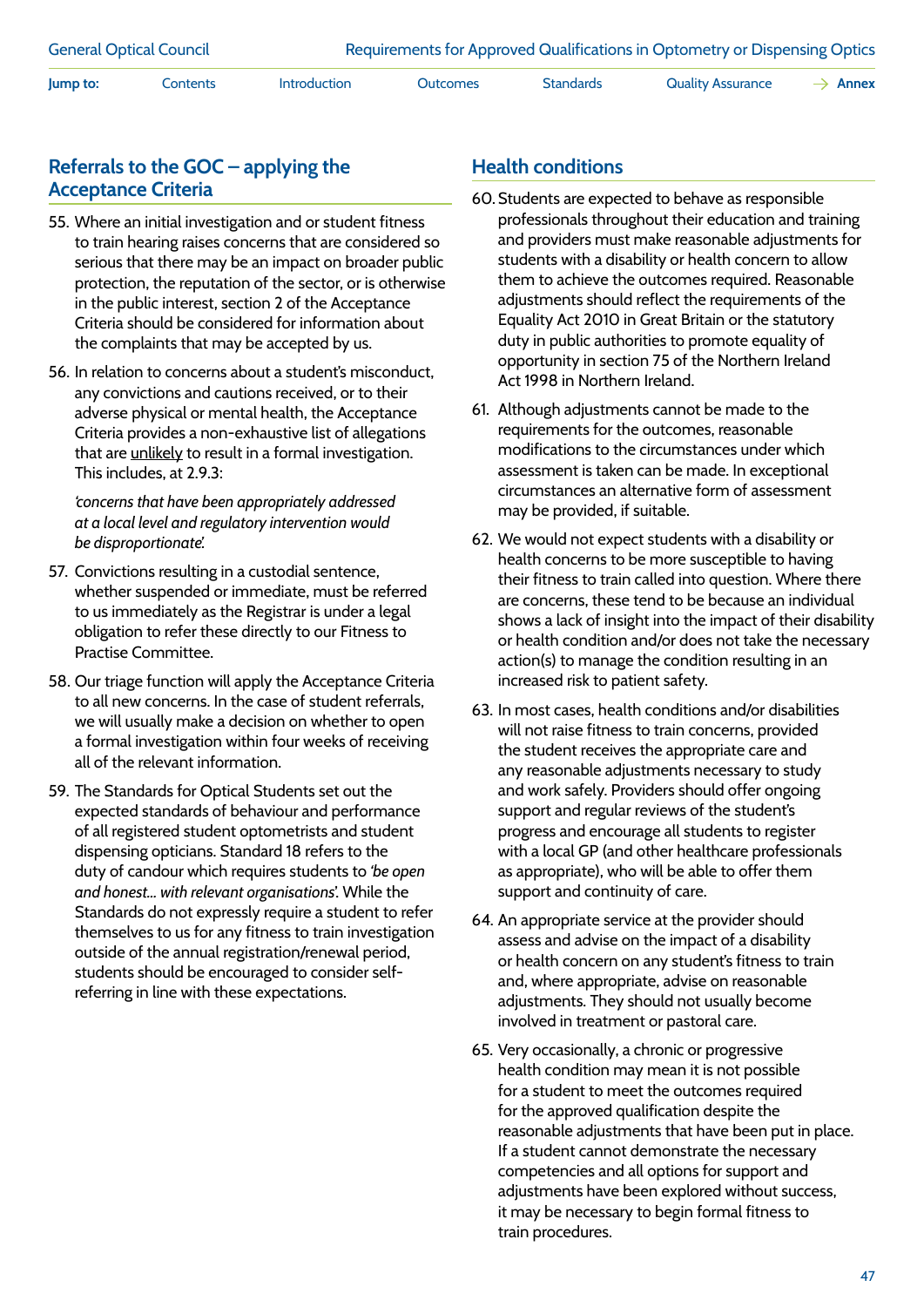| <b>General Optical Council</b> |          |                     | Requirements for Approved Qualifications in Optometry or Dispensing Optics |           |                   |                     |  |
|--------------------------------|----------|---------------------|----------------------------------------------------------------------------|-----------|-------------------|---------------------|--|
| Jump to:                       | Contents | <b>Introduction</b> | Outcomes                                                                   | Standards | Quality Assurance | $\rightarrow$ Annex |  |

- 66. Providers should make sure there are transparent and appropriate processes to help members of staff and providers of student healthcare to raise concerns about optical students. For example, where applicable, it may be appropriate to use the occupational health service, student support services, or a named academic or administrator as the first or only point of contact.
- 67. Any exchange of confidential information should be in the best interests of protecting patients and the public and should, wherever possible, be with the knowledge and consent of the student in question. There may however be situations where this is not possible, for example where it is necessary to share information without express consent to ensure the safety or wellbeing of the student, peers, staff members or the public, and difficulties arise due to the incapacity or adverse health of the student.
- 68. If you are unsure of whether to refer a student to us, please contact our Triage team:

General Optical Council 10 Old Bailey London, EC4M 7NG

Telephone +44 (0)20 7580 3898 Email education@optical.org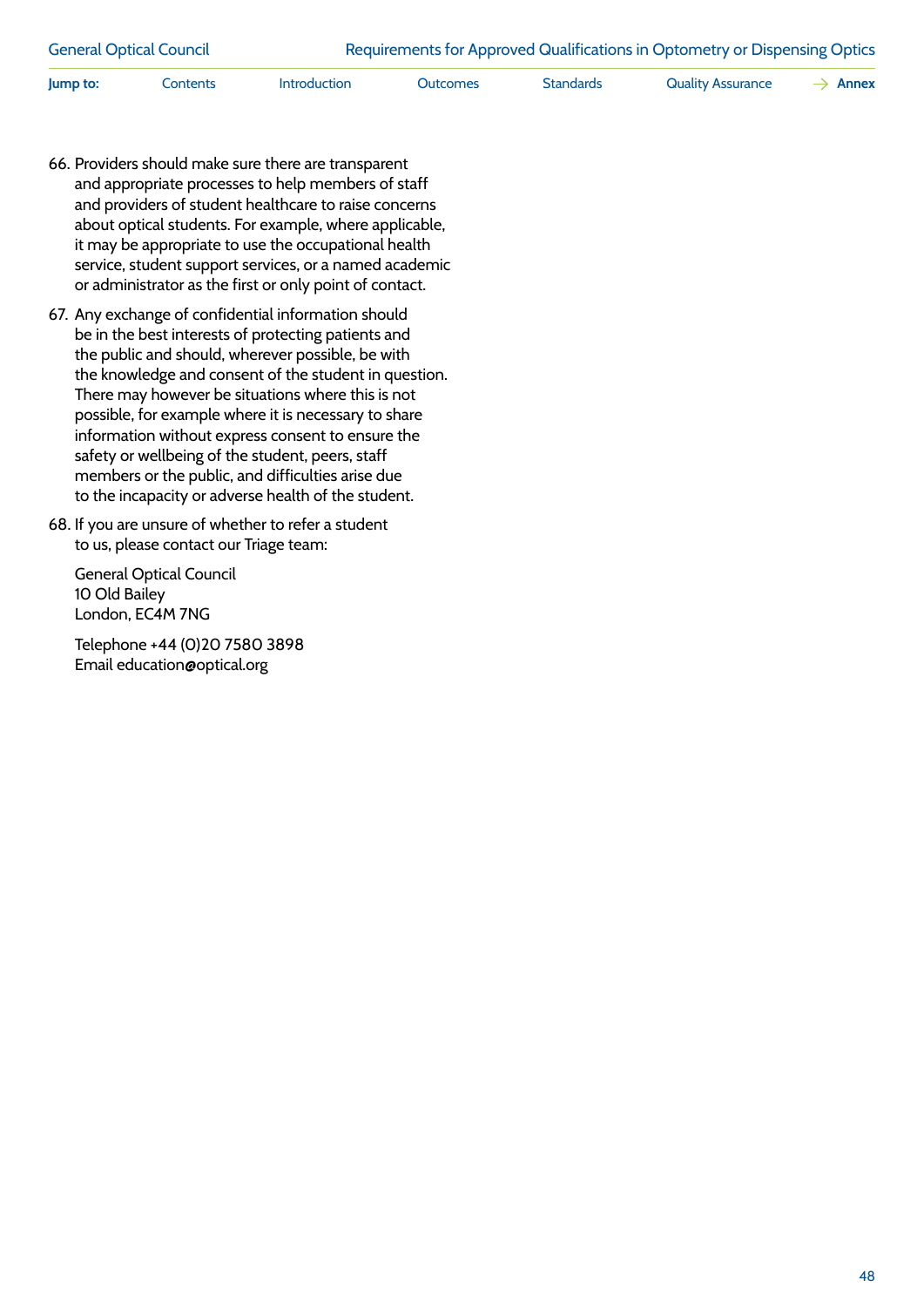<span id="page-50-0"></span>

# **Annex B:**

## Note on Process of Constructing Outcomes for Registration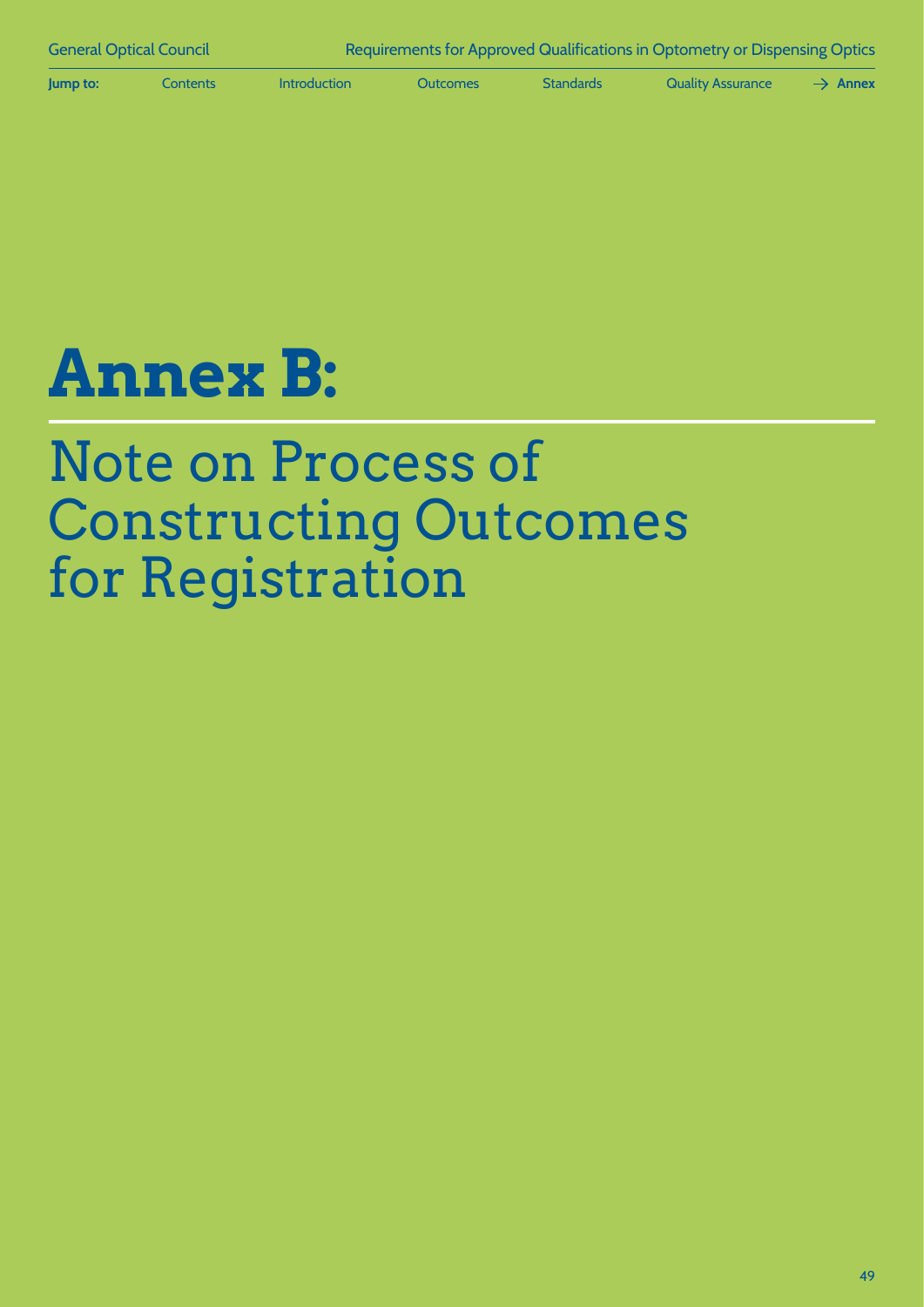| <b>General Optical Council</b> |          |                     | Requirements for Approved Qualifications in Optometry or Dispensing Optics |           |                          |                     |  |
|--------------------------------|----------|---------------------|----------------------------------------------------------------------------|-----------|--------------------------|---------------------|--|
| Jump to:                       | Contents | <b>Introduction</b> | Outcomes                                                                   | Standards | <b>Quality Assurance</b> | $\rightarrow$ Annex |  |

#### **Note on Process of Constructing Outcomes for Registration**

Step one of the process involved conducting a gap analysis between our current education requirements and the needs of the optical sector in the next five to ten years.

Step two involved selecting relevant frameworks to underpin the development of outcomes. These included Miller's Pyramid of Clinical Competence, an established competence and assessment hierarchy (see right).

Step three of the process involved identifying categories of outcomes and elements of content within those categories to be developed into individual outcome criterions, then mapped to the GOC's Standards of Practice for Optometrists and Dispensing Opticians.

Step four involved scoping individual outcomes with reference to existing competencies, previous consultation material, the Education Strategic Review (ESR) evidence-base accumulated through the GOC's ongoing stakeholder engagement and an assessment of the needs of the optical sector in the next five to ten years.

Step five involved allocating levels on Miller's Pyramid to each outcome criterion to inform the assessment requirements.

The final step of the process (step six) involved reviewing the construction of the outcome criterions, the assigned levels from Miller's Pyramid and the use of verbs. Overarching statements were also developed for each of the outcome categories. Central to this process was the advice received from the Expert Advisory Groups (EAGs) for optometry and dispensing optics, feedback gained through consultation and the verification of the outcomes using the Delphi method.<sup>13</sup>



- **1. Knows (Knowledge that may be applied in the future)**
- **2. Knows how (Knows how to apply knowledge and skills in a defined context or situation)**
- **3. Shows how (Applies knowledge, skill and behaviour in a simulated environment or in real life repeatedly and reliably)**
- **4.Does (Acting independently and consistently in a complex situation of an everyday or familiar context repeatedly and reliably)**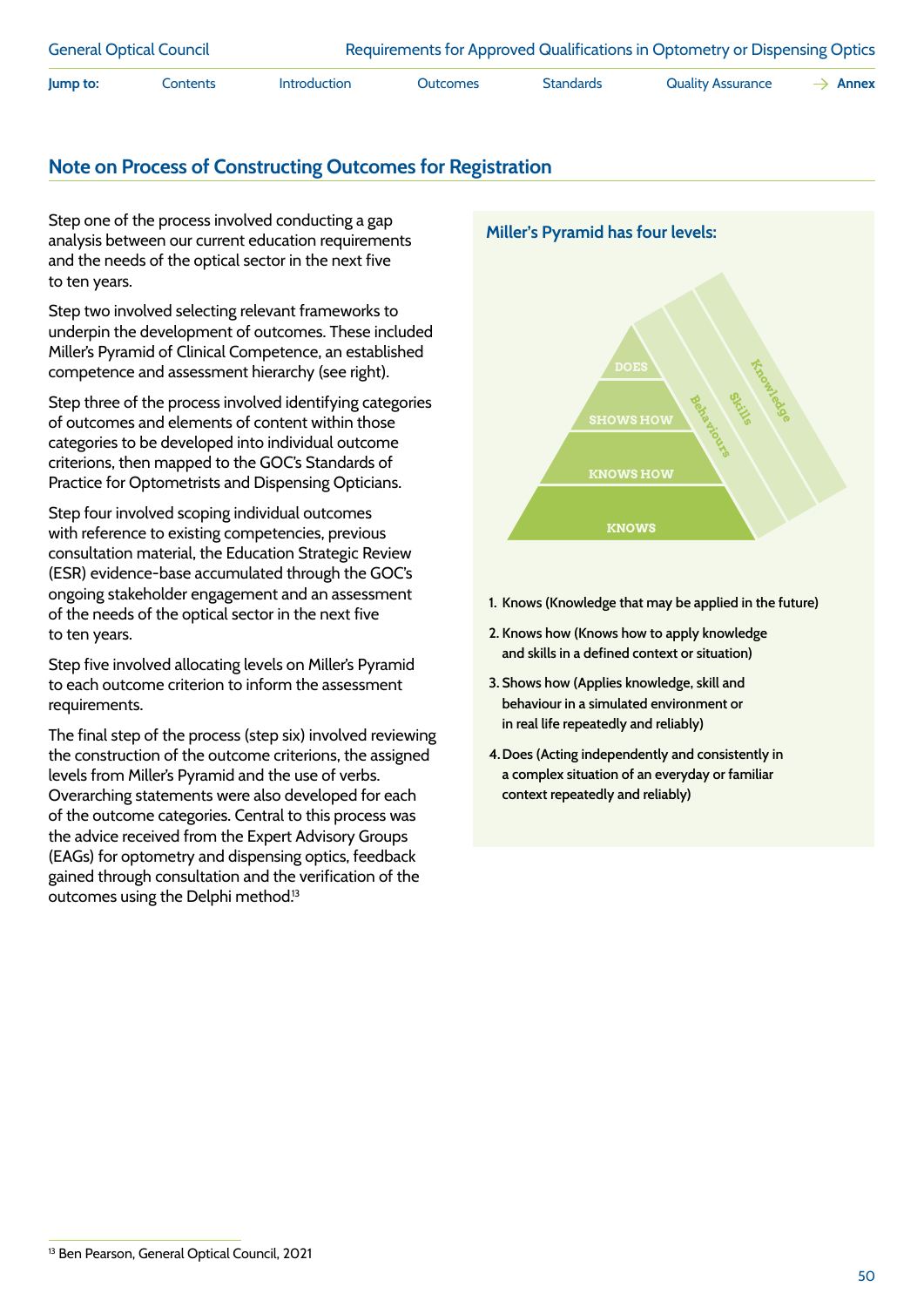<span id="page-52-0"></span>



## Acknowledgements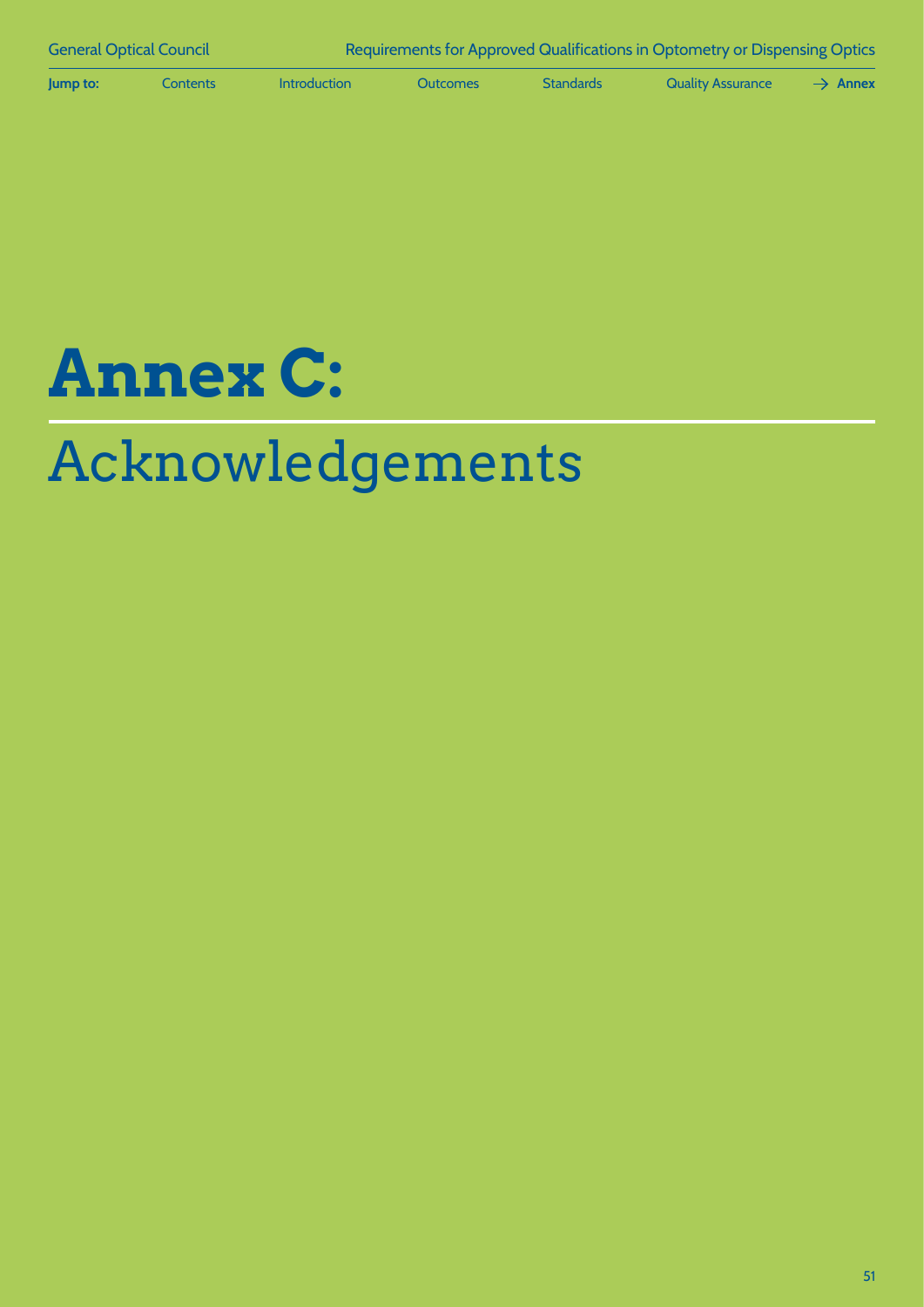| <b>General Optical Council</b> | Requirements for Approved Qualifications in Optometry or Dispensing Optics |
|--------------------------------|----------------------------------------------------------------------------|
|                                |                                                                            |

We would like to thank our Council members, members of our Expert Advisory Groups, GOC registrants and providers of GOC-approved qualifications, our academic community and stakeholders, including optical sector representative bodies and patient and public / third sector groups for their commitment and volunteer effort in formulating, drafting and commenting upon these new requirements for qualifications we approve.

We would also like to thank our partners who helped shape and verify these updated requirements, especially the outcomes for registration: the UK Quality Assurance Agency, the Universities of Manchester and Hertfordshire who undertook the verification of the outcomes using the Delphi Method, Fraser Consulting who assisted with assessing the equality impacts of our proposals, Hugh Jones Consulting who assisted with assessing the higher education and further education funding impacts of our proposals, and Enventure Research, our consultation research partner.

#### **GOC Expert Advisory Group for Optometry\***

**Claire Slade,** Optometrist, Boots Opticians

**Gunter Loffler,** Optometrist, Glasgow Caledonian University

**Hilary Tompsett,** Lay, Formerly of Kingston University / GOC Education Committee

**Imran Jawaid,** Ophthalmologist, Queens Medical Centre, Nottingham

**Jennifer Chaston,** Patient

**John Siderov,** Optometrist, Huddersfield University

**Josie Forte,** Optometrist, Specsavers / GOC Council member

**Kathryn Saunders,** Optometrist, Ulster University

**Leonie Milliner,** Chair, GOC Director of Education

**Markham May,** Lay, GOC Education Visitor Panel member

**Nav Gupta,** Optometrist, GOC Education Visitor Panel member

**Nik Sheen,** Optometrist, Cardiff University / Wales Optometry Postgraduate Education Centre

**Rebekah Stevens,** Optometrist, University of West England

**Richard Edwards,** Optometrist, Optical Consumer Complaints Service **Sally Gosling,** Lay, The College of Optometrists **Sarah Canning,** Optometrist, Moorfields Eye Hospital **William Holmes,** Optometrist, Manchester University

#### **GOC Expert Advisory Group for Dispensing Optics\***

**Alicia Thompson,** Dispensing Optician, ABDO Exams

**Dean Dunning,** Dispensing Optician, Bradford College / Association of British Dispensing Opticians

**Eloise Stone,** Dispensing Optics student, Anglia Ruskin University

**Gill Robinson,** Dispensing Optician, Specsavers

**Glenn Tomison,** Dispensing Optician, Manchester University / GOC Council member

**Jay Dermott,** Dispensing Optician, City and Islington College

**Jay Varia,** Principal Optometrist, Moorfields Eye Hospital / University College London Institute of Ophthalmology

**Julie Hughes,** Dispensing Optician, Anglia Ruskin University

**Kath Start,** Lay, GOC Education Committee

**Miranda Richardson,** Dispensing Optician, ABDO Exams

**Paula Baines,** Contact Lens Optician, Vision Express / GOC Education Visitor Panel member

**Sally Powell,** Lay, GOC Education Visitor Panel member

**Sarah Joyce,** Superintendent Optometrist, ASDA Opticians

**Simon Butterfield,** Dispensing Optician, ABDO College

#### **GOC Education Strategic Review (ESR) Team**

**Leonie Milliner,** Director of Education and Project Director

**Simran Bhogal,** Project Manager

**Ben Pearson,** Policy and Support Executive

**Philippa Mann,** Head of Education

**Christine Brown** and **Nicole Fitzgerald**, Communications Team

<sup>\*</sup> GOC Expert Advisory Group member roles were correct at time of service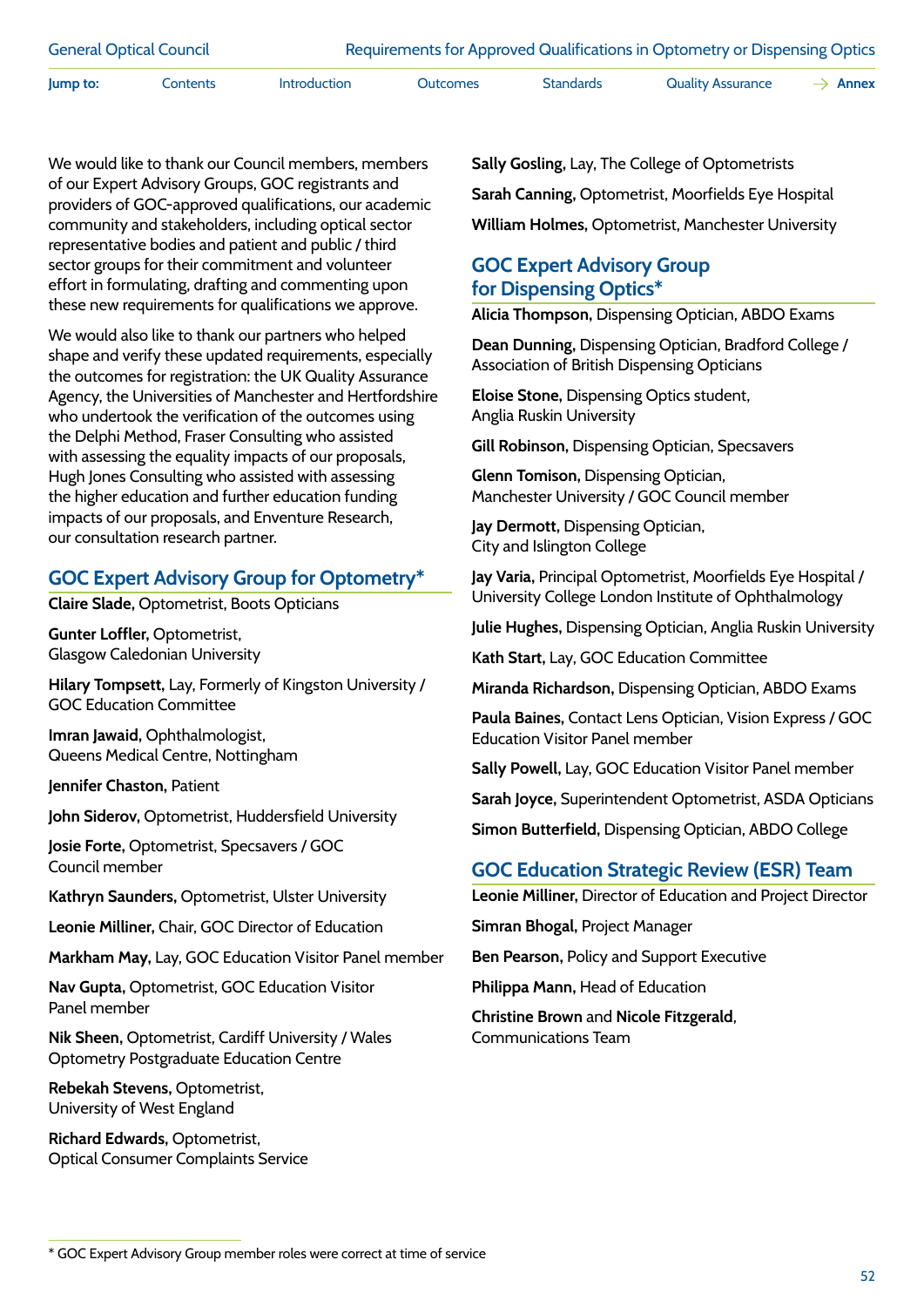<span id="page-54-0"></span>

## **Glossary**

#### **Acceptance criteria**

The acceptance criteria are a fitness to practise case management tool used by the General Optical Council (GOC) to decide whether to accept a complaint as an allegation of impaired fitness to practise as defined by section 13D of the Opticians Act 1989 ('the Act').

#### **Annual return**

Providers of approved qualifications must submit an annual return, a key part of the GOC's assurance method. The specification for the annual return will be published along with the timeframe for the annual return by the GOC from time to time.

#### **Approved qualifications**

Qualifications approved by the GOC in accordance with the Act.

#### **Clinical governance requirements**

A framework through which organisations are accountable for continuously improving the quality of their services and safeguarding high standards of care by creating an environment in which excellence in clinical care will flourish.

#### **Core competencies**

The core competencies for each area of practice are published in the GOC's quality assurance handbooks for optometry (2015) $^{\circ}$  and dispensing optics (2011) $^{\circ}$ . The handbooks also contain the standards used by the GOC to approve and quality assure education and training programmes. From 1 March 2021 the core competencies were replaced by the outcomes for registration for new education programmes.

#### **Council**

The GOC Council is made up of 12 registrant and lay members and sets the strategic direction of the organisation.

#### **Continuing Professional Development (CPD)**

A statutory requirement for all registered optometrists and dispensing opticians to ensure they maintain the up-to-date skills and knowledge needed to practise safely and effectively throughout their career. The GOC is rebranding its Continuing Education and Training (CET) scheme to CPD with a focus on individual responsibility for professional development within a registrant's personal scope of practice.

#### **Dispensing optician**

A GOC registrant who fits and supplies glasses or low vision aids.

#### **Dispensing optics / optical dispensing**

The act of issuing an optical appliance to protect against hazards or to correct, remedy or relieve defects of vision.

#### **Education visitors / Education Visitor Panel**

The Act gives the GOC powers to appoint visitors to report to the GOC on the 'nature of the instruction given', the 'sufficiency of the instruction given' and 'the assessments on the results of which approved qualifications are granted', as well as 'any other matters' which the GOC may decide.

#### **Equality, diversity and inclusion (EDI) / protected characteristics**

There are eight relevant protected characteristics in the Equality Act 2010, namely: age, disability, gender reassignment, pregnancy and maternity, race, religion or belief, sex and sexual orientation. Marriage and civil partnership as a protected characteristic applies only to employment and is not a relevant characteristic in terms of section 149 of the Equality Act 2010. See [The Fraser Consulting Equality, Diversity and](https://www.optical.org/filemanager/root/site_assets/education/education_strategic_review/supplementary_reading/edi_impact_assessment_final_v2.pdf)  [Inclusion Impact Assessment Report](https://www.optical.org/filemanager/root/site_assets/education/education_strategic_review/supplementary_reading/edi_impact_assessment_final_v2.pdf) for the GOC's Education Strategic Review.

#### **Expert Advisory Groups (EAGs)**

Advisory groups tasked with developing and preparing for approval updated education and training requirements for GOC-approved qualifications.

#### **Fitness to practise**

A registrant's ability to carry out their professional duties as outlined in the Act and the GOC's Standards of Practice for Optometrists and Dispensing Opticians.

#### **Indicative document**

The outcomes for registration will be supplemented by a GOC commissioned sector-led, co-produced indicative document which will provide a greater level of detail for each registrable profession to support providers as they develop new qualifications or adapt existing approved qualifications to meet the outcomes.

<sup>1</sup> Accreditation and Quality Assurance Handbook: Routes to Registration in Optometry

<sup>&</sup>lt;sup>2</sup> Guidelines for the Approval & Quality Assurance of: Routes to GOC Registration for Dispensing Opticians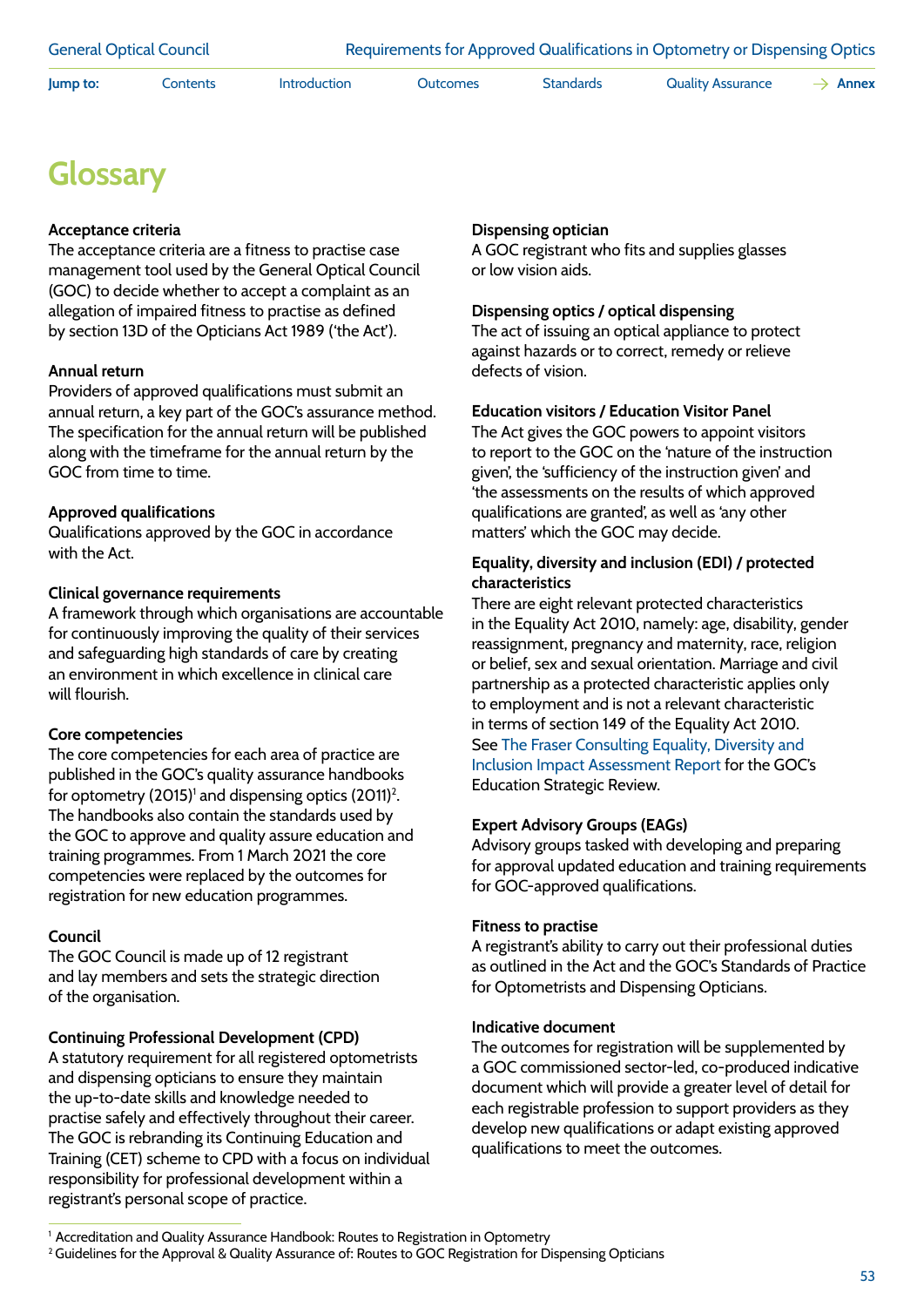General Optical Council Requirements for Approved Qualifications in Optometry or Dispensing Optics

**Jump to:** [Contents](#page-1-0) [Introduction](#page-4-0) [Outcomes](#page-7-0) [Standards](#page-22-0) [Quality Assurance](#page-33-0)  $\rightarrow$  [Annex](#page-42-0)

**Investigation committee**

A GOC committee which investigates allegations about registrants.

#### **FHEQ, CQFW or SCQF/FQHEIS**

FHEQ: Frameworks for Higher Education Qualifications of UK Degree-Awarding Bodies in England, Wales and Northern Ireland;

CQFW: Credit and Qualifications Framework Wales;

SCQF: Scottish Credit and Qualifications Framework;

FQHEIS: The Framework for Qualifications of Higher Education Institutions in Scotland.

Please see [descriptors](https://www.qaa.ac.uk/docs/qaa/quality-code/qualifications-frameworks.pdf) by the Quality Assurance Agency for Higher Education for more detail on each of the frameworks.

**Miller's Pyramid/triangle of clinical competence** Established competence and assessment hierarchy

(knows, knows how, shows how, and does).

#### **OSCE**

Objective structured clinical examination.

#### **Occupational health service**

Service focussed on keeping employees healthy and safe whilst in work and managing any risks in the workplace that are likely to give rise to work-related ill health.

#### **Optometrist**

A GOC registrant who is responsible for the examination of the eyes including the detection and management of ocular conditions and the prescription and fitting of optical appliances.

#### **Optometry**

The occupation of examining the eyes including the detection and management of ocular conditions and the prescription and fitting of optical appliances.

#### **Outcomes for registration**

The outcomes for registration describe the expected knowledge, skills and behaviours a dispensing optician or optometrist must have at the point they qualify and join the register with the GOC.

#### **Patient outcomes**

The results of the healthcare service that a patient receives.

#### **Periodic review**

Considers an approved qualification's ability to meet or continue to meet the outcomes for registration and standards for approved qualifications. It may be desk-based, involve an on-site visit or visits, and/or physical or virtual meetings.

#### **Risk stratification**

The process of assigning risk status to education and training providers within the quality assurance and enhancement method.

#### **RQF level**

The Regulated Qualifications Framework (RQF) for general and vocational qualifications regulated by The Office of Qualifications and Examinations Regulation (Ofqual) in England.

#### **Sample-based review**

Focused on the outcomes for registration; to better understand how an outcome is introduced, developed, assessed and integrated within an approved qualification, how a student's achievement of the outcome at the right level (at Miller's Pyramid) is measured and the pedagogic approaches underpinning its teaching and assessment.

#### **Scope of practice**

The activities a healthcare professional carries out within their professional role which will change over time as their knowledge, skills and experience develops. The healthcare professional must keep within their scope of practice to ensure these activities are delivered lawfully, safely, and effectively.

#### **Service-user**

Someone who is receiving or using health care services.

#### **Student:staff ratio (SSR)**

SSR is the total number of students per member of academic teaching staff. The SSR is calculated using the student and staff full-time equivalent (FTE).

#### **Standards for approved qualifications**

Standards that describe the expected context for the delivery and assessment of the outcomes leading to an award of an approved qualification.

#### **Standards for Optical Students**

The GOC's Standards for Optical Students, published in 2016, define the standards of behaviour and performance expected of all registered student optometrists and student dispensing opticians.